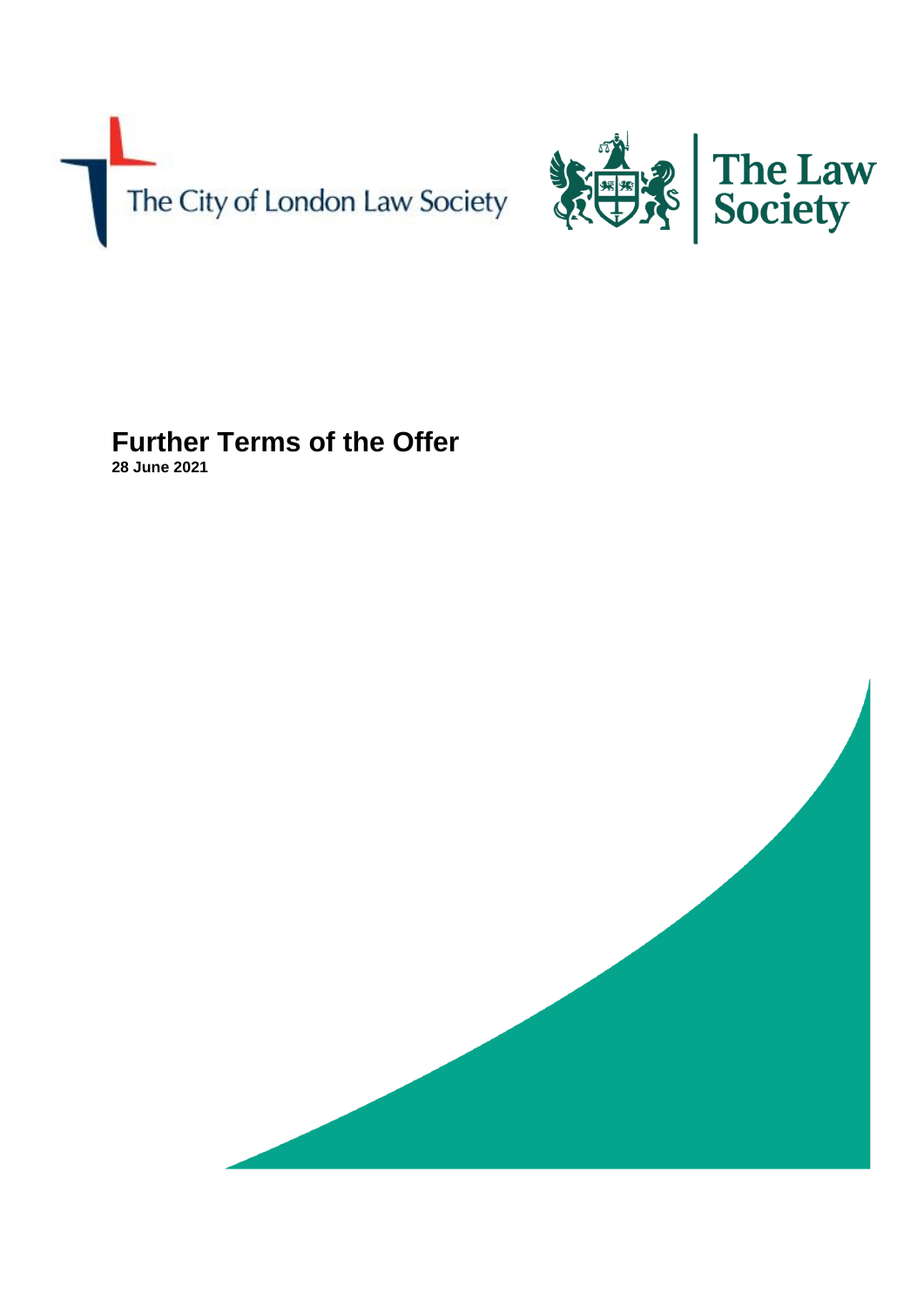*Changes to the City Code on Takeovers and Mergers (Code) that take effect from 5 July 2021 (subject to certain exceptions as set out in paragraphs 1.21 – 1.23 of Takeover Panel Response Statement 2020/1) will have an impact on, among other things, certain aspects of the conditions and further terms to contractual offers.* 

*This document has been drafted by a Joint Working Party of the Company Law Committees of the City of London Law Society (CLLS) and the Law Society of England and Wales (the Law Society) (the Joint Working Party).*

*This document is intended as an illustrative example of the approach that could potentially be taken to the structure and drafting of certain aspects of the further terms to a contractual offer under the revised Code rules. This document is not prescriptive or comprehensive and is not intended to be, and should not be relied upon as being, legal or regulatory advice. Users of this document will need to consider its contents in light of the specific circumstances of their particular transaction and should consult their own advisers before using, or taking any action based on, this document. No duty of care or liability whatsoever is accepted by the Law Society or the CLLS, by those involved in the preparation or approval of this document, or by the firms or organisations that they represent, to any firm, company or individual who relies on material in it and no representation or warranty is made as to its accuracy, suitability or completeness.*

*This document assumes, for illustrative purposes, a cash offer.*

For an illustrative example of the approach which could potentially be taken to drafting conditions to *(and certain further terms of) an offer, see the separate document drafted by the Joint Working Party.*

*28 June 2021*

# **PART [C]**

## **FURTHER TERMS OF THE OFFER**

The following further terms and conditions apply to the Offer,<sup>1</sup> unless the contrary is expressed or the context requires otherwise.

Unless the context requires otherwise, any reference in Part [C] or Part [D] or Part [E] of this Appendix [I] and in the Form of Acceptance:

(a) to an **Acceleration Statement** means a statement in which [BIDDER], in accordance with Rule

31.5 of the Code, brings forward the latest date by which all of the Conditions<sup>2</sup> to the Offer must be satisfied or waived; $3$ 

(b) to the **Acceptance Condition** means the condition set out in paragraph [(a)] of Part [A] of this Appendix [I];

<sup>&</sup>lt;sup>1</sup> Amend Offer throughout to track defined term used in rest of document if different.

<sup>&</sup>lt;sup>2</sup> Amend **Conditions** throughout to track defined term used in rest of document if different.

<sup>3</sup> Code definition of Acceleration statement "*a statement in which an offeror brings forward the latest date by which all the conditions to the offer must be satisfied or waived*".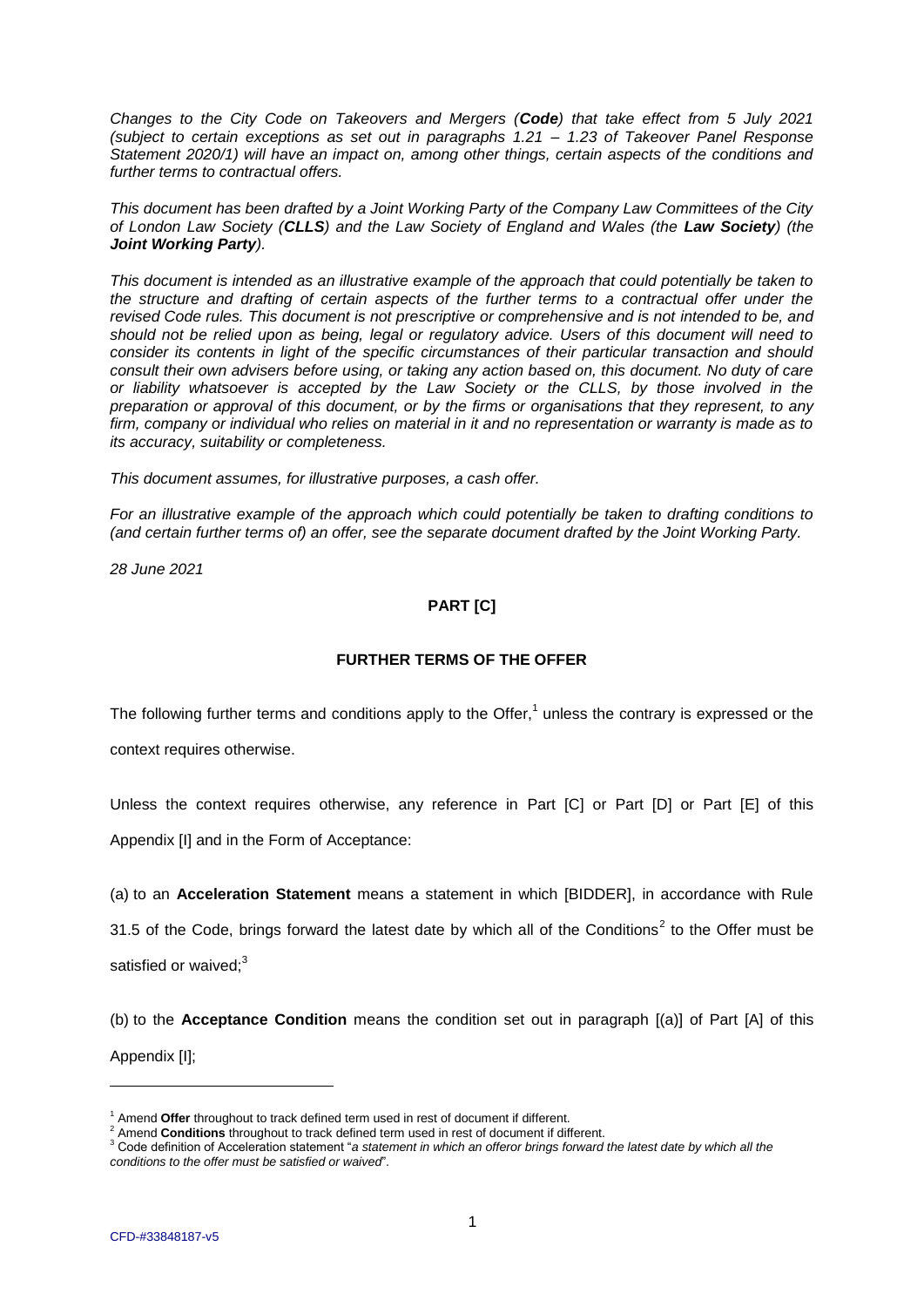(c) to the **Acceptance Condition becoming or being satisfied** means the Acceptance Condition becoming or being declared satisfied and references to **satisfaction of the Acceptance Condition** shall be construed accordingly;

(d) to **acceptances of the Offer** includes deemed acceptances of the Offer;

(e) to an **ACIN** means a notice in which [BIDDER] gives notice of its intention to invoke the Acceptance Condition so as to cause the Offer to lapse in accordance with Rule 31.6 of the Code;

(f) to **acting in concert with [BIDDER]** means any such person acting or deemed to be acting in concert with [BIDDER] for the purposes of the Code $^4$  and the Offer;

(g) to **as may be required by the Code** includes as may be required by the Panel;<sup>5</sup>

(h) to **Business Day** shall be to that term as defined in the Code;<sup>6</sup>

(i) to **Day 39, Day 46 and Day 60** mean, respectively, [INSERT DATE THAT IS 21<sup>st</sup> DAY PRIOR TO D60] $^7$  , [INSERT DATE THAT IS 14 $^{\rm th}$  DAY PRIOR TO D60] $^8$  and [INSERT DATE THAT IS 60 $^{\rm TH}$  DAY FOLLOWING PUBLICATION] $^9$  or such other date as may otherwise be set as being such Day of the timetable of the Offer in accordance with the Code;

(j) to the **Long-stop Date** means [midnight] on [DATE] or such later date (if any) as [BIDDER] may, with the consent of  $[TARGET]$  or with the consent of the Panel, specify;<sup>10</sup>

(k) to the **Offer** includes any revision, variation, renewal or extension of the Offer and includes any election available in connection with the Offer;

-

<sup>4</sup> Amend **Code** throughout to track defined term used in rest of document if different.

Amend Panel throughout to track defined term used in rest of document if different.

<sup>&</sup>lt;sup>6</sup> Note that the Code has a specific definition of Business Day ("a day on which the London Stock Exchange is open for the transaction of business") – this may differ from the definition used in the offer document more generally.

<sup>7</sup> Code definition of Day 39 "*the 21st day prior to Day 60 (see Rule 31.8)*". NB – if the initial offer document includes an

unconditional date which is earlier than Day 60 and the Panel treats the bidder as having made an acceleration statement (see R31.1(b)) these further terms will need to be amended accordingly.

<sup>8</sup> Code definition of Day 46 "*the 14th day prior to Day 60 (see Rule 32.1(c))*".

<sup>9</sup> Code definition of Day 60 "*the 60th day following the publication of the initial offer document or such later date as is set pursuant to Rule 31.3*". If the Panel has agreed the bidder can set an earlier date without being treated as making an acceleration statement insert that date – RS 2020/1 indicates that the Panel would treat that date as if it were Day 60 (see para 2.9 and 2.10 of RS).

See R12.3 in relation to extension of the long-stop date.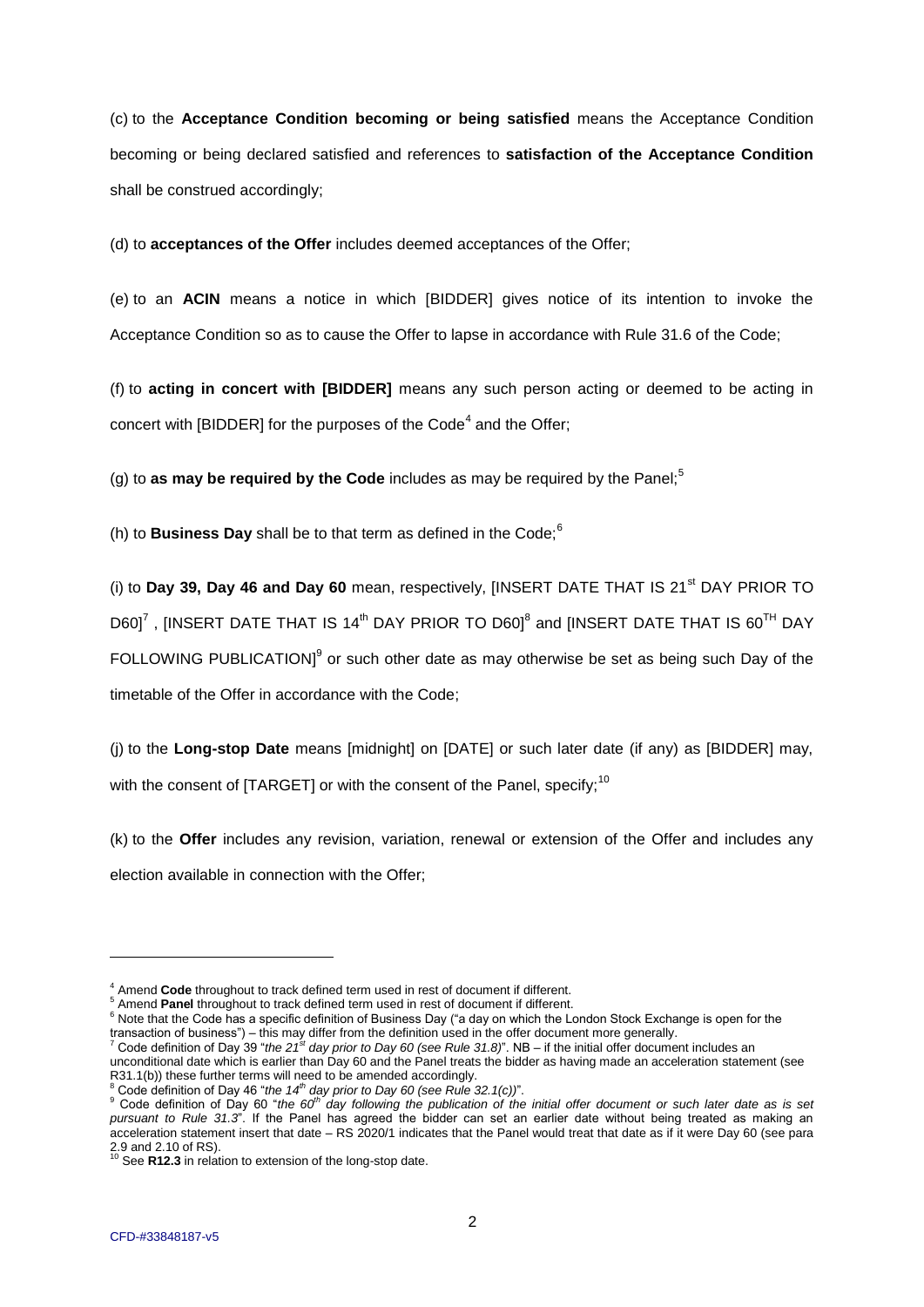(l) to the **Offer Period** means, in relation to the Offer, the period commencing on [DATE], until the time and date of an announcement that the Offer has either:

(i) lapsed in accordance with its terms or been withdrawn; or

(ii) become unconditional;

(m) to an **official authorisation or regulatory clearance** shall be to that term as referred to in the Code;

(n) to the Offer becoming **unconditional** means the Offer becoming or being declared unconditional in accordance with its terms;

(o) to the **Unconditional Date** means Day 60 or such earlier date as [BIDDER] may specify in any Acceleration Statement unless, where permitted, it has set aside that statement;<sup>11</sup> and

(p) [to time are to London time]. $^{12}$ 

# **1. Offer timetable and acceptance period**

(a) Save as provided in this paragraph [1] of this Part [C], the Offer will initially be open for acceptance until 1.00 p.m. on Day 60.

(b) [BIDDER] reserves the right (but shall not be obliged) at any time to bring forward the date by which all of the Conditions must be satisfied or waived (and therefore shorten the period for which the Offer is open for acceptance) by publishing an Acceleration Statement in accordance with the requirements of the Code specifying a new Unconditional Date, provided always that such Unconditional Date will not be (i) earlier than [DATE THAT IS THE 21<sup>ST</sup> DAY FOLLOWING THE DATE OF THE OFFER DOCUMENT] or (ii) less than 14 days from the date on which the Acceleration Statement is published.<sup>13</sup>

<sup>11</sup> Code definition of Unconditional date "*Day 60 or any earlier date specified by an offeror as being the latest date by which all of the community of original conditions to the offer must be satisfied or waived***".<br>
<sup>12</sup> lead into the offer must be satisfied or waived".** 

 $\frac{1}{2}$  Include if not already dealt with in the definitions section of the offer document.

<sup>13</sup> **R31.2(a) & 31.5(a)**.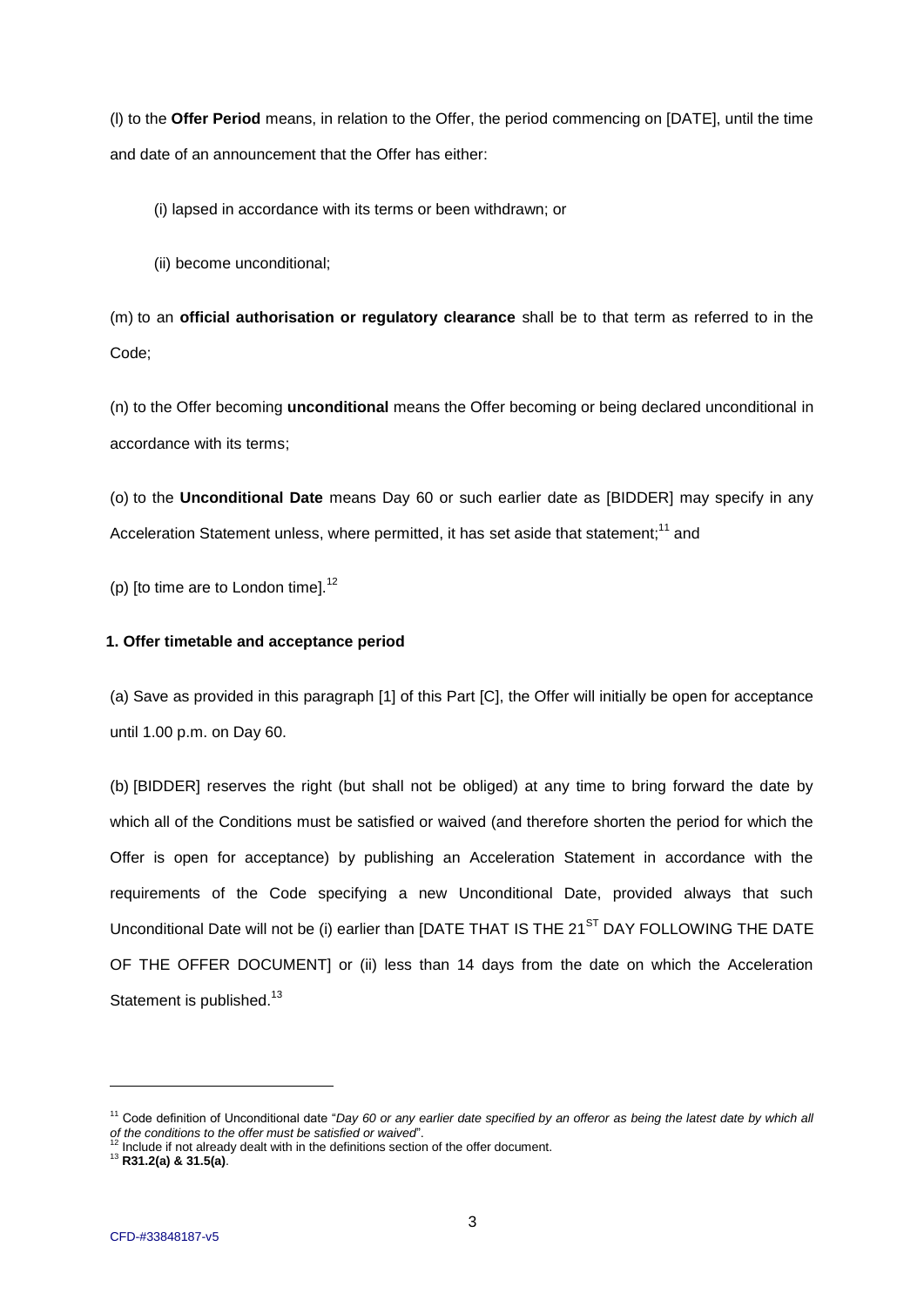(c) [BIDDER] reserves the right (but shall not be obliged) at any time to seek to invoke the Acceptance Condition so as to cause the Offer to lapse by publishing an ACIN in accordance with the requirements of the Code. The ACIN will specify the date on which [BIDDER] intends to seek to invoke the Acceptance Condition so as to cause the Offer to lapse (provided always that such date will not be: (i) earlier than [DATE THAT IS THE  $21^{ST}$  DAY FOLLOWING THE DATE OF THE OFFER DOCUMENT] or (ii) less than 14 days after the date on which the ACIN is published) and the level of acceptances which must be received in order for the Offer not to lapse on such date. Except with the Panel's consent, an ACIN shall be irrevocable. If the required level of acceptances has not been received by 1.00 p.m. on the date specified in the ACIN, the Acceptance Condition will be regarded as being incapable of satisfaction and the Offer will lapse. If the required level of acceptances has been received by 1.00 p.m. on the date specified in the ACIN, the Acceptance Condition will not be regarded as having been satisfied at that time unless all other Conditions to the Offer have been either satisfied or waived.

(d) If [BIDDER] publishes an Acceleration Statement or an ACIN it will make an announcement<sup>14</sup> of the new Unconditional Date, or the date on which it intends to seek to invoke the Acceptance Condition, as applicable, in the manner described in paragraph [2] of this Part [C] and give oral or written notice of such date to [RECEIVING AGENT].

(e) [BIDDER] reserves the right (but shall not be obliged, other than as may be required by the Code) to request at any time that the Panel extends Day 60 (and therefore the period for which the Offer is open for acceptance), including (without limitation) by requesting that the Panel suspends the timetable for the Offer under Rule 31.4 of the Code if one or more Conditions relating to an outstanding official authorisation or regulatory clearance has not been satisfied or waived (which right is also reserved).

(f) If:

l

## (i) Day 60 is extended;

(ii) the timetable for the Offer is suspended; or

<sup>14</sup> Acceleration Statement must be published in accordance with R30.1 (see **R31.5(h)**) and ACIN ditto (see **R31.6(b)(iv)**).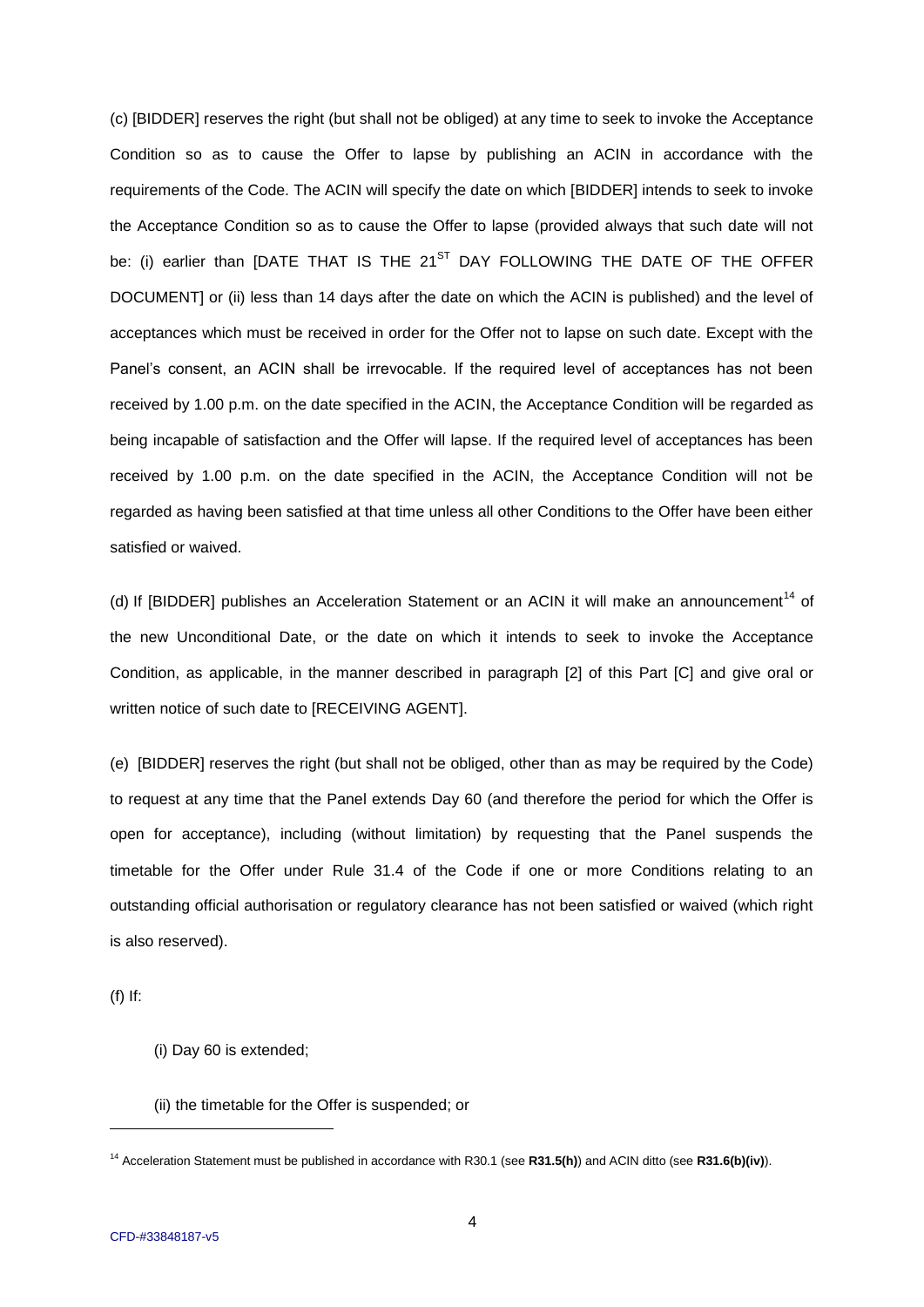(iii) the timetable for the Offer resumes following a suspension of the timetable for the Offer, <sup>15</sup>

[BIDDER] will, if required by the Panel, make an announcement of such extension, suspension or resumption (as applicable) in the manner described in paragraph [2] of this Part [C] and give oral or written notice of such extension, suspension or resumption (as applicable) to [RECEIVING AGENT] (and, in any announcement of an extension of Day 60 or resumption of the timetable for the Offer, will also specify, to the extent applicable, the new Day 39, Day 46 and Day 60 of the timetable for the Offer).

(g) If the timetable for the Offer is suspended by the Panel and a revised date is not immediately specified for any or all of Day 39, Day 46 and/or Day 60 then any relevant requirement under Part [C] or Part [D] or Part [E] of this Appendix [I] or the Form of Acceptance relating to Day 39, Day 46, Day 60 or the Unconditional Date (as applicable) or to any date and/or time specified by reference to such date shall also be suspended pending resumption of the timetable for the Offer.

(h) Although no revision is envisaged, if the Offer is revised it will remain open for acceptance for a period of at least 14 days (or such other period as the Panel may permit or as may be required by the Code) from the date on which the revised offer document is published. Except with the Panel's consent, no revised offer document may be published after Day 46 or, where [BIDDER] has made an Acceleration Statement, after the date which is 14 days prior to the Unconditional Date.

(i) [BIDDER] may, if it has reserved the right to do so at the time the statement was made (or otherwise with the consent of the Panel), choose not to be bound by the terms of and set aside a "no increase" statement (as referred to in the Code) and/or an Acceleration Statement if it would otherwise prevent the publication of an increased or improved offer (as to the value or nature of the consideration offered or otherwise) which is recommended for acceptance by the Board of [TARGET] or in other circumstances permitted by the Panel.

(j) If a competitive situation (as determined by the Panel) arises or further develops after [BIDDER] has made a "no increase" statement (as referred to in the Code) and/or an Acceleration Statement in relation to the Offer, [BIDDER] may, if it specifically reserved the right to do so at the time such

<sup>15</sup> Announcement of new D60 required under **R31.4(d)**.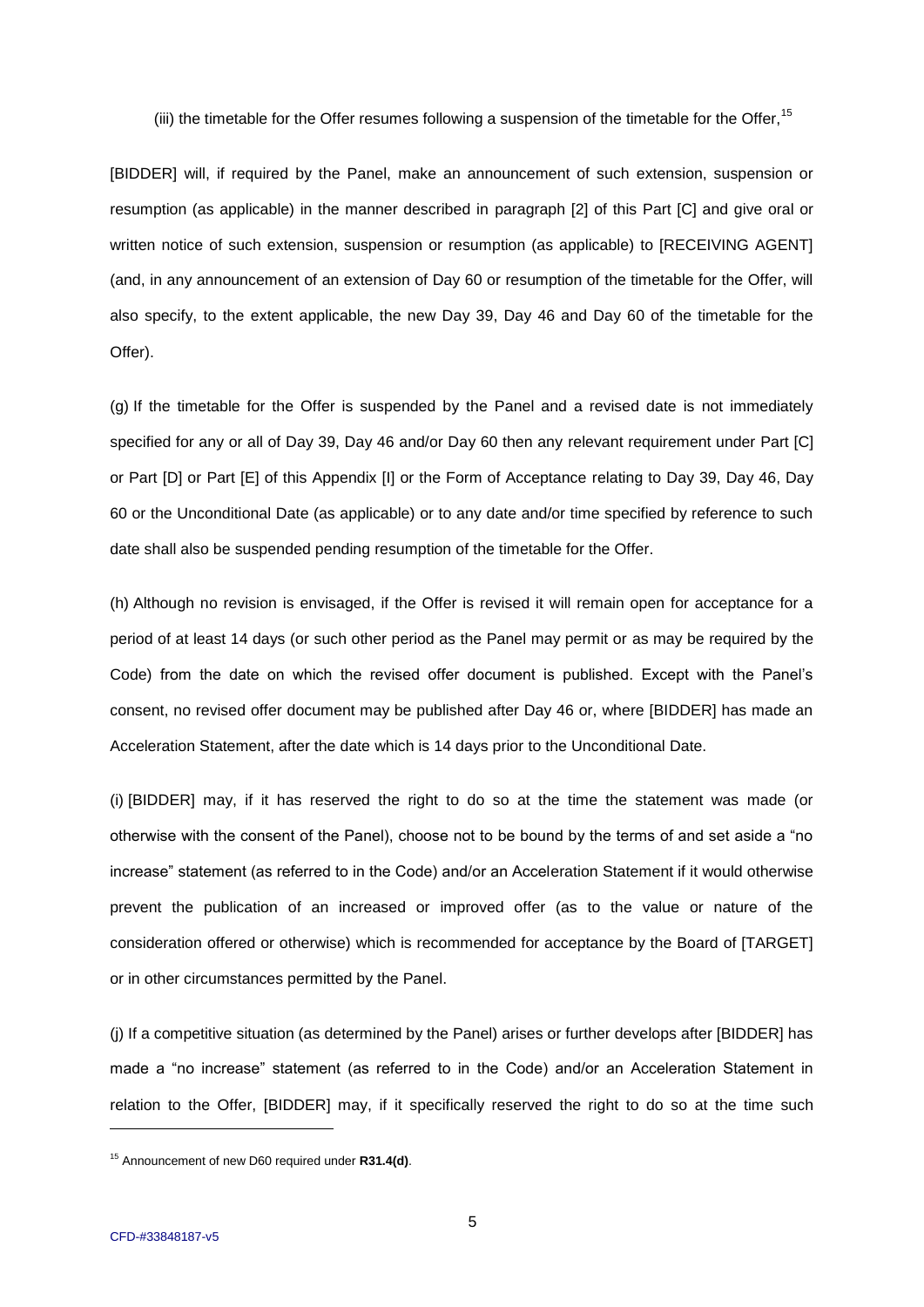statement was made (or otherwise with the consent of the Panel) choose not to be bound by the terms of and set aside that statement, and revise the Offer or extend the Unconditional Date (as appropriate), provided that [BIDDER] complies with the requirements of the Code and, in particular, that it announces that the statement is set aside and that it is free to revise the Offer or extend the Unconditional Date (as appropriate) as soon as possible (and in any event within four Business Days of the firm announcement of the competing offer or other competitive situation).<sup>16</sup>

(k) If [TARGET] makes an announcement of material new information of the kind referred to in Rule 31.8 of the Code after Day 39, [BIDDER] may, if it has reserved the right to do so at the time the statement was made (or otherwise with the consent of the Panel), choose not to be bound by the terms of and set aside a "no increase" statement (as referred to in the Code) and/or an Acceleration Statement, and revise the Offer or extend the Unconditional Date (as appropriate), provided that [BIDDER] complies with the requirements of the Code and, in particular, that it announces that the statement is set aside and that it is free to revise the Offer or extend the Unconditional Date (as appropriate) as soon as possible (and in any event within four Business Days of the date of [TARGET]'s announcement).<sup>17</sup>

(l) If a competitive situation (as determined by the Panel) is continuing on the Business Day immediately preceding Day 60 and the Offer has not been withdrawn or lapsed, [BIDDER] will enable holders of [TARGET] Shares in uncertificated form who have not already validly accepted the Offer but who have previously accepted a competing offer to accept the Offer by a special form of acceptance to take effect on Day 60 (or such other date as may be consented to by the Panel). It shall be a condition of such special form of acceptance being a valid acceptance of the Offer that: (i) it is received by [RECEIVING AGENT] on or before Day 60 (or such other date as may be consented to by the Panel); (ii) the relevant [TARGET] Shareholder shall have withdrawn its acceptance of the competing offer but that the [TARGET] Shares to which such withdrawal relates shall not have been released from escrow by the escrow agent to a competing offer before Day 60 (or such other date as may be consented to by the Panel) by the escrow agent to the competing offer; (iii) the [TARGET] Shares to which the special form of acceptance relates are not transferred to escrow in accordance

<sup>16</sup> **N2 on R31.5/N2 on R32.2**

<sup>17</sup> **N3 on R31.5/N2 on R32.2**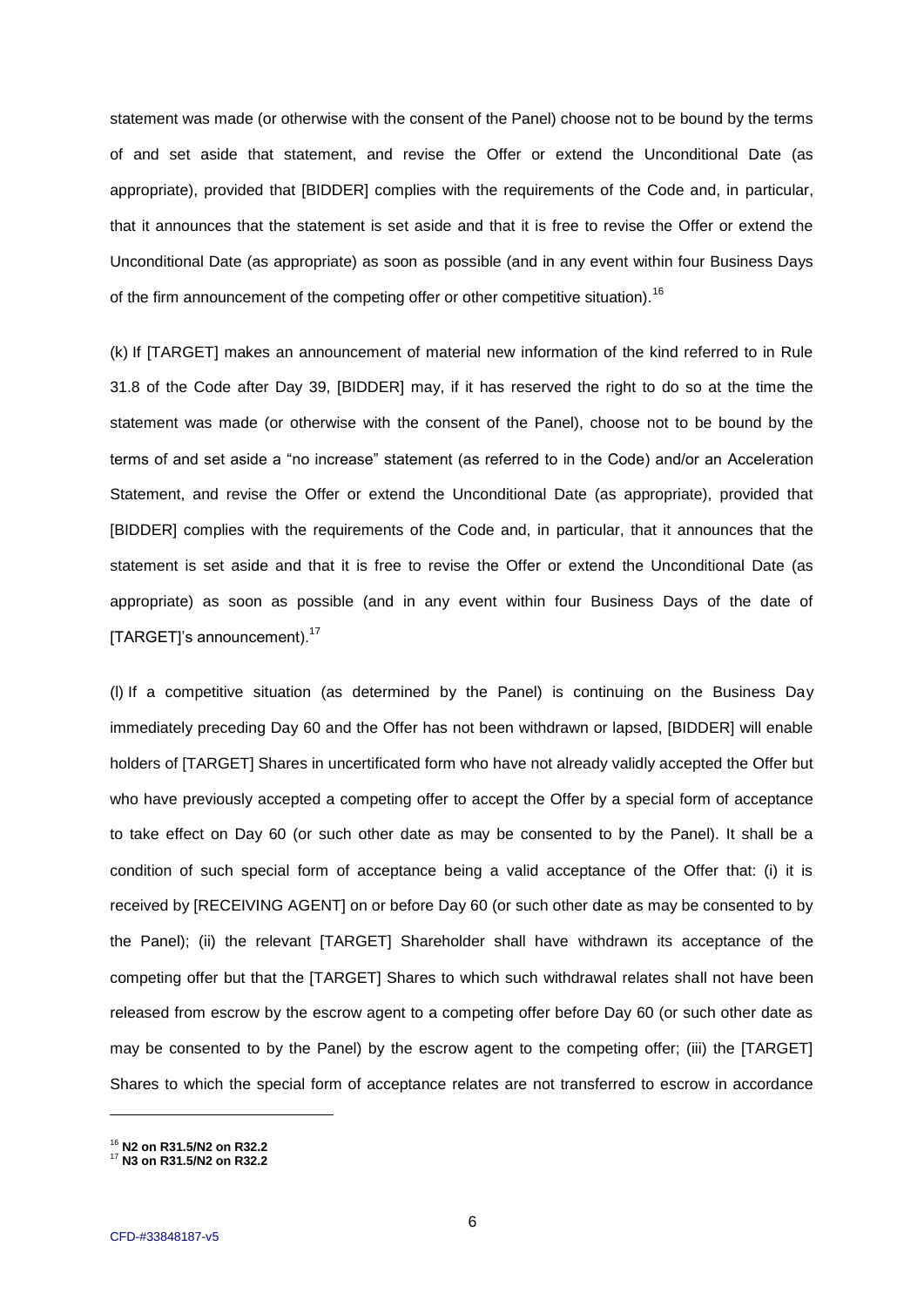with the procedure for acceptance set out in this document on or before Day 60 (or such other date as may be consented to by the Panel), but an undertaking is given that they will be so transferred as soon as possible thereafter; and (iv) such acceptance may be treated as a valid acceptance of the Offer in accordance with the Offer and the Code. [TARGET] Shareholders wishing to use such forms of acceptance should apply to [RECEIVING AGENT] on [TELEPHONE NUMBER] on the Business Day immediately preceding Day 60 in order that such forms can be despatched. Calls are charged at the standard geographic rate and will vary by provider. Calls from outside the United Kingdom will be charged at the applicable international rate. The helpline is open [between 9.00 am—5.30 pm, Monday to Friday excluding public holidays in England and Wales]. Please note that [RECEIVING AGENT] cannot provide any financial, legal or tax advice and calls may be recorded and monitored for security and training purposes. Notwithstanding the right to use such special form of acceptance, holders of [TARGET] Shares in uncertificated form may not use a Form of Acceptance (or any other purported acceptance form) for the purposes of accepting the Offer in respect of such shares.

(m) Save as may otherwise be required or consented to by the Panel<sup>18</sup>, the Offer shall lapse unless all of the Conditions have been satisfied or, where permitted, waived or, where appropriate, have been determined by [BIDDER] to be or remain satisfied, by [midnight] on the earlier of the Unconditional Date and the Long-stop Date, provided that [BIDDER] reserves the right to extend Day 60 and/or the Long-stop Date to a later time(s) and/or date(s) in accordance with paragraphs [1(e)] and [1(o)] of this Part [C] respectively.

(n) [If, as a result of a Code matter remaining outstanding on the Unconditional Date, the Panel consents to the latest time at which the Offer may become unconditional being extended beyond midnight on the Unconditional Date pending the final determination of that outstanding Code matter, for the purpose of determining whether the Acceptance Condition has been satisfied, acceptances received or purchases of [TARGET] Shares made after 1.00 p.m. on the Unconditional Date may not be taken into account except with the Panel's consent.]

<sup>&</sup>lt;sup>18</sup> The Panel may consent to certain conditions (such as listing conditions) being satisfied after midnight on the Unconditional Date. In that event withdrawal rights will cease to be exercisable after the Acceptance Condition is satisfied (see paragraph 3[(b)] of this Part [C]. Consideration should be given as to whether any further changes need to be made to the terms and conditions of the Offer in such circumstances.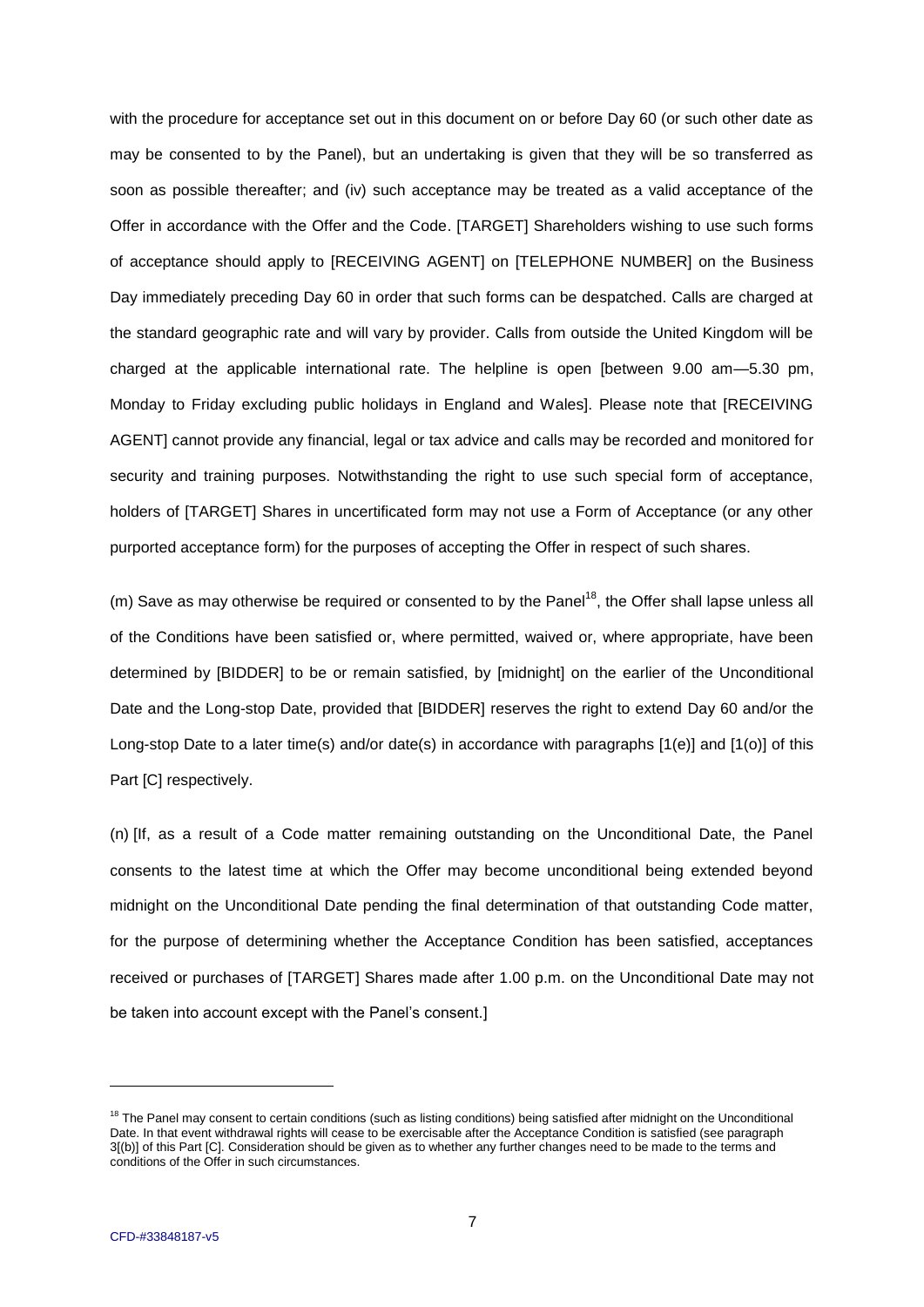(o) [BIDDER] reserves the right (but shall not be obliged, other than as may be required by the Code), with the consent of [TARGET]<sup>19</sup> or the consent of the Panel, at any time to extend the Long-stop Date. In such event, [BIDDER] will make an announcement<sup>20</sup> in the manner described in paragraph [2] of this Part [C] and give oral or written notice of such extension to [RECEIVING AGENT].

(p) Except with the Panel's consent, [BIDDER] may not, for the purpose of determining whether the Acceptance Condition has been satisfied, take into account acceptances received or purchases of [TARGET] Shares<sup>21</sup> made after 1.00 p.m. on the Unconditional Date or the Long-stop Date (as applicable) or, in the context of an ACIN published by [BIDDER], 1.00 p.m. on the date specified in the ACIN as being the date on which [BIDDER] intends to seek to invoke the Acceptance Condition so as to cause the Offer to lapse.<sup>22</sup> If Day 60 is extended in circumstances other than those set out in paragraphs (a) to (d) of Rule 31.3 of the Code, acceptances received and purchases of [TARGET] Shares made in respect of which relevant electronic instructions or documents are received by [RECEIVING AGENT] after 1.00 p.m. on the relevant date may (except where the Code permits otherwise) only be taken into account with the Panel's consent.<sup>23</sup>

(q) If the Offer becomes unconditional, it will remain open for acceptance for not less than 14 days from the date on which it became unconditional and [BIDDER] will give at least 14 days' notice before the Offer is closed.<sup>24</sup> If the Offer has become unconditional and it is stated by or on behalf of [BIDDER] that the Offer will remain open until further notice, then not less than 14 days' notice in writing will be given, before closing the Offer, to those [TARGET] Shareholders who have not accepted the Offer (and to persons with information rights). $25$ 

<sup>19</sup> **R12.3**

<sup>20</sup> **R27(a)(i)**

Amend **[TARGET] Shares** throughout to track defined term used in rest of document.

<sup>22</sup> **R31.7(a)**

<sup>&</sup>lt;sup>3</sup> See **R31.7(a).** 

<sup>24</sup> **R31.2(b)**

<sup>25</sup> **R31.2(d)**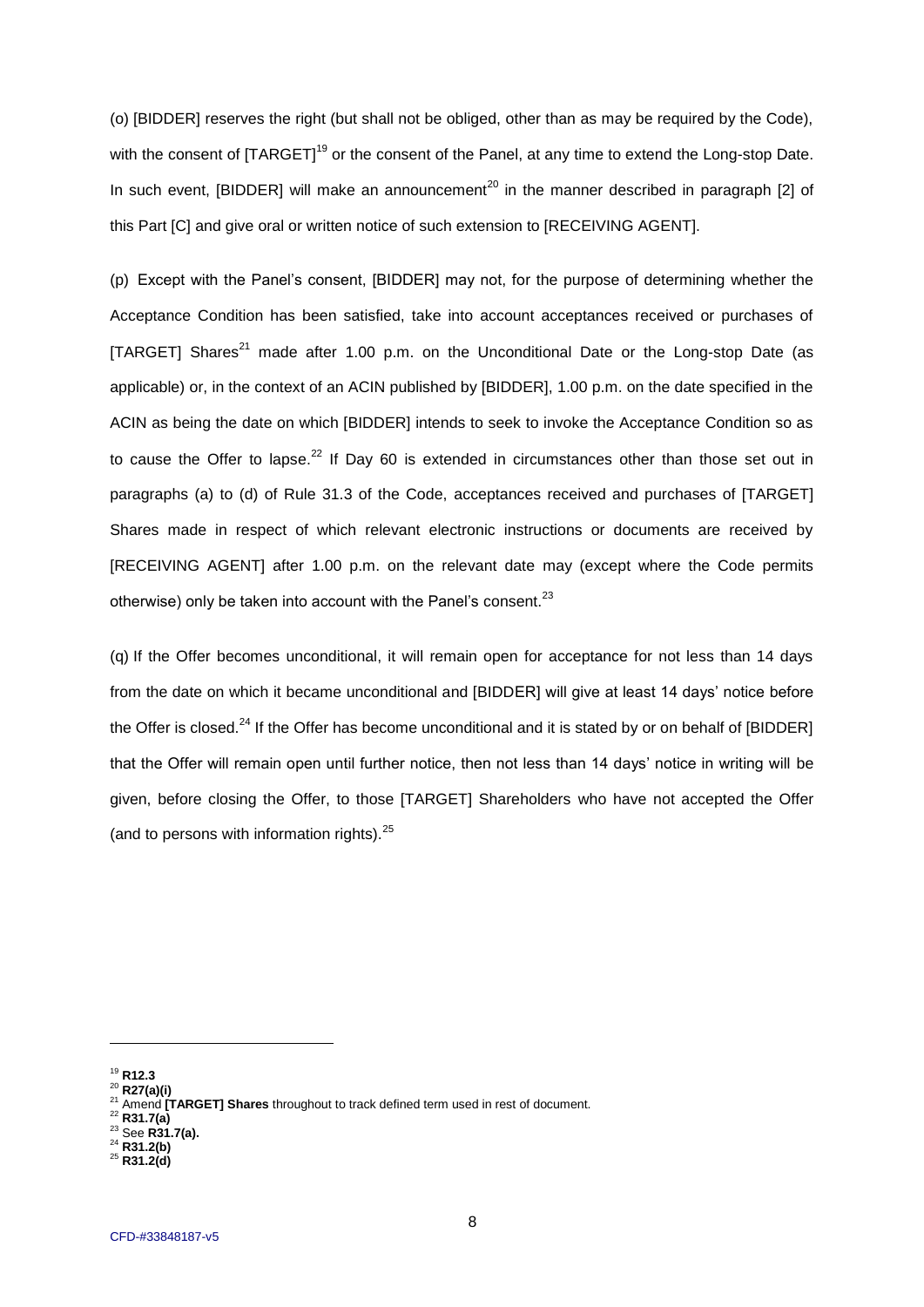#### **2. Announcements**

(a) [Except with the Panel's consent, [BIDDER] shall make an announcement as described in paragraph [2(b)] of this Part [C] by 8.00 a.m. on the Business Day following each of the following dates (or such other time(s) or date(s) as the Panel may require or consent to): $^{26}$ 

(i)  $[DATE$  THAT IS THE 21<sup>ST</sup> DAY FOLLOWING THE DATE OF THE OFFER DOCUMENT] and every seventh day thereafter (save to the extent that the Panel determines that such announcements are not required for the duration of any suspension of the timetable for the Offer pursuant to Rule 31.4(a) of the Code); $27$ 

(ii) any day on which the Offer is revised;

(iii) each day in the period of seven consecutive days<sup>28</sup> leading up to, and including, the Unconditional Date or the Long-stop Date;

(iv) any day on which an ACIN expires;

(v) any day on which the Offer becomes or is declared unconditional or lapses;

(vi) any day on which, as at 5.00 p.m., the total percentage of shares which [BIDDER] may count towards satisfaction of the Acceptance Condition has increased or decreased to, or through, any of the following thresholds:

(A) the percentage threshold to which the Acceptance Condition is at that time subject;

(B) 75 per cent of the shares carrying voting rights in [TARGET]; and

(C) if the threshold in (A) can be reduced to a specified minimum threshold, that threshold.

<sup>26</sup> **R17.1(a)**

<sup>&</sup>lt;sup>27</sup> N3 on R17 which notes that the requirement to make announcements under R17.1(a)(i) will not normally apply for the duration of any suspension of the offer timetable pursuant to R31.4(a).

<sup>&</sup>lt;sup>8</sup> If the Unconditional Date is on a Tuesday an announcement would be required on the Wednesday, Thursday and Friday of the previous week and on Monday, Tuesday and (unless made on Tuesday afternoon of the Unconditional Date, as would be customary) Wednesday of the week in which the Unconditional Date/Long-stop Date occurs.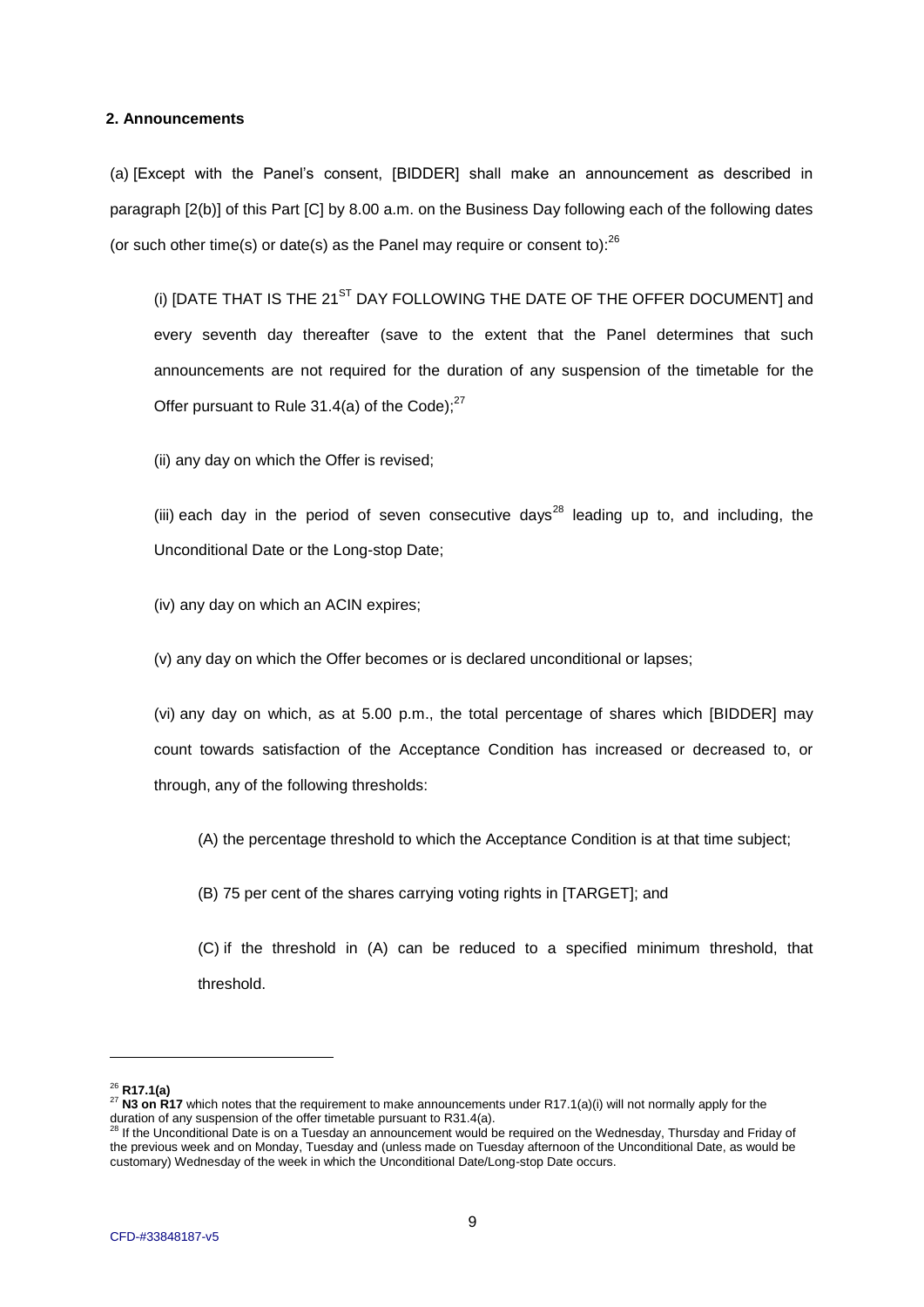(b) The announcements referred to in paragraph [2(a)] of this Part [C] will state (unless otherwise permitted by the Panel):<sup>29</sup>

(i) the number of [TARGET] Shares for which acceptances of the Offer have been received (specifying the extent, if any, to which such acceptances have been received from persons acting in concert with [BIDDER] or in respect of [TARGET] Shares which were subject to an irrevocable commitment or a letter of intent procured by [BIDDER] or any person acting in concert with [BIDDER]);

(ii) details of any relevant securities of [TARGET] in which [BIDDER] or any person acting in concert with it has an interest or in respect of which either of them has a right to subscribe, in each case specifying the nature of the interests or rights concerned. Similar details of any short positions (whether conditional or absolute and whether in the money or otherwise), including any short position under a derivative, any agreement to sell or any delivery obligation or right to require another person to purchase or take delivery, will also be stated;

(iii) details of any relevant securities of [TARGET] in respect of which [BIDDER] or any person acting in concert with it has an outstanding irrevocable commitment or letter of intent; and

(iv) details of any relevant securities of [TARGET] which [BIDDER] or any person acting in concert with it has borrowed or lent, save for any borrowed shares which have been either onlent or sold,

and will in each case specify the percentage of each class of relevant securities of [TARGET] represented by each of these figures. Any such announcement shall include a prominent statement of the total number of [TARGET] Shares which [BIDDER] may count towards the satisfaction of the Acceptance Condition and the percentage of [TARGET] Shares<sup>30</sup> represented by this figure.

(c) In calculating the number of [TARGET] Shares represented by acceptances and/or purchases, there may be included or excluded for announcement purposes, subject to paragraph [5] of this Part

<sup>29</sup> **R17.2**

<sup>30</sup> NB - **R17.2(b)** refers to "each class of relevant securities represented by these figures" – if there are other classes of relevant securities the drafting should therefore be amended.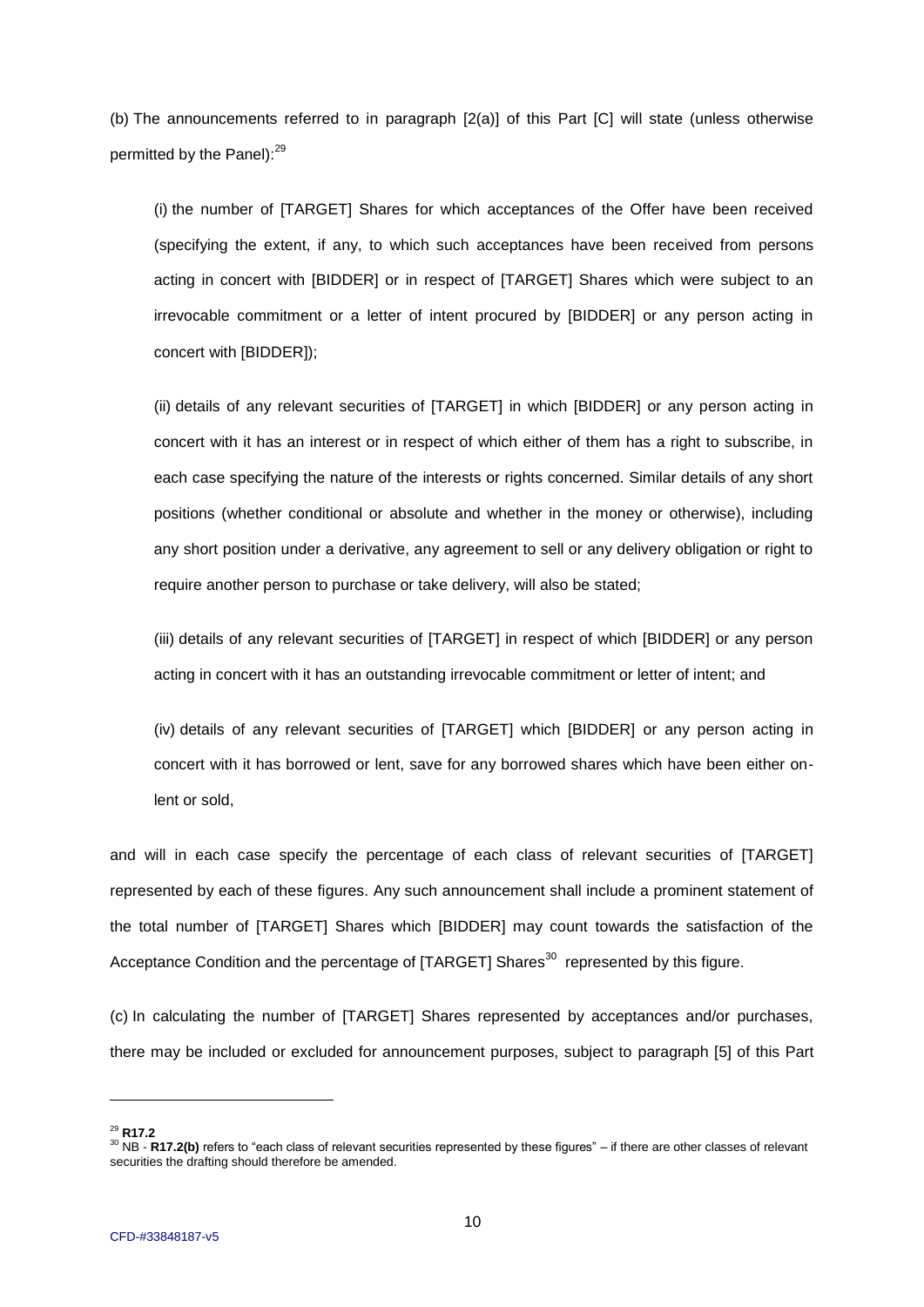[C] of Appendix [I], acceptances and purchases which are not in all respects in order or not accompanied by the relevant share certificate(s) and/or other document(s) of title or not accompanied by the relevant TTE instruction or which are subject to verification, save that those which could not be counted towards satisfaction of the Acceptance Condition under Notes 4, 5 and 6 on Rule 10.1 of the Code shall not (unless otherwise consented to by the Panel) be included. $31j^{32}$ 

(d) In this Appendix [I], references to the making of an announcement or the giving of notice by or on behalf of [BIDDER] include the release of an announcement to the press and/or the transmission by whatever means of an announcement to a Regulatory Information Service.<sup>33</sup>

(e) Unless otherwise consented to by the Panel: (i) an announcement made otherwise than to a Regulatory Information Service shall be notified simultaneously to a Regulatory Information Service; and (ii) an announcement which is published at a time when the relevant Regulatory Information Service is not open for business shall be distributed to not less than two newswire services operating in the UK and submitted for publication as soon as the relevant Regulatory Information Service reopens.

(f) A copy of any announcement made by [BIDDER] in accordance with paragraph [2] of this Part [C] will be available, subject to certain restrictions relating to persons outside the UK, for inspection on [BIDDER]'s website at [WEBSITE ADDRESS] promptly after the making of such announcement and in any event by no later than 12 noon on the Business Day following the announcement. $34$ 

(g) Without limiting the manner in which [BIDDER] may choose to make any public statement and subject to [BIDDER]'s obligations under applicable law and regulation and paragraph [2(e)] of this Part [C], [BIDDER] will have no obligation to publish, advertise or otherwise communicate any such public announcement other than by making a release to a Regulatory Information Service.

l

<sup>34</sup> Reflects **R26.1(a)(ii)**

<sup>31</sup> **N2 on R17**

<sup>&</sup>lt;sup>32</sup> Paragraphs 2(a) – (c) no longer required given R24.7 no longer cross-refers to R17 – Inclusion of these paragraphs is therefore optional.

<sup>33</sup> Amend **Regulatory Information Service** throughout to track defined term used in rest of document if different.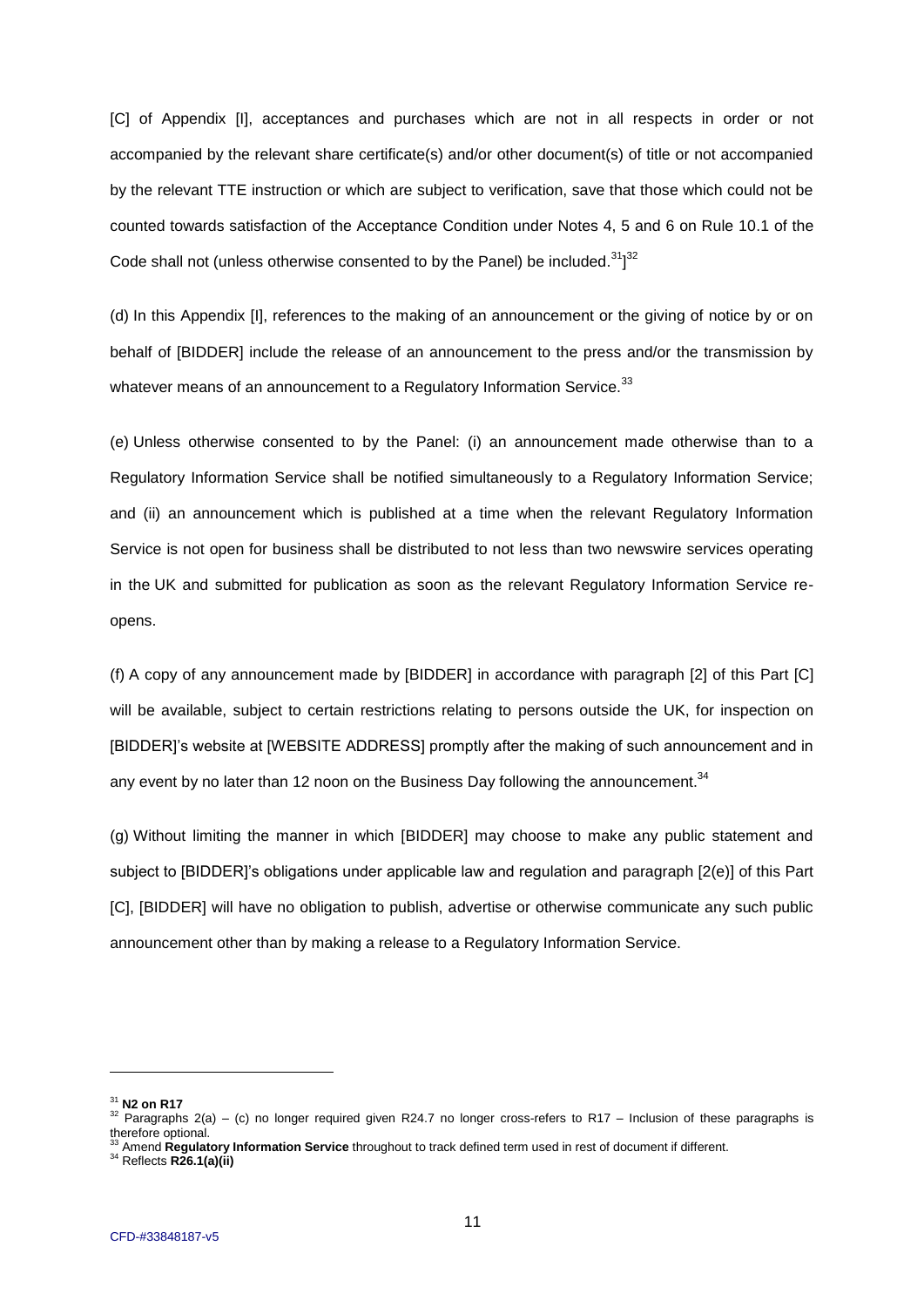#### **3. Rights of withdrawal**

(a) Acceptances and elections under the Offer are final and binding unless withdrawn in accordance with paragraph [3] of this Part [C] or save or as agreed in writing between [BIDDER] and any particular [TARGET] Shareholder or as otherwise permitted by [BIDDER] (either generally or for any particular [TARGET] Shareholder).

(b) An accepting [TARGET] Shareholder may withdraw its acceptance of the Offer by written notice received by post or, during normal business hours, by hand by [RECEIVING AGENT], at [ADDRESS] (or, in the case of [TARGET] Shares held in uncertificated form, in the manner referred to in paragraph [3(f)] of this Part [C]) at any time before the earlier of:

(i) the time when the Acceptance Condition is satisfied; and

(ii) the latest time for the receipt of acceptances on the Unconditional Date.<sup>35</sup>

(c) If an accepting [TARGET] Shareholder withdraws its acceptance in accordance with paragraph [3] of this Part [C], all documents of title and other documents lodged with the Form of Acceptance will be returned as soon as practicable following the receipt of the withdrawal (and in any event within seven<sup>36</sup> days) and [RECEIVING AGENT] will immediately give instructions for the release of securities held in escrow.

(d) In paragraph [3] of this Part [C], **written notice** (including any letter of appointment, direction or authority) means notice in writing bearing the original signature(s) of the relevant accepting [TARGET] Shareholder(s) or their agent(s) duly appointed in writing (evidence of whose appointment is produced with the notice in a form reasonably satisfactory to [BIDDER]) given by post or by hand (during normal working hours) to [RECEIVING AGENT], [ADDRESS]. E-mail or facsimile or other electronic transmission or copies will not be sufficient to constitute written notice. No notice which is postmarked in, or otherwise appears to [BIDDER] or its agents to have been sent from a jurisdiction where the giving of written notice or the withdrawal of an acceptance of the Offer in accordance with the

<sup>35</sup> **R34.1**

<sup>36</sup> **R34.2**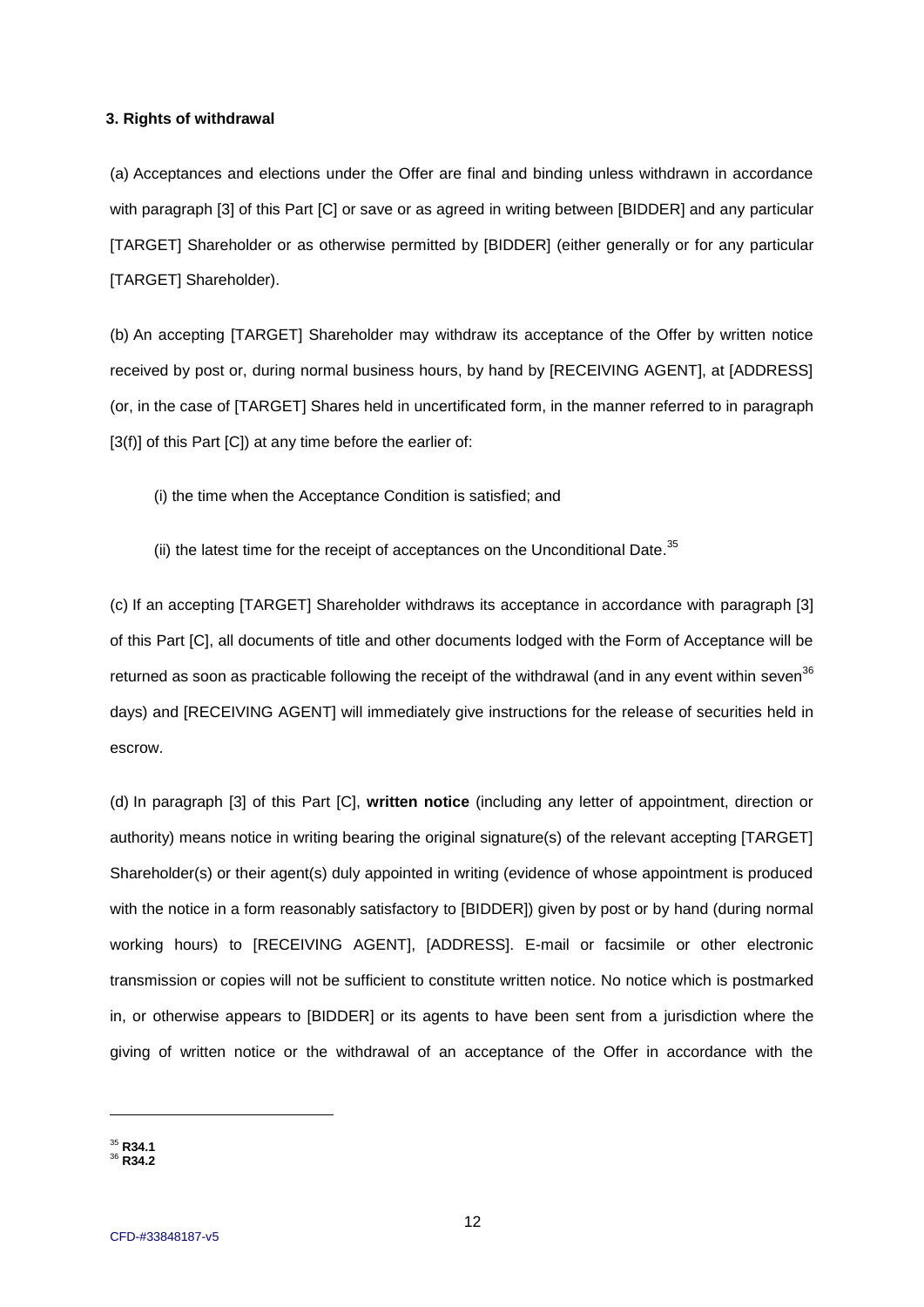provisions of paragraph [3] of this Part [C] would constitute a violation of the relevant laws of such jurisdiction will be treated as valid.

(e) To be effective, a written notice of withdrawal must be received by [RECEIVING AGENT] and must specify the name of the person who has tendered the [TARGET] Shares to be withdrawn and (if share certificates have been tendered) the name of the holder of the relevant [TARGET] Shares if different from the name of the person who tendered the [TARGET] Shares.

(f) In the case of [TARGET] Shares held in uncertificated form, an accepting [TARGET] Shareholder may withdraw their acceptance through CREST by sending (or, if a CREST sponsored member, procuring that their CREST sponsor sends) an ESA instruction to settle in CREST in relation to each Electronic Acceptance to be withdrawn. Each ESA instruction must, in order for it to be valid and settle, include the following details:

(i) the number of [TARGET] Shares to be withdrawn, together with their ISIN number (this is [NUMBER]);

(ii) the member account ID of the accepting [TARGET] Shareholder, together with their participant ID;

(iii) [RECEIVING AGENT]'s participant ID (this is [NUMBER]) and the member account ID of [RECEIVING AGENT] included in the relevant Electronic Acceptance (this is [NUMBER]);

(iv) the CREST transaction ID of the Electronic Acceptance to be withdrawn[, to be inserted at the beginning of the shared note field];

(v) the intended settlement date for the withdrawal;

(vi) the corporate action number for the Offer allocated by Euroclear which can be found by viewing the relevant corporate action details in CREST; and

(vii) input with a standard delivery instruction priority of 80.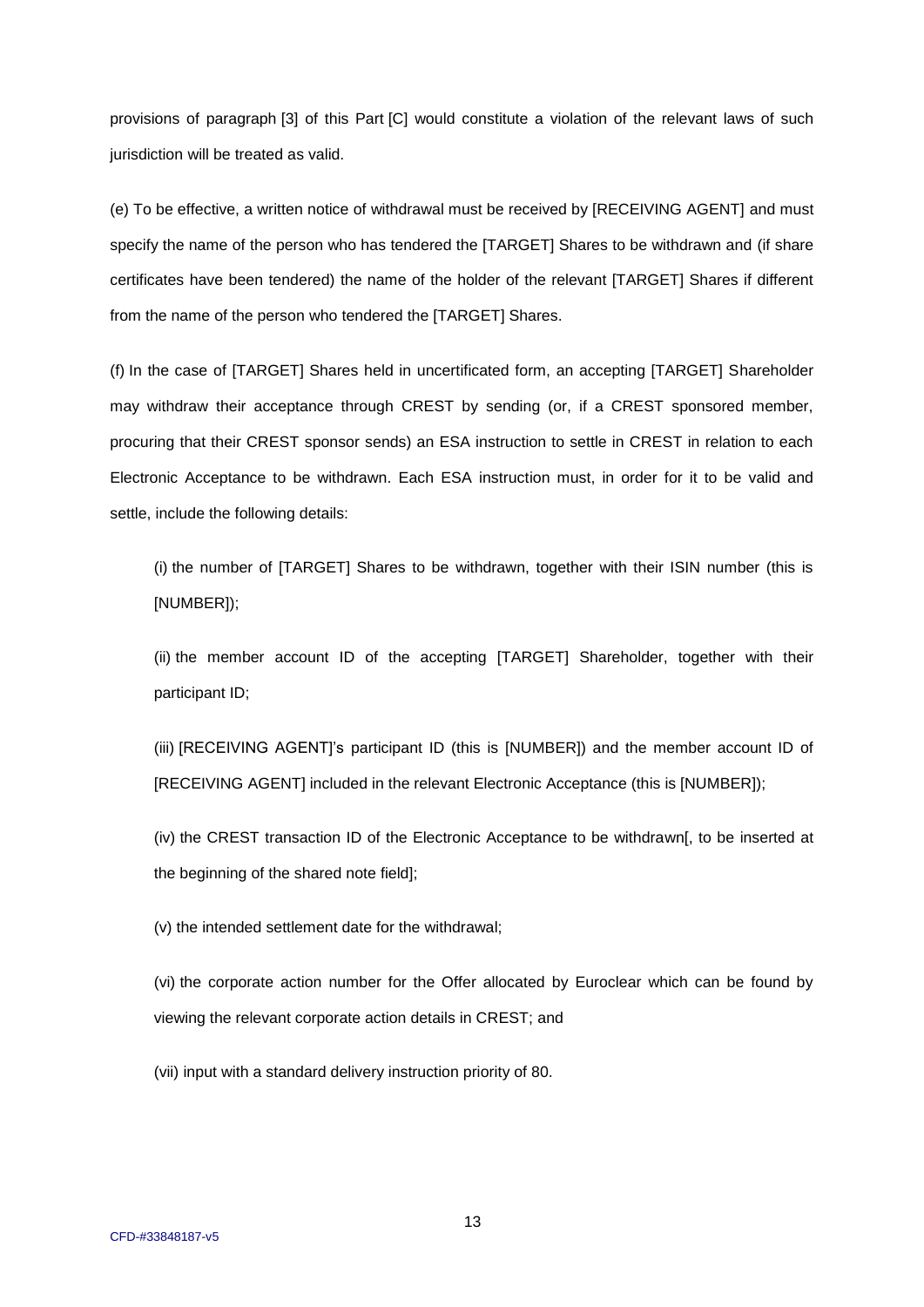Any such withdrawal will be conditional upon [RECEIVING AGENT] verifying that the withdrawal request is validly made. Accordingly, [RECEIVING AGENT] will on behalf of [BIDDER] either reject the withdrawal by transmitting in CREST a receiving agent reject (**AEAD**) message or accept the withdrawal by transmitting in CREST a receiving agent accept (**AEAN**) message.

(g) [TARGET] Shares in respect of which acceptances have been validly withdrawn in accordance with paragraph [3] of this Part [C] may subsequently be re-assented to the Offer following one of the procedures described in paragraph  $[\bullet]$  of Part  $[\bullet]$  of this document at any time while the Offer remains open for acceptance.

(h) Any question as to the validity (including time of receipt) of any notice of withdrawal will be determined by [BIDDER] whose determination (save as the Panel otherwise determines) will be final and binding. None of [BIDDER], [TARGET], the Financial Adviser to  $[BIDDER]$ ,  $37$   $[RECEIVING]$ AGENT] or any other person will be under any duty to give notification of any defect or irregularity in any notice of withdrawal or will incur any liability for failure to do so.

## **4. Revisions of the Offer**

(a) Although no revision of the Offer is envisaged, if the Offer (in its original or any previously revised form(s)) is revised (either in its terms and conditions or in the value or nature of the consideration offered or otherwise) [and such revision represents on the date on which it is announced (on such basis as the Financial Adviser to [BIDDER] may consider appropriate) an improvement or no diminution in the value of the revised Offer compared with the consideration or terms previously offered or in the overall value received and/or retained by a [TARGET] Shareholder (under the Offer or otherwise),] the benefit of the revised Offer will, subject to paragraphs [4(c)], [4(d)] and [7] of this Part [C], be made available to any [TARGET] Shareholder who has accepted the Offer in its original or any previously revised form(s) and not validly withdrawn such acceptance in accordance with paragraph [3] of this Part [C] (a **Previous Acceptor**). The acceptance of the Offer by or on behalf of a Previous Acceptor in its original or any previously revised form(s) shall, subject as provided in paragraphs [4(c)], [4(d)] and [7] of this Part [C], be treated as an acceptance of the Offer as so revised and shall also

<sup>37</sup> Amend **Financial Adviser to [BIDDER]** throughout to track defined term used in rest of document.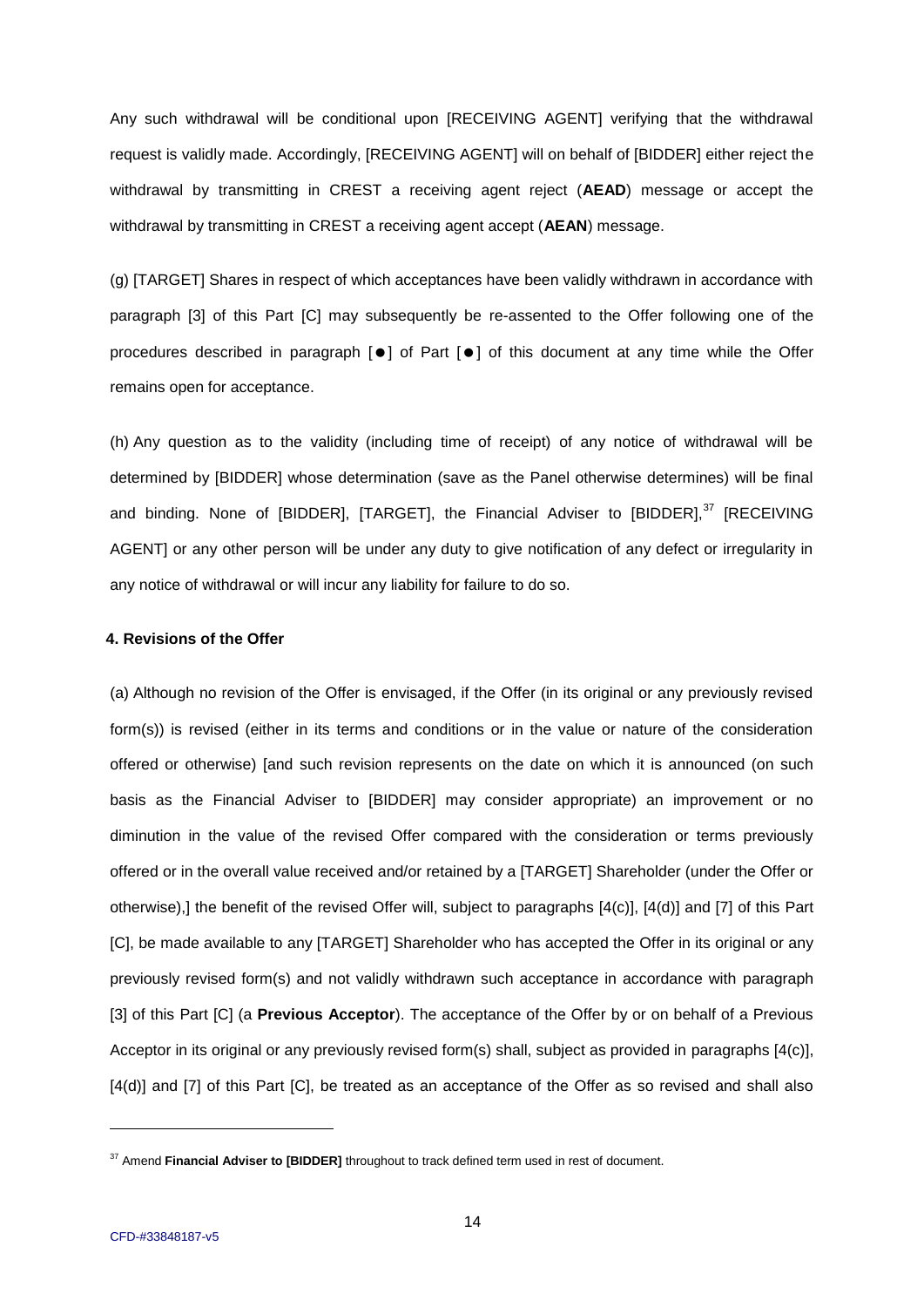constitute the irrevocable and separate appointment of [BIDDER] and each of its directors and the Financial Adviser to [BIDDER] and each of its directors as such Previous Acceptor's attorney and/or agent with authority:

(i) to accept any such revised Offer on behalf of such Previous Acceptor;

(ii) if such revised Offer includes alternative forms of consideration, to make on behalf of such Previous Acceptor such elections for and/or accept such alternative forms of consideration in the proportions such attorney and/or agent in their absolute discretion thinks fit; and

(iii) to execute on behalf of and in the name of such Previous Acceptor all such further documents (if any) and to do all such further things (if any) as may be required to give effect to such acceptances and/or elections.

In making any such election and/or acceptance, such attorney and/or agent shall be able to take into account the nature of any previous acceptances made by or on behalf of the Previous Acceptor and such other facts or matters as the attorney and/or agent may reasonably consider relevant. The attorney and/or agent shall not be liable to any [TARGET] Shareholder or any other person in making such election and/or acceptance or in making any determination in respect thereof.

(b) Subject to paragraph [4(c)] and paragraph [4(d)] of this Part [C], the powers of attorney and authorities conferred by paragraph [4] of this Part [C] and any acceptance of a revised Offer and/or any election pursuant thereto shall be irrevocable unless and until the Previous Acceptor duly and validly withdraws their acceptance under paragraph [3] of this Part [C].

(c) The deemed acceptance referred to in paragraph [4(a)] of this Part [C] shall not apply, and the authorities conferred by that paragraph shall not be exercised, to the extent that a Previous Acceptor:

(i) in respect of [TARGET] Shares in certificated form, lodges with [RECEIVING AGENT], [ADDRESS], by no later than the date by which elections for alternative forms of consideration must be made (or such other date as [BIDDER] may determine), a Form of Acceptance (or other form validly issued by or on behalf of [BIDDER]) in which the Previous Acceptor validly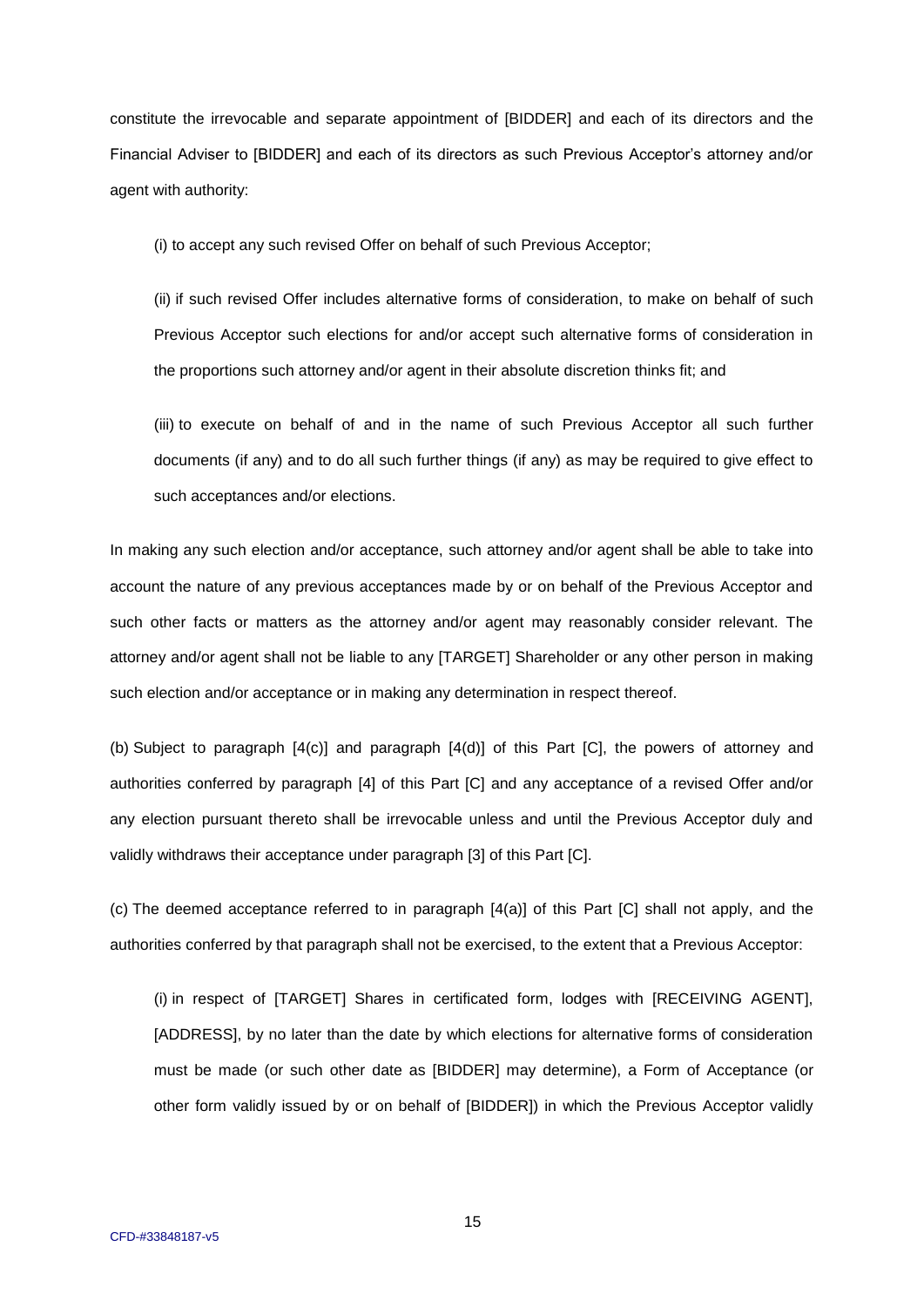elects to receive the consideration receivable by them under such revised Offer in some other manner than that set out in their original or any previous acceptance; or

(ii) in respect of [TARGET] Shares in uncertificated form, sends (or, if a CREST sponsored member, procures that their CREST sponsor sends) an ESA instruction to settle in CREST in relation to each Electronic Acceptance in respect of which an election is to be varied.

Each ESA instruction must, in order for it to be valid and settle, include the following details:

(A) the number of [TARGET] Shares in respect of which the changed election is made, together with their ISIN number (this is [NUMBER]);

(B) the member account ID of the Previous Acceptor, together with their participant ID;

(C) the member account ID of [RECEIVING AGENT] included in the relevant Electronic Acceptance (this is [NUMBER] for the Offer);

(D) [RECEIVING AGENT]'s participant ID (this is [NUMBER]);

(E) the CREST transaction ID of the Electronic Acceptance in respect of which the election is to be changed [to be inserted at the beginning of the shared note field];

(F) the intended settlement date for the changed election;

(G) the corporate action number for the Offer allocated by Euroclear which can be found by viewing the relevant corporate action details in CREST,

and, in order that the desired change of election can be effected, must include:

(H) the member account ID of [RECEIVING AGENT] relevant to the new election; and

(I) input with a standard delivery instruction priority of 80.

Any such change of election will be conditional upon [RECEIVING AGENT] verifying that the request is validly made. Accordingly [RECEIVING AGENT] will on behalf of [BIDDER] reject or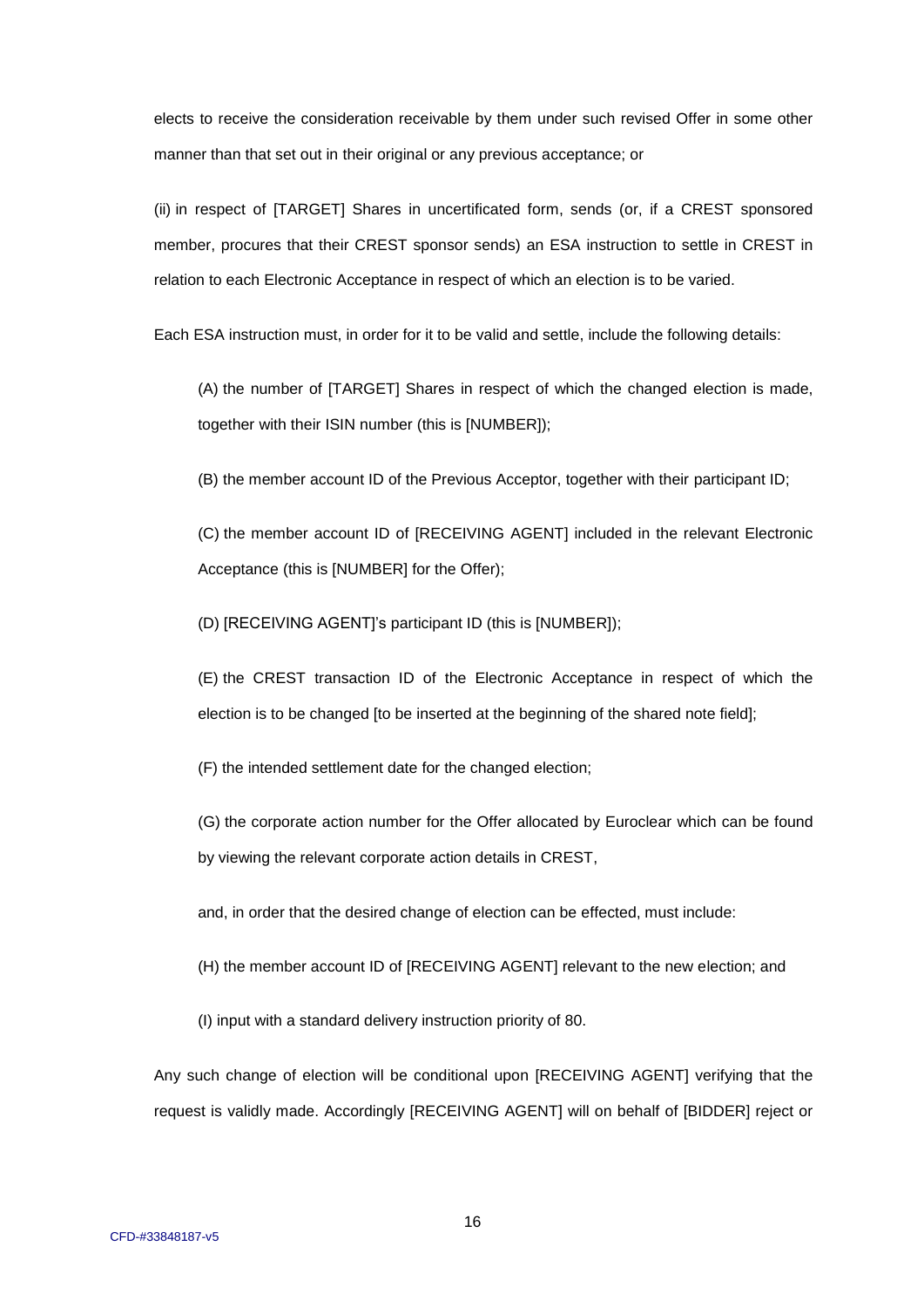accept the requested change of election by transmitting in CREST a receiving agent reject (**AEAD**) or receiving agent accept (**AEAN**) message as appropriate.

(d) The deemed acceptance referred to in paragraph [4(a)] of this Part [C] shall not apply, and the authorities conferred by that paragraph shall not be exercised if, as a result thereof, the Previous Acceptor would (on such basis as the Financial Adviser to [BIDDER] may consider appropriate) thereby receive and/or retain (as appropriate) less in aggregate in consideration under the revised Offer than they would have received and/or retained (as appropriate) in aggregate as a result of acceptance of the Offer in the form in which it was previously accepted by them or on their behalf (unless the Previous Acceptor has previously agreed in writing to receive and/or retain (as appropriate) less in aggregate consideration). The authorities conferred by paragraph [4(a)] of this Part [C] shall not be exercised in respect of any election available under the revised Offer save in accordance with this paragraph.

(e) [BIDDER] and [RECEIVING AGENT] reserve the right to treat an executed Form of Acceptance or TTE instruction (in respect of the Offer in its original or any previously revised form(s)) which is received (or dated) on or after the announcement of any revised Offer as a valid acceptance of the revised Offer and/or, where applicable, a valid election for or acceptance of any of the alternative forms of consideration made available pursuant thereto. Such acceptances shall constitute an authority in the terms of paragraph [4(a)] of this Part [C], *mutatis mutandis*, on behalf of the relevant [TARGET] Shareholder.

(f) [If a competitive situation arises or further develops after the date of this document,] [BIDDER] may (with the consent of the Panel) extend or revise the Offer provided it complies with the requirements of the Code.

# **5. Acceptances and purchases**

(a) Notwithstanding the right reserved by [BIDDER] to treat an acceptance of the Offer as valid (even though, in the case of [TARGET] Shares held in certificated form, the relevant Form of Acceptance is not entirely in order or not accompanied by the relevant share certificate(s) and/or other document(s) of title), except as otherwise consented to by the Panel: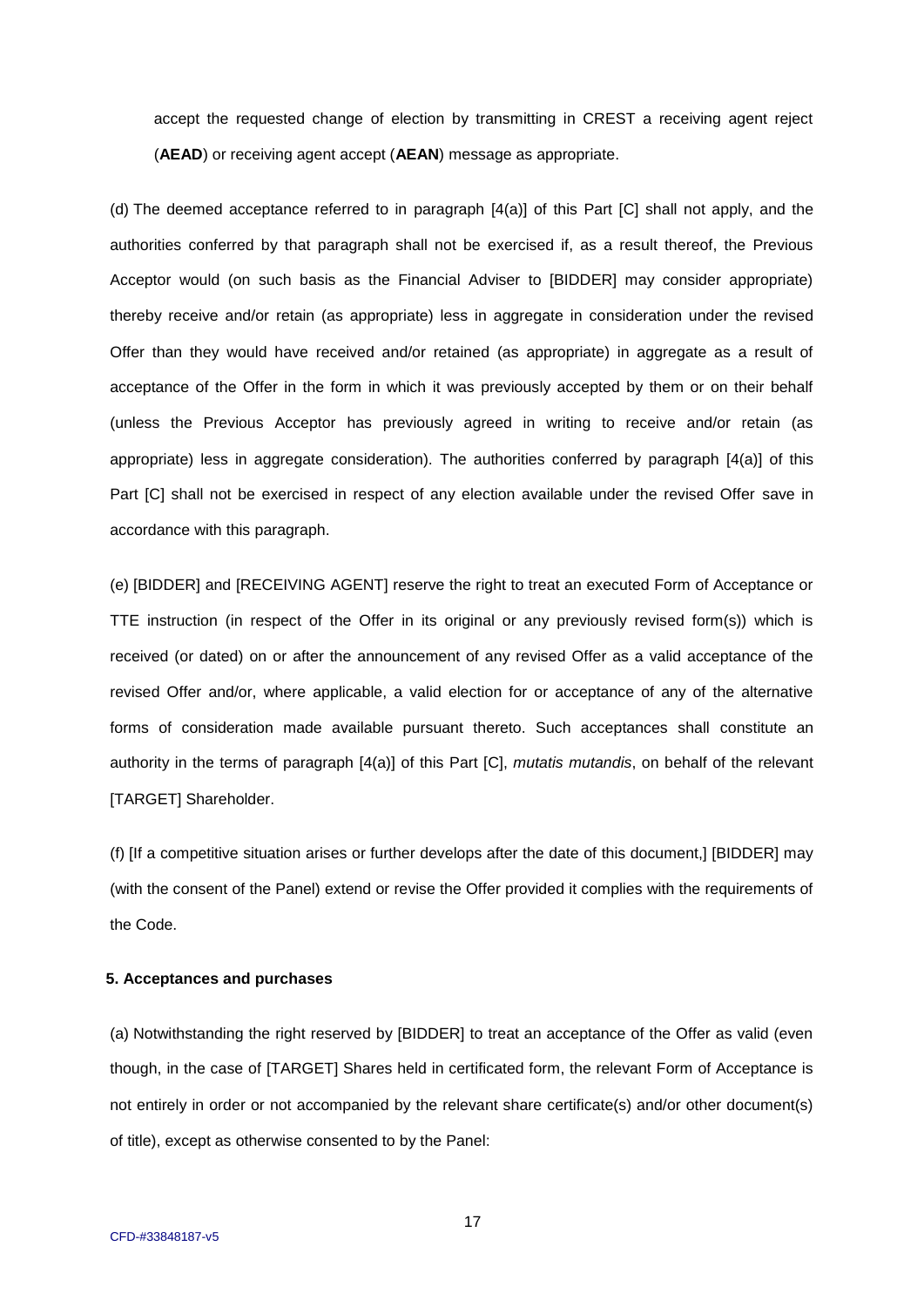(i) subject to paragraph [5(a)(iv)] of this Part [C] an acceptance of the Offer shall not be treated as valid for the purposes of the Acceptance Condition unless the requirements of Note 4 and, if applicable, Note 6 on Rule 10.1 of the Code are satisfied in respect of it (and the [TARGET] Shares to which such acceptance relates do not fall within Note 8 on Rule 10.1 of the Code);

(ii) subject to paragraph  $[5(a)(iv)]$  of this Part  $[C]$  a purchase of  $[TARGE]$  Shares by  $[BIDDER]$ [or its wholly-owned subsidiaries] or its [or their] nominee(s) or, in the case of an offer under Rule 9 of the Code, any person acting or deemed to be acting in concert with [BIDDER] (or such person's nominee) will only be treated as valid for the purposes of the Acceptance Condition if the requirements of Note 5 and, if applicable, Note 6 on Rule 10.1 of the Code are satisfied in respect of it (and the [TARGET] Shares to which such purchase relates do not fall within Note 8 on Rule 10.1 of the Code);

(iii) [TARGET] Shares which have been borrowed by [BIDDER] may not be counted towards satisfying the Acceptance Condition<sup>38</sup>; and

(iv) before the Acceptance Condition can be satisfied or the Offer can lapse as a result of the Acceptance Condition not having been satisfied (or being regarded as incapable of satisfaction), [RECEIVING AGENT] must have issued a certificate to [BIDDER] or to the Financial Adviser to [BIDDER] which states:

(A) the number of [TARGET] Shares in respect of which acceptances have been received and which are to be treated as valid for the purposes of paragraph [5(a)] of this Part [C] and

(B) the number of [TARGET] Shares otherwise acquired, whether before or during the Offer Period, which are to be treated as valid for the purposes of paragraph [5(b)] of this Part [C].

Copies of such certificate will be sent to the Panel and to [TARGET]'s Financial Adviser as soon as possible after it is issued.<sup>39</sup>

<sup>&</sup>lt;sup>38</sup> In the case of a Rule 9 offer consider Note 2 to Rule 9.3.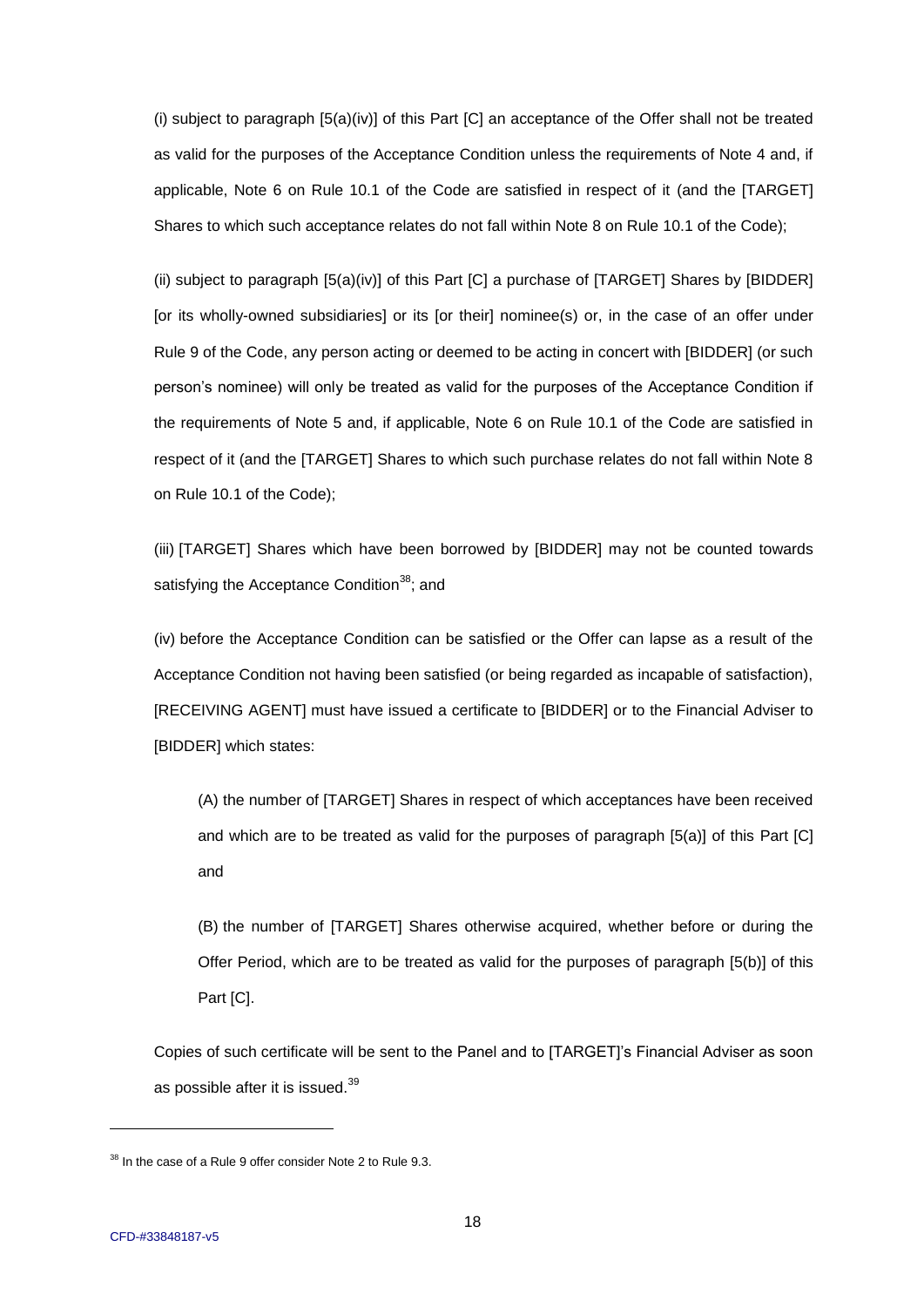(b) For the purpose of determining at any particular time whether the Acceptance Condition has been satisfied, [BIDDER] is not bound (unless otherwise required by the Code) to take into account any [TARGET] Shares which have been unconditionally allotted or issued or which arise as a result of the exercise of subscription or conversion rights before the determination takes place unless written notice of such allotment, issue, subscription or conversion, containing all the relevant details, has been received before that time by [RECEIVING AGENT] from [TARGET] or its agents at the address specified in paragraph [3(b)] of this Part [C]. [Notification by e-mail or facsimile or other electronic transmission will not constitute written notice for these purposes.] $^{40}$ 

#### **6. General**

(a) It is intended that the Offer will be implemented by way of a takeover offer within the meaning of the Act. $41$  However, [BIDDER] reserves the right to elect, with the consent of the Panel (where necessary) [and subject to the Co-operation Agreement], to implement the Offer by way of a Court sanctioned scheme of arrangement in accordance with Part 26 of the Act (**Scheme**). <sup>42</sup> If the Offer is implemented by way of a Scheme, such Scheme will be implemented on the same terms, so far as applicable, as those that would apply to the Offer subject to appropriate amendments to reflect the change in method of effecting the Offer, including (without limitation and subject to the consent of the Panel) such amendments as may be required by law or regulation. In particular: the Long-stop Date may cease to apply (and [BIDDER] may, in accordance with the Code, specify a new long-stop date by which the Scheme must become effective [and specific dates by which by which the shareholder meetings and Court hearing to sanction the Scheme must be held])<sup>43</sup>; and the Acceptance Condition would not apply and instead the Scheme would become effective and binding following:

(i) its approval by a majority in number representing 75 per cent or more in value of the relevant [TARGET] Shareholders (or the relevant class or classes thereof, if applicable) present and voting, either in person or by proxy, at the Court Meeting<sup>44</sup> and at any separate class meeting which may be required by the Court or at any adjournment of any such meeting [on or before

<sup>39</sup> **N7 on R10.1**

<sup>40</sup> See **N2 on R10**. Also consider notification requirements.

<sup>41</sup> Amend **Act** throughout to track defined term used in rest of document if different.

<sup>&</sup>lt;sup>42</sup> These further terms assume that the target company is subject to Part 26 of the Companies Act.

 $43$  Include square bracketed wording if mini long-stop dates not included in (i) – (iii) below.

<sup>44</sup> Amend **Court Meeting** throughout to track defined term used in rest of document if different.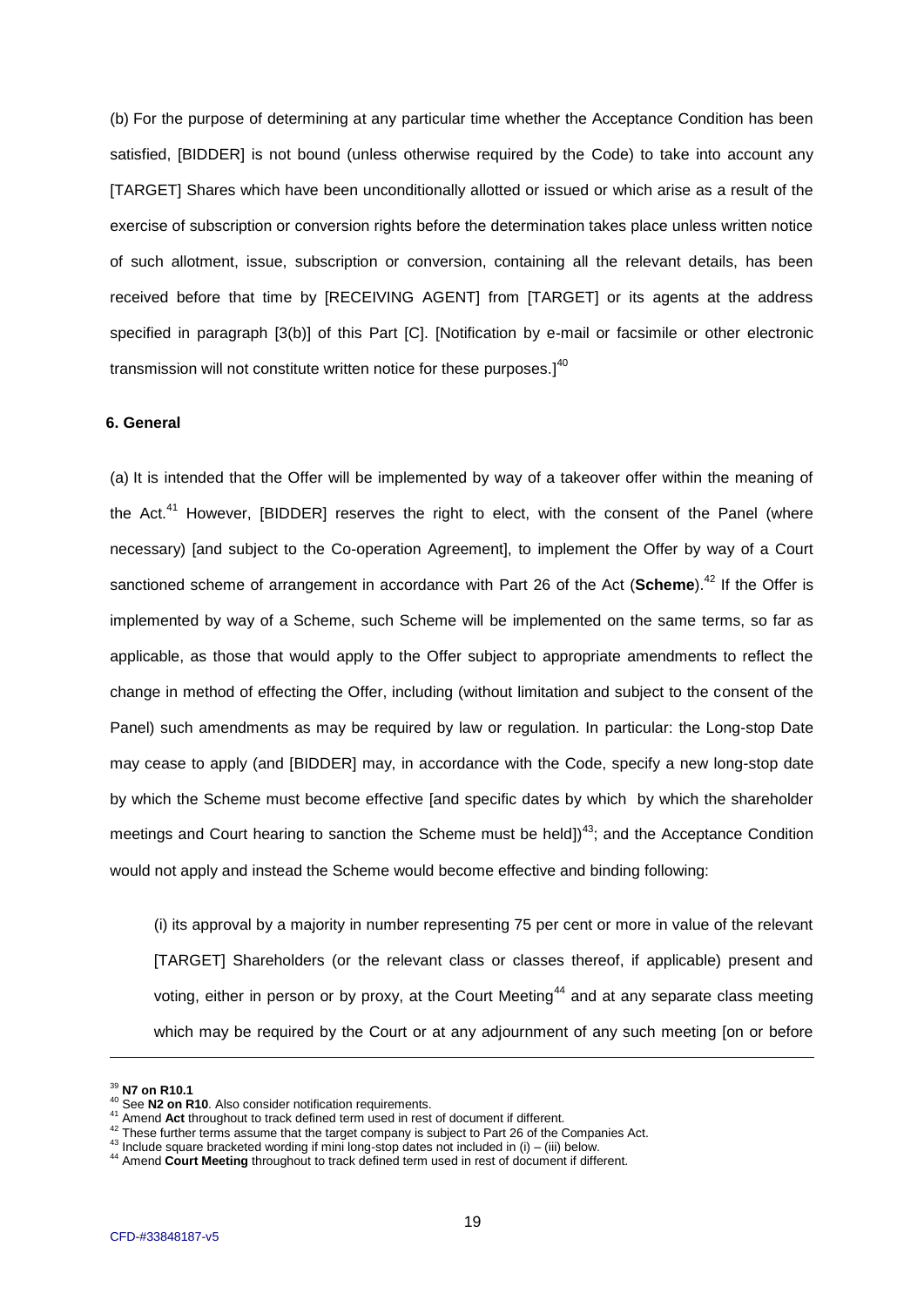the  $[•]$  day after the expected date of the Court Meeting to be set out in the Scheme Document in due course (or such later date, if any, as [BIDDER] may agree and the Court may allow)];

(ii) all resolutions necessary to approve and implement the Scheme being duly passed by the requisite majority or majorities at a  $[TARGE]$  General Meeting<sup>45</sup> or at any adjournment of that meeting [on or before the [ $\bullet$ ] day after the expected date of the [TARGET] General Meeting as set out in the Scheme Document in due course (or such later date, if any, as [BIDDER] may agree and the Court may allow)]; and

(iii) the sanction of the Scheme by the Court with or without modification (but subject to any such modification being acceptable to  $[BIDDER]$  [on or before the  $[•]$  day after the expected date of the Court hearing to sanction the Scheme as set out in the Scheme Document in due course (or such later date, if any, as [BIDDER] may agree and the Court may allow)] and the delivery of a copy of the Scheme Order [within  $\lceil \bullet \rceil$  Business Days thereafter] to the Registrar of Companies in England and Wales.

(b) In addition, if the Offer is implemented by way of the Scheme, the Scheme will be conditional upon the Conditions set out in Part [A] of this Appendix [I] (other than the Acceptance Condition) and, accordingly, the necessary actions to make the Scheme effective will not be taken unless such Conditions have either been waived (if permitted) or fulfilled.

(c) [TARGET] Shares will be acquired by [BIDDER] fully paid and free from all liens, equitable interests, charges, encumbrances, rights of pre-emption and other third party rights of any nature whatsoever and together with all rights attaching to them as at [DATE OF FIRM OFFER ANNOUNCEMENT] or subsequently attaching or accruing to them, including voting rights and (subject to paragraph [6(d)] of this Part [C]) the right to receive and retain, in full, all dividends and other distributions (if any) declared, made, paid or payable, or any other return of capital made, on or after [DATE OF FIRM OFFER ANNOUNCEMENT].

(d) If, on or after the date of the Rule 2.7 Announcement, any dividend and/or other distribution and/or other return of capital is declared, made or paid or becomes payable in respect of the [TARGET]

<sup>45</sup> Amend **General Meeting** throughout to track defined term used in rest of document if different.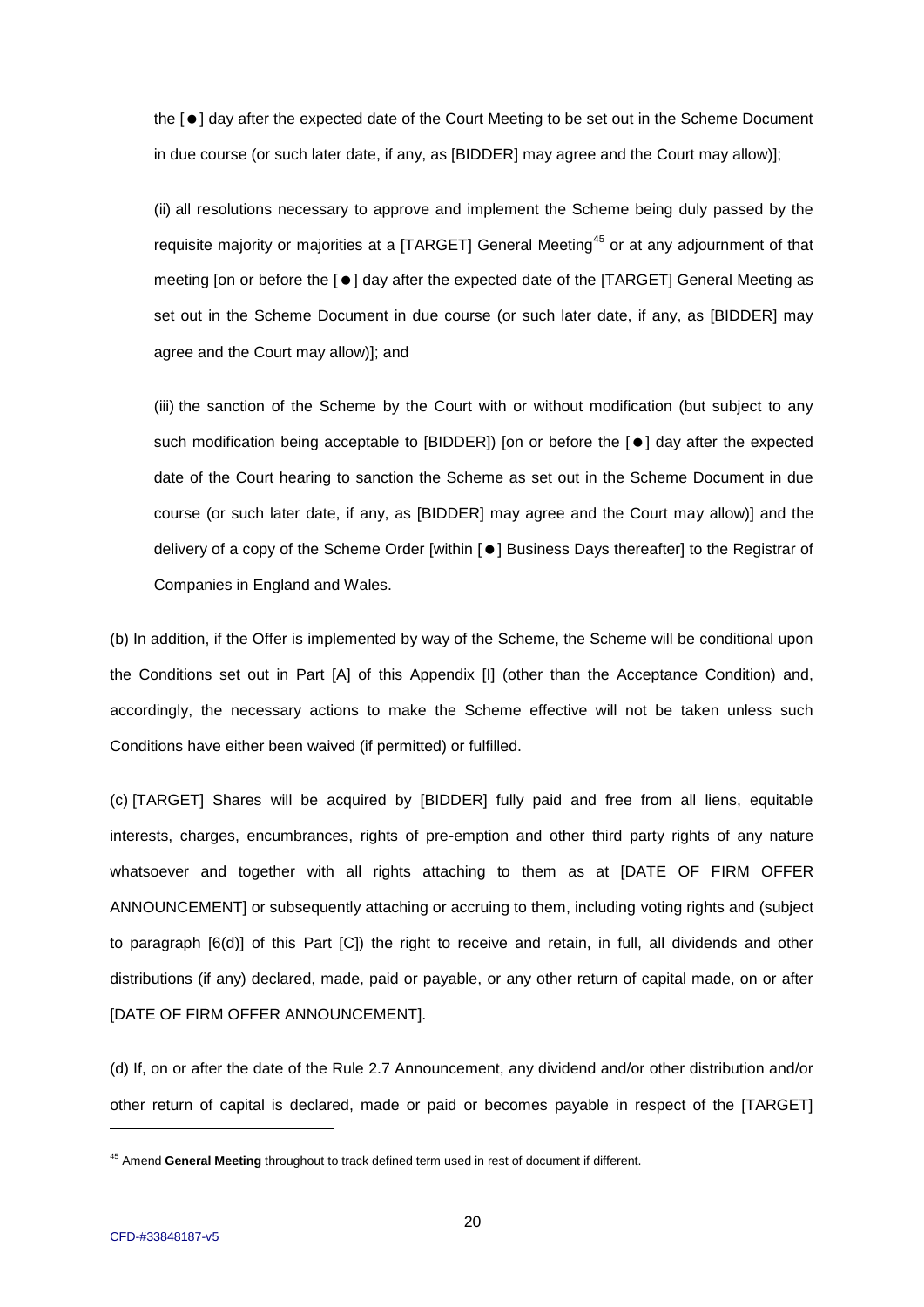Shares, [BIDDER] reserves the right (without prejudice to any right of [BIDDER] to invoke Condition  $\left[\bullet\right]^{46}$  in Part [A] of this Appendix [I]), to reduce the consideration payable under the terms of the Offer for the [TARGET] Shares by an amount up to the amount of such dividend and/or distribution and/or return of capital. If (but only to the extent) [BIDDER] exercises this right to make such a reduction in respect of a dividend and/or distribution and/or return of capital, [TARGET] Shareholders will be entitled to receive and retain such dividend and/or other distribution and/or return of capital, and references in this document to the consideration payable under the terms of the Offer will be deemed to be references to the consideration as so reduced. To the extent that any such dividend and/or distribution and/or other return of capital is declared, made or paid or is payable and it is: (i) transferred pursuant to the Offer on a basis which entitles [BIDDER] to receive the dividend or distribution and to retain it; or (ii) cancelled, the consideration payable under the terms of the Offer will not be subject to change in accordance with this paragraph [6(d)]. Any exercise by [BIDDER] of its rights referred to in this paragraph [6(d)] shall not be regarded as constituting any revision or variation of the Offer.  $47$ 

(e) Except with the Panel's consent, settlement of the consideration to which any [TARGET] Shareholder is entitled under the Offer will be implemented in full in accordance with the terms of the Offer without regard to any lien, right of set-off, counterclaim or other analogous right to which [BIDDER] or the Financial Adviser to [BIDDER] may otherwise be, or claim to be, entitled as against such [TARGET] Shareholder and will be effected in the manner described in this document.<sup>48</sup>

(f) The Offer is made on [DATE] and is capable of acceptance from that date. Copies of this document, the Form of Acceptance and any related documents are available (subject to certain restrictions relating to persons outside the UK) for inspection at [WEBSITE] and from [RECEIVING AGENT] at the address set out in paragraph [3(b)] of this Part [C].

(g) In respect of [TARGET] Shares in certificated form, the terms, provisions, instructions and authorities contained in or deemed to be incorporated in the Form of Acceptance constitute part of the

<sup>&</sup>lt;sup>46</sup> Cross-refer to any condition about members of the target group not having recommended/declared/paid dividends or made distributions etc. <sup>47</sup> **R24.14**

<sup>48</sup> **R24.12**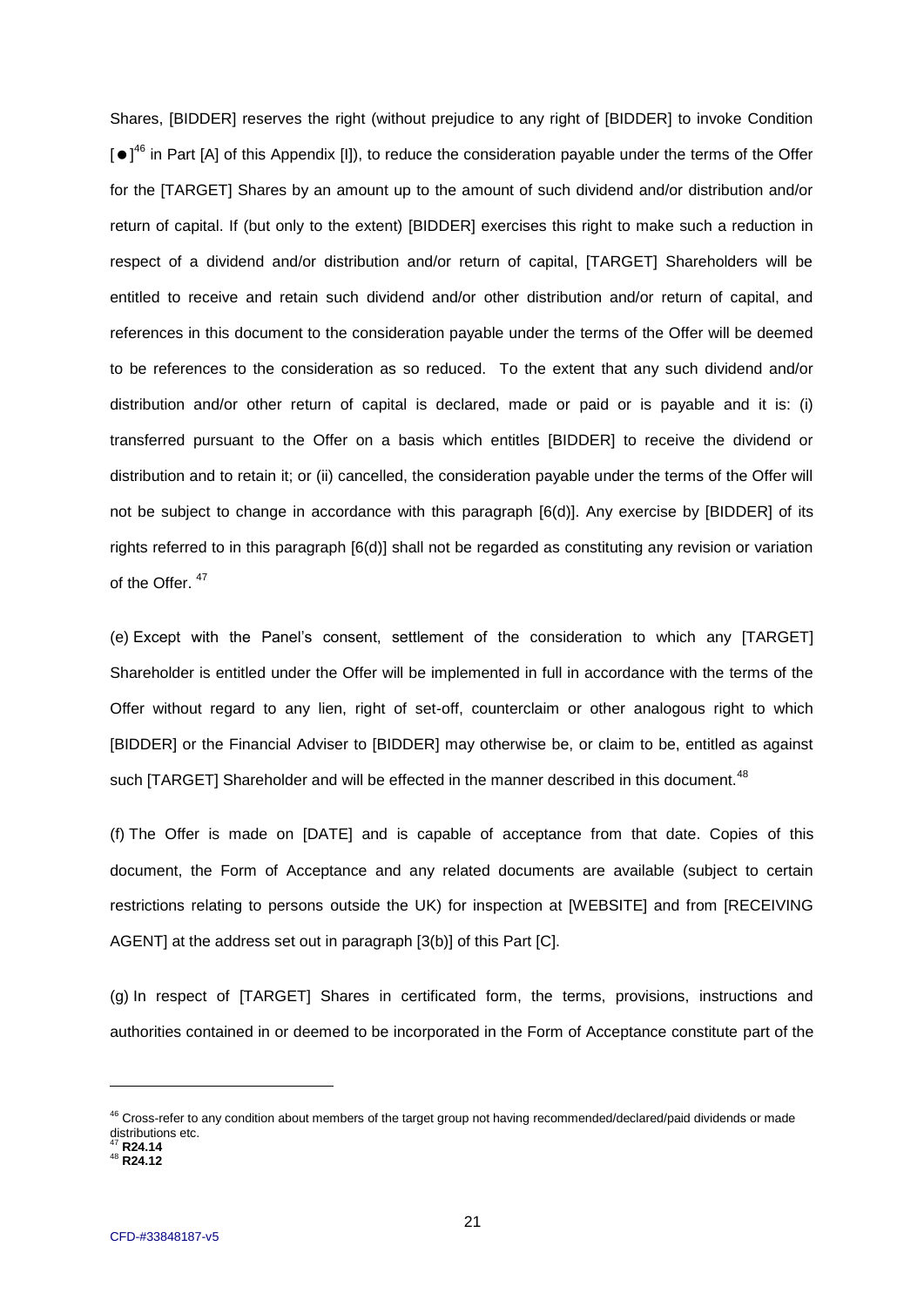terms of the Offer. The provisions of this Appendix [I] shall be deemed to be incorporated in and form part of each Form of Acceptance. Words and expressions defined in this document have the same meanings when used in the Form of Acceptance, unless the context otherwise requires.

(h) The Offer, all acceptances of it and all elections pursuant to it, the Form of Acceptance and Electronic Acceptances, all contracts made pursuant to the Offer, all action taken or made or deemed to be taken or made pursuant to any of these terms and the relationship between a [TARGET] Shareholder and [BIDDER], the Financial Adviser to [BIDDER] or [RECEIVING AGENT] shall be governed by and interpreted in accordance with English law.<sup>49</sup>

(i) [Subject to paragraph [6(j)] of this Part [C] the]/[The] Courts of England have exclusive jurisdiction to settle any dispute which may arise in connection with the creation, validity, effect, interpretation or performance of, or the legal relationships established by the Offer and the Form of Acceptance or the Electronic Acceptance or otherwise arising in connection with the Offer and the Form of Acceptance or the Electronic Acceptance. The execution of a Form of Acceptance or making of an Electronic Acceptance by or on behalf of a [TARGET] Shareholder constitutes such [TARGET] Shareholder's irrevocable submission to the jurisdiction of the English Courts.<sup>50</sup>

(j) [The agreement in paragraph [6(i)] of this Part [C] is included for the benefit of [BIDDER], the Financial Adviser to [BIDDER] and [RECEIVING AGENT] and accordingly, notwithstanding the exclusive agreement in that paragraph, [BIDDER], the Financial Adviser to [BIDDER] and [RECEIVING AGENT] shall each retain the right to, and may in its absolute discretion, bring proceedings in the courts of any other country which may have jurisdiction. The execution of a Form of Acceptance or making of an Electronic Acceptance by or on behalf of a [TARGET] Shareholder constitutes such [TARGET] Shareholder's irrevocable submission to the jurisdiction of the courts of any such country.

(k) Any omission or failure to despatch this document or (where relevant) the Form of Acceptance or any other document relating to the Offer or any notice required to be despatched under the terms of the Offer to, or any failure to receive the same by, any person to whom the Offer is made, or should be

<sup>49</sup> **R24.3(d)(xvi)**

<sup>50</sup> **R24.3(d)(xvi)**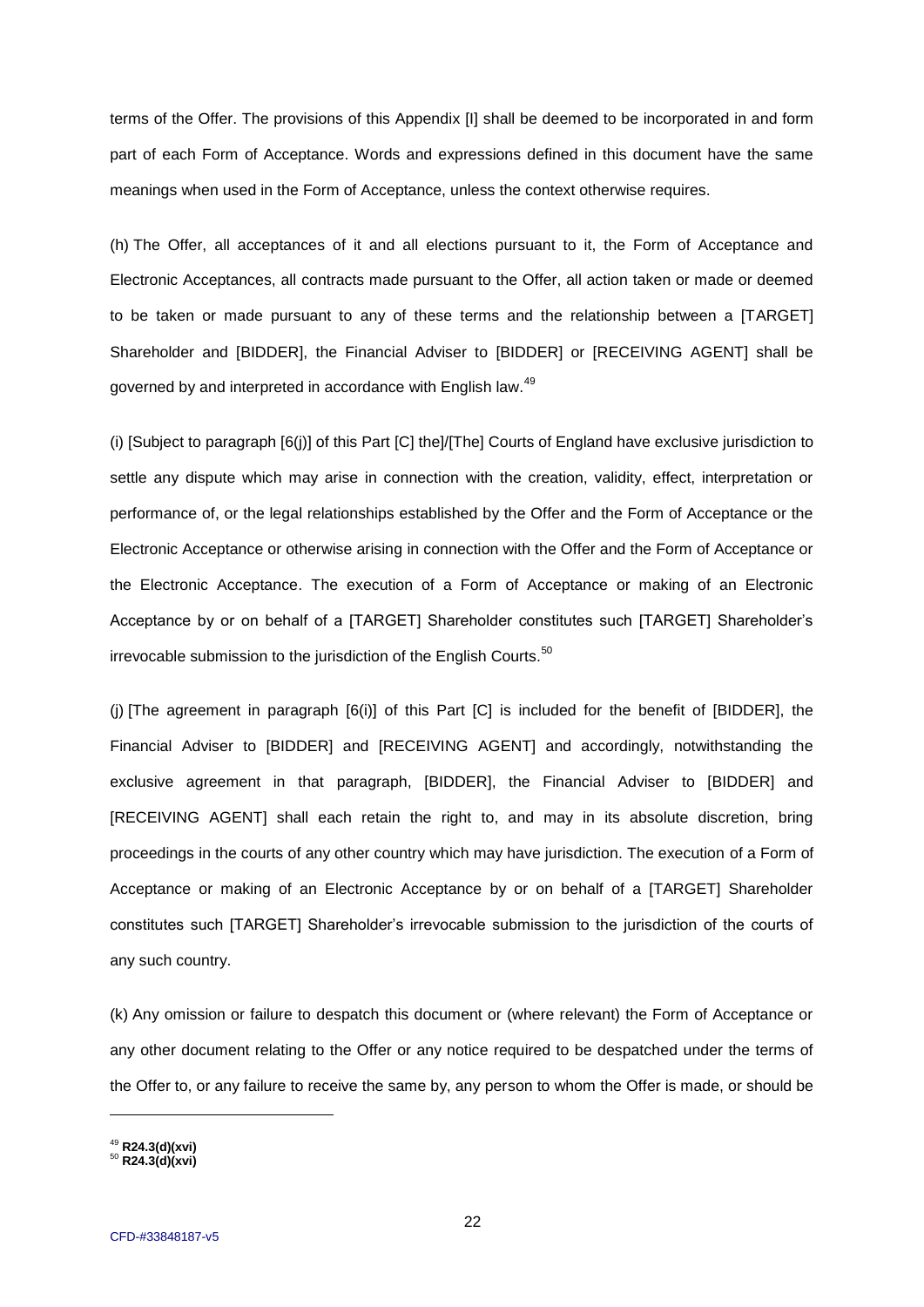made, shall not invalidate the Offer in any way or create any implication that the Offer has not been made to any such person. Subject to paragraph [7] of this Part [C], the Offer extends to any such person and to all [TARGET] Shareholders to whom this document, (where relevant) the Form of Acceptance and any related documents may not be despatched and who may not receive such documents, and such persons may (subject to certain restrictions relating to persons outside the UK) collect copies of those documents from [RECEIVING AGENT] at the address set out in paragraph [3(b)] of this Part [C] or inspect the Offer Document at [WEBSITE] while the Offer remains open for acceptances.

(l) If the Offer lapses for any reason or is withdrawn:

(i) it will cease to be capable of further acceptance;

(ii) [BIDDER] and accepting [TARGET] Shareholders will cease to be bound by: (A) in the case of [TARGET] Shares held in certificated form, Forms of Acceptance submitted; and (B) in the case of [TARGET] Shares held in uncertificated form, Electronic Acceptances inputted and settled, in each case before the time the Offer lapses;

(iii) in respect of [TARGET] Shares held in certificated form, Forms of Acceptance, share certificate(s) and/or other document(s) of title will be returned by post (or by such other method as the Panel may approve) within seven days<sup>51</sup> of the Offer lapsing, at the risk of the [TARGET] Shareholder concerned, to the person or agent whose name and address is set out in the relevant box of the Form of Acceptance or, if none is set out, to the first-named holder at such holder's registered address. No such documents will be sent to an address in any Restricted Jurisdiction; and

(iv) in respect of [TARGET] Shares held in uncertificated form, [RECEIVING AGENT] will, immediately after the Offer lapses (or within such longer period as the Panel may permit), give TFE instructions to Euroclear to transfer all [TARGET] Shares held in escrow balances and in

<sup>51</sup> **R31.10**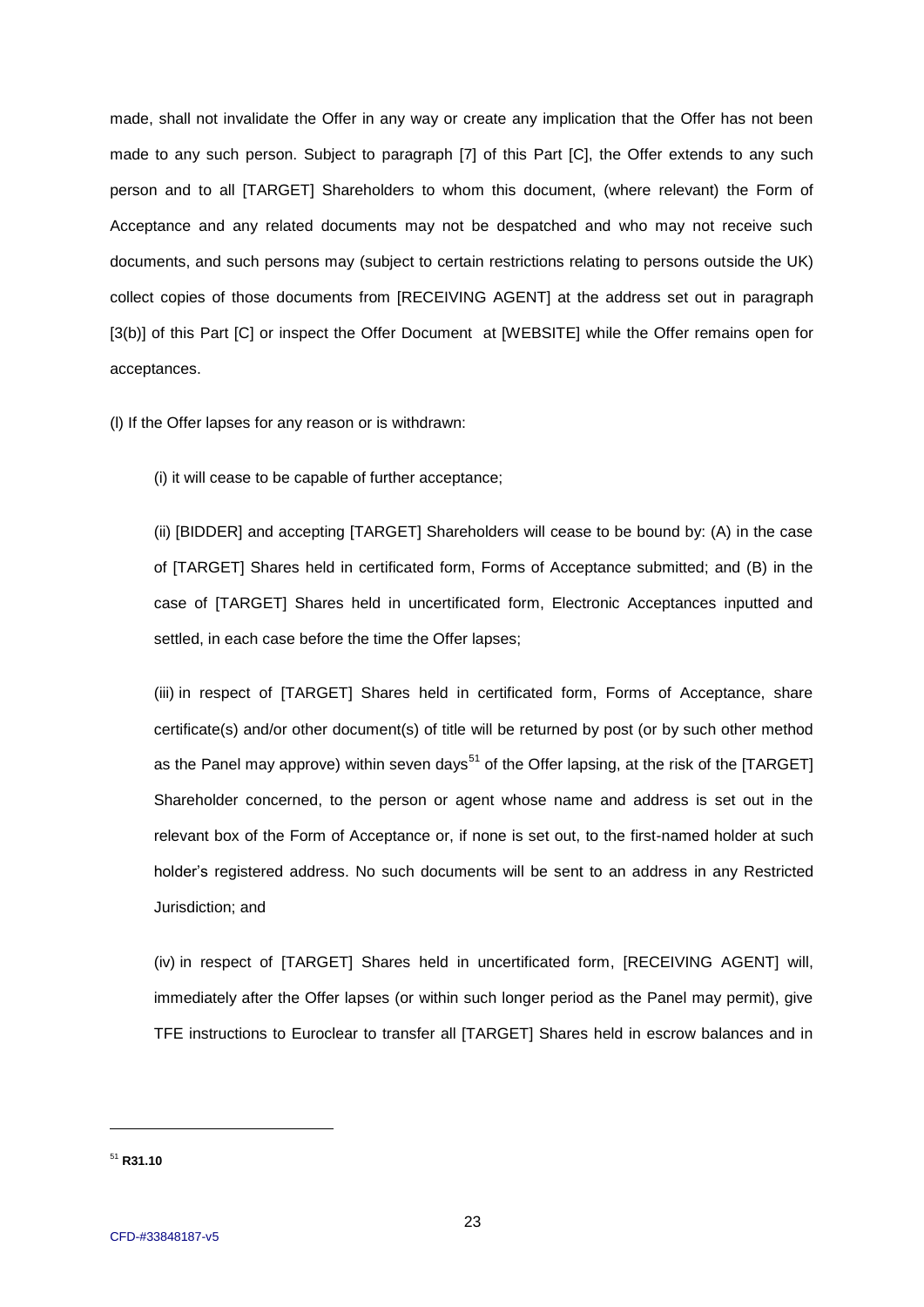relation to which it is the escrow agent for the purposes of the Offer to the original available balances of the [TARGET] Shareholders concerned.<sup>52</sup>

(m) All powers of attorney, appointments as agent and authorities on the terms conferred by or referred to in this Appendix [I] or (where relevant) in the Form of Acceptance are given by way of security for the performance of the obligations of the [TARGET] Shareholder concerned and are irrevocable (in respect of powers of attorney in accordance with Section 4 of the Powers of Attorney Act 1971) except in the circumstances where the donor of such power of attorney, appointment or authority is entitled to withdraw their acceptance in accordance with paragraph [3] of this Part [C] and duly and validly does so.

(n) Without prejudice to any other provisions of this Part [C] and subject to the requirements of the Code, [BIDDER], the Financial Adviser to [BIDDER] and [RECEIVING AGENT] reserve the right to treat acceptances of the Offer as valid (in whole or in part) if not entirely in order or not accompanied by the relevant TTE instruction or (as applicable) relevant share certificate(s) and/or other document(s) of title or if received by or on behalf of any of them at any place or places or in any manner determined by any of them or otherwise than as set out in this document or, in respect of [TARGET] Shares held in certificated form, in the Form of Acceptance. In that event, no settlement of consideration of the Offer will be made until after the acceptance is entirely in order and (as applicable) the relevant transfer to escrow has settled or the relevant share certificate(s) and/or other document(s) of title or indemnities satisfactory to [BIDDER] have been received by [RECEIVING AGENT].

(o) All communications, notices, certificates, documents of title and remittances to be delivered by or sent to or from any [TARGET] Shareholders will be delivered by or sent to or from them (or their designated agents) at their risk. No acknowledgement of receipt of any Form of Acceptance, transfer by means of CREST, communication, notice, share certificate(s) and/or other document(s) of title will be given by or on behalf of [BIDDER].

(p) If [BIDDER] receives acceptances under the Offer in respect of, and/or otherwise acquires, both 90 per cent. or more in value of the [TARGET] Shares to which the Offer relates and 90 per cent. or more

<sup>52</sup> **R31.10**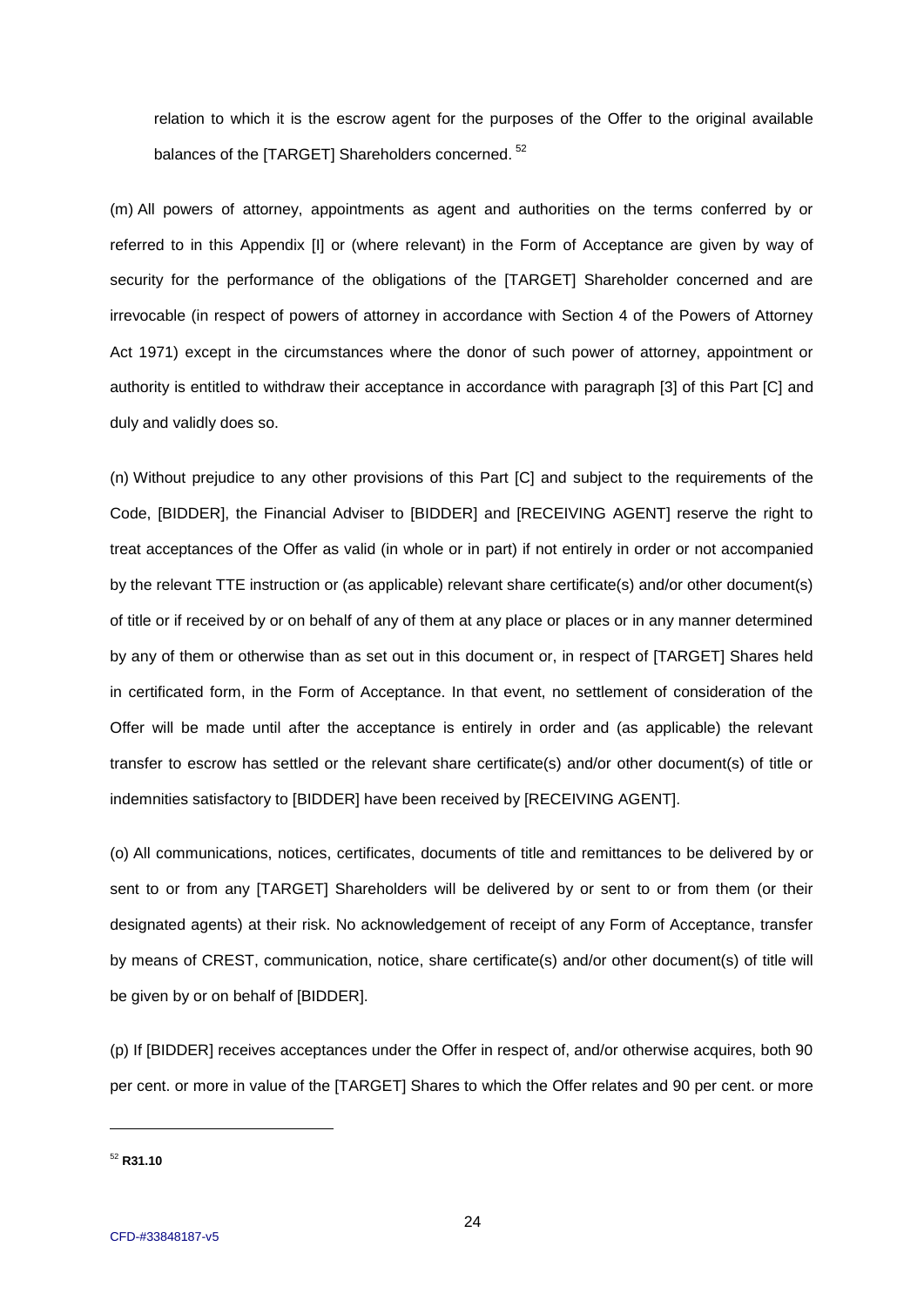of the voting rights carried by those shares, and assuming that all of the other Conditions of the Offer have been satisfied or waived (if capable of being waived), [BIDDER] intends to exercise its rights in accordance with sections Chapter 3 of Part 28 of the Act to acquire compulsorily the remaining [TARGET] Shares on the same terms as the Offer.<sup>53</sup>

(q) Following the Offer becoming or being declared unconditional, if [BIDDER] receives acceptances under the Offer in respect of, and/or otherwise acquires, 75 per cent. or more of the voting rights carried by the [TARGET] Shares or the appropriate special resolutions are otherwise passed, and subject to any applicable requirements of the FCA, it is intended that [BIDDER] will procure that [TARGET] makes applications to cancel the listing of [TARGET] Shares on the Official List, to cancel trading in [TARGET] Shares on the London Stock Exchange's main market for listed securities and to re-register [TARGET] as a private limited company. A notice period of not less than 20 business days (as such term is defined in the Listing Rules) before the cancellation will commence on the later of: (i) the date on which the Offer becomes or is declared unconditional; and (ii) provided [BIDDER] has, by virtue of its shareholdings and acceptances of the Offer, acquired [TARGET] Shares carrying 75 per cent. or more of the voting rights of [TARGET], the date on which [BIDDER] has made an announcement of that fact. [BIDDER] will notify [TARGET] Shareholders when the required percentage has been attained and confirm that the notice period has commenced and the anticipated date of cancellation.<sup>54</sup>

(r) Any reference in this Appendix [I] to any law or regulation of any jurisdiction includes: (i) any subordinate legislation or regulation made under it; (ii) any law or regulation which it has amended, supplemented or replaced; and (iii) any law or regulation amending, supplementing or replacing it (whether before or after the date of this document).

(s) In relation to any acceptance of the Offer in respect of a holding of [TARGET] Shares which are in uncertificated form, [BIDDER] reserves the right to make such alterations, additions or modifications to the terms of the Offer as may be necessary or desirable to give effect to any purported acceptance of the Offer, whether in order to comply with the facilities or requirements of CREST or otherwise,

 $^{53}_{\sim}$  Assumes that Chapter 3 of the CA 2006 applies to the target company.

<sup>&</sup>lt;sup>54</sup> Assumes that the target company is a premium listed company and that LR5.2.11A does not apply.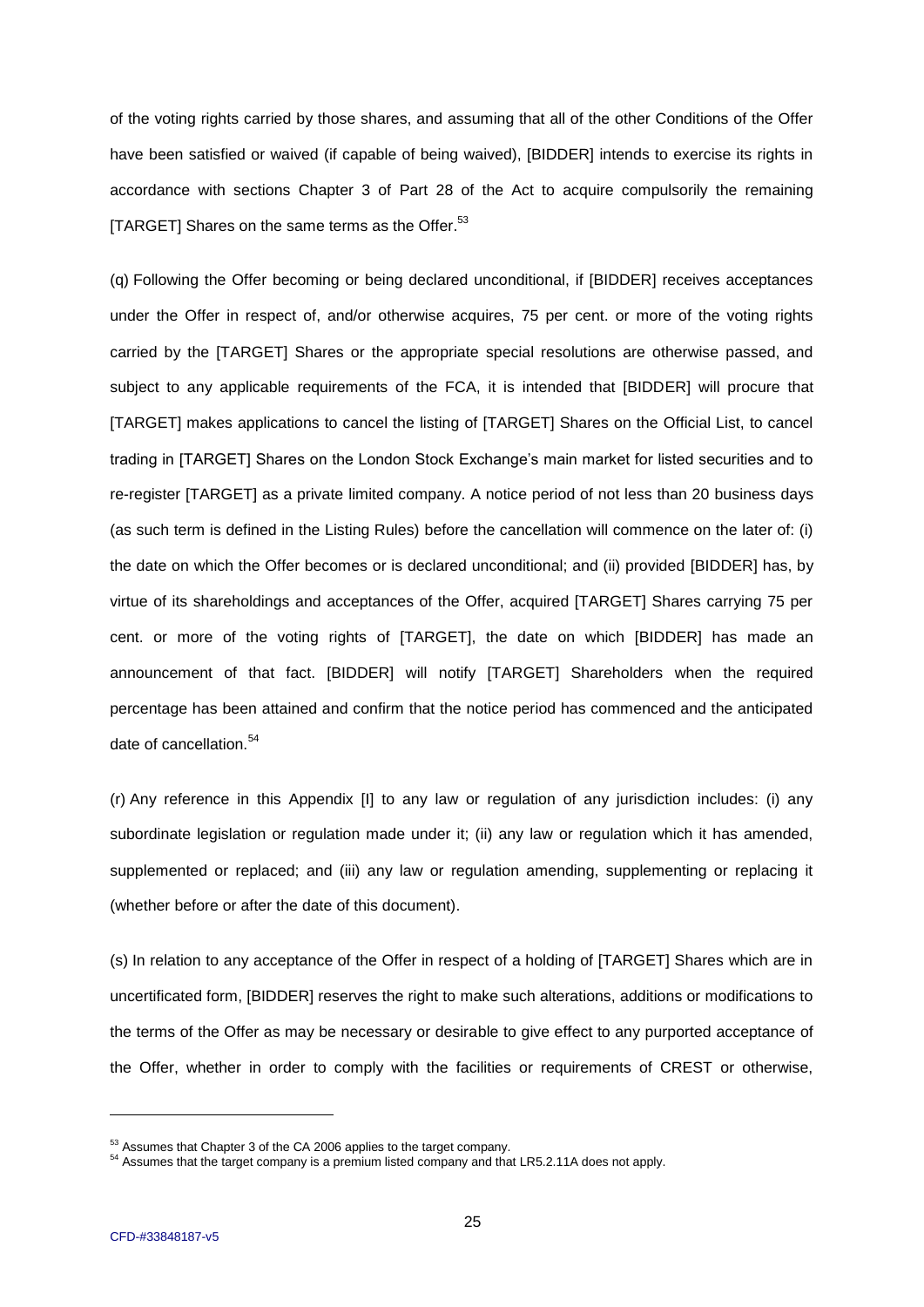provided such alterations, additions or modifications are consistent with the requirements of the Code or are otherwise made with the Panel's consent.

(t) For the purposes of this document, the time of receipt of a TTE instruction, an ESA instruction or an Electronic Acceptance shall be the time at which the relevant instruction settles in CREST.

(u) Neither [BIDDER] nor any person acting on behalf of [BIDDER], shall have any liability to any person for any loss or alleged loss arising from any decision as to the treatment of acceptances of the Offer or otherwise in connection therewith.

(v) The Offer is subject to applicable requirements of the FCA, the London Stock Exchange and the Code. In the event of any conflict or inconsistency between the terms and conditions of the Offer and the Code, the provisions of the Code shall prevail, and [BIDDER] reserves the right to (and shall if required by the Panel) make such alterations, additions or modifications to the terms and conditions of the Offer so that any such conflict or inconsistency is removed.

(w) Any question as to the validity (including time of receipt) of any acceptance of the Offer and any question as to, or the acceptance of, any words of markings on a Form of Acceptance will be determined by [BIDDER], whose determination (save as the Panel otherwise determines) will be final and binding. None of [BIDDER], the Financial Adviser to [BIDDER], [RECEIVING AGENT] or any other person will be under any duty to give notification of any defect or irregularity in any purported acceptance of the Offer or will incur any liability for failure to do so or for any determination under this paragraph [(w)].

## **7. Overseas Shareholders**

(a) The making of the Offer in, or to persons resident in, or to nationals or citizens of, jurisdictions outside the United Kingdom or to nominees of, or custodians or trustees for, citizens or nationals of other countries (**Overseas Shareholders**) may be prohibited or affected by the laws of the relevant jurisdictions. Such Overseas Shareholders should inform themselves about and observe any applicable legal requirements. No person receiving a copy of this document and/or a Form of Acceptance in any jurisdiction other than the UK may treat the same as constituting an invitation or offer to them, nor should they in any event use such Form of Acceptance if, in the relevant jurisdiction,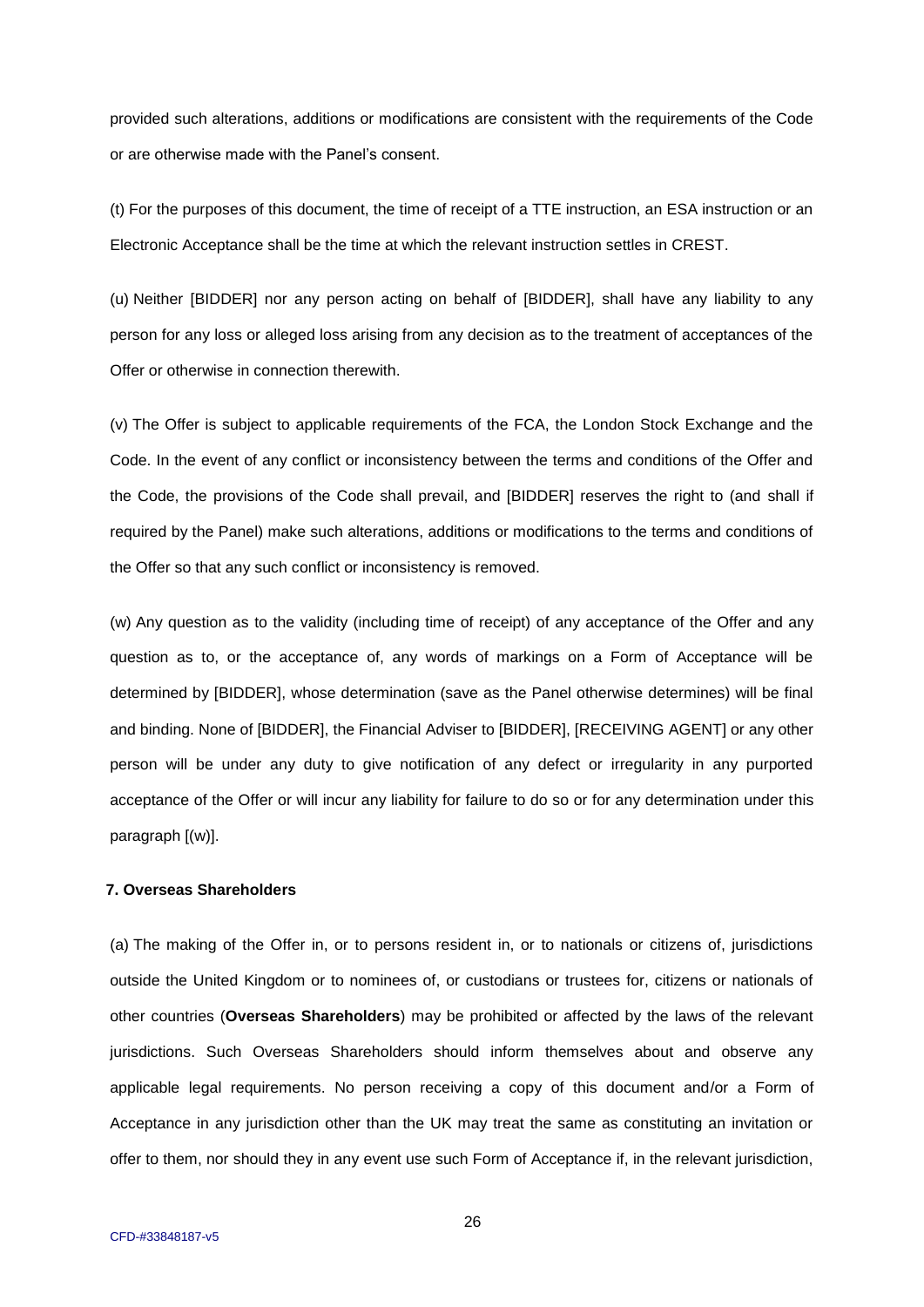such invitation or offer cannot lawfully be made to them or such Form of Acceptance cannot lawfully be used without contravention of any relevant or other legal requirements. In such circumstances, this document and/or Form of Acceptance are sent for information only. It is the responsibility of such Overseas Shareholder receiving a copy of this document and/or Form of Acceptance and wishing to accept the Offer to satisfy themselves as to the full observance of the laws and regulatory requirements of the relevant jurisdiction in connection with the Offer, including obtaining any governmental, exchange control or other consents which may be required, or compliance with other necessary formalities needing to be observed and payment of any issue, transfer or other taxes or duties due in such jurisdiction. Any such Overseas Shareholder will be responsible for any such issue, transfer or other taxes or other payments by whomsoever payable and [BIDDER] and the Financial Adviser to [BIDDER] (and any person acting on behalf of either of them) shall be fully indemnified and held harmless by such Overseas Shareholder for any such issue, transfer or other taxes or duties as [BIDDER] or the Financial Adviser to [BIDDER] (and any person acting on behalf of either of them) may be required to pay.

If you are an Overseas Shareholder and you are in doubt about your position, you should consult your independent professional adviser in the relevant jurisdiction.

(b) In particular, the Offer is not being made, directly or indirectly, in or into, and is not capable of acceptance in or from a Restricted Jurisdiction. Accordingly, copies of this document are not being, and must not be, mailed or otherwise forwarded, distributed or sent in or into or from a Restricted Jurisdiction.

Persons receiving such documents (including without limitation, custodians, trustees and nominees) must not mail or otherwise forward, distribute or send them, directly or indirectly, in, into or from a Restricted Jurisdiction or use Restricted Jurisdiction mails or any such means or instrumentality or facility for any purpose, directly or indirectly, in connection with the Offer. Doing so may invalidate any purported acceptance of the Offer. Persons wishing to accept the Offer must not use such mails or any such means or instrumentality or facility directly or indirectly for any purpose directly or indirectly related to acceptance of the Offer.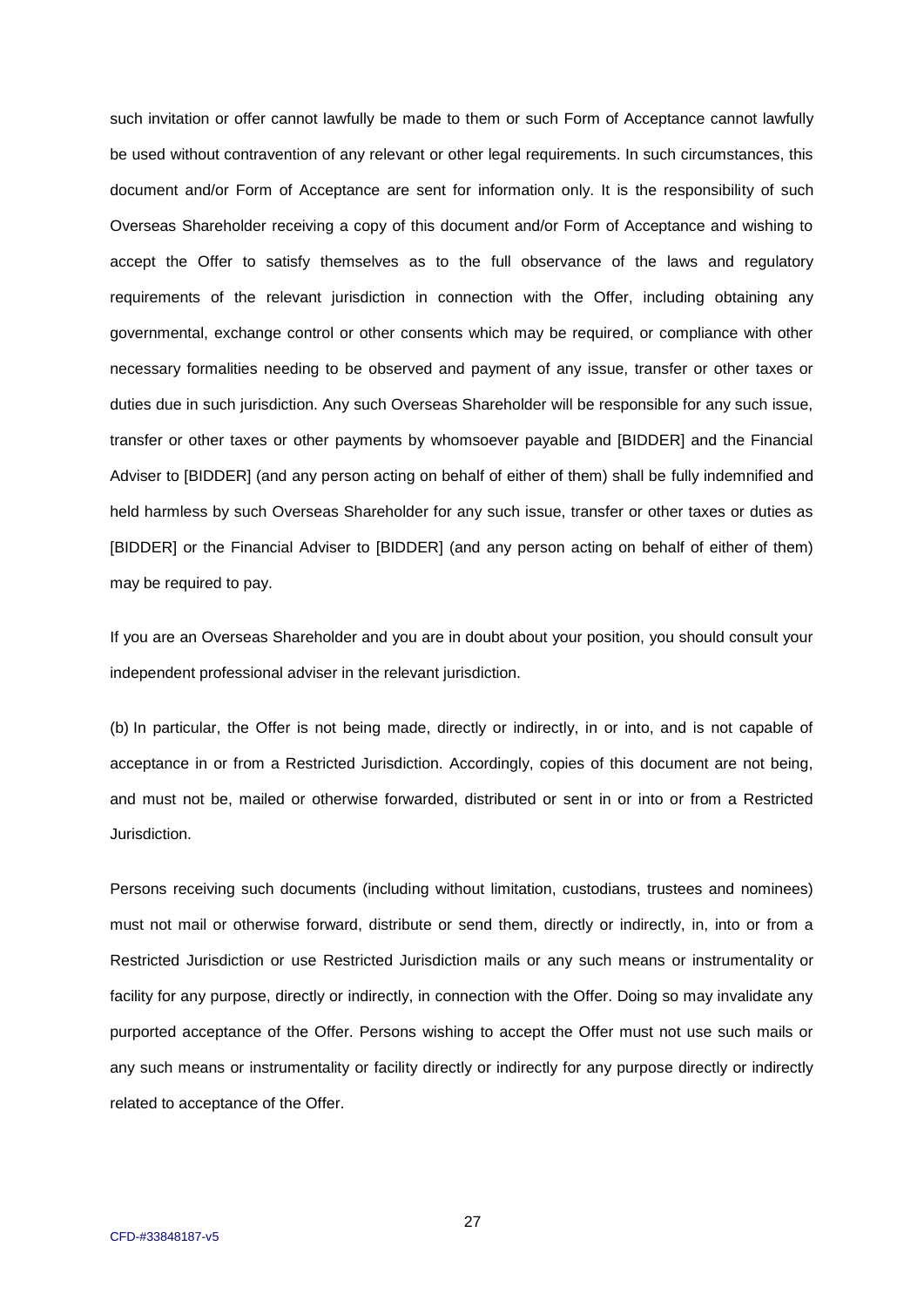Envelopes containing a Form of Acceptance, evidence of title or any other document relating to the Offer should not be postmarked in a Restricted Jurisdiction or otherwise despatched from a Restricted Jurisdiction and all accepting [TARGET] Shareholders must provide addresses outside a Restricted Jurisdiction for the remittance of cash or for the return of the Form of Acceptance, share certificates and/or other document(s) of title.

(c) A [TARGET] Shareholder will be deemed not to have validly accepted the Offer if:

(i) such [TARGET] Shareholder puts "NO" in box [4] of the Form of Acceptance and thereby does not give the representations and warranties set out in sub-paragraph [(b)] of Part [D] of this Appendix [I];

(ii) having inserted in or having completed box [3] of the Form of Acceptance with a registered address in a Restricted Jurisdiction, such [TARGET] Shareholder does not insert in box [5] of the Form of Acceptance the name and address of a person or agent outside a Restricted Jurisdiction to whom such [TARGET] Shareholder wishes the consideration to which they are entitled under the Offer and/or any documents to be sent;

(iii) such [TARGET] Shareholder inserts in box [5] of the Form of Acceptance the name and address of a person or agent in a Restricted Jurisdiction to whom such [TARGET] Shareholder wishes the consideration to which they are entitled under the Offer and/or any documents to be sent;

(iv) in any case, the Form of Acceptance is received in an envelope postmarked in, or which otherwise appears to [BIDDER] or its agent to have been sent from, a Restricted Jurisdiction;

(v) such [TARGET] Shareholder inserts in box [6] of the Form of Acceptance a telephone number in a Restricted Jurisdiction; or

(vi) such [TARGET] Shareholder makes a Restricted Escrow Transfer pursuant to paragraph [7(g)] of this Part [C] unless they also make a related Restricted ESA instruction which is accepted by [RECEIVING AGENT].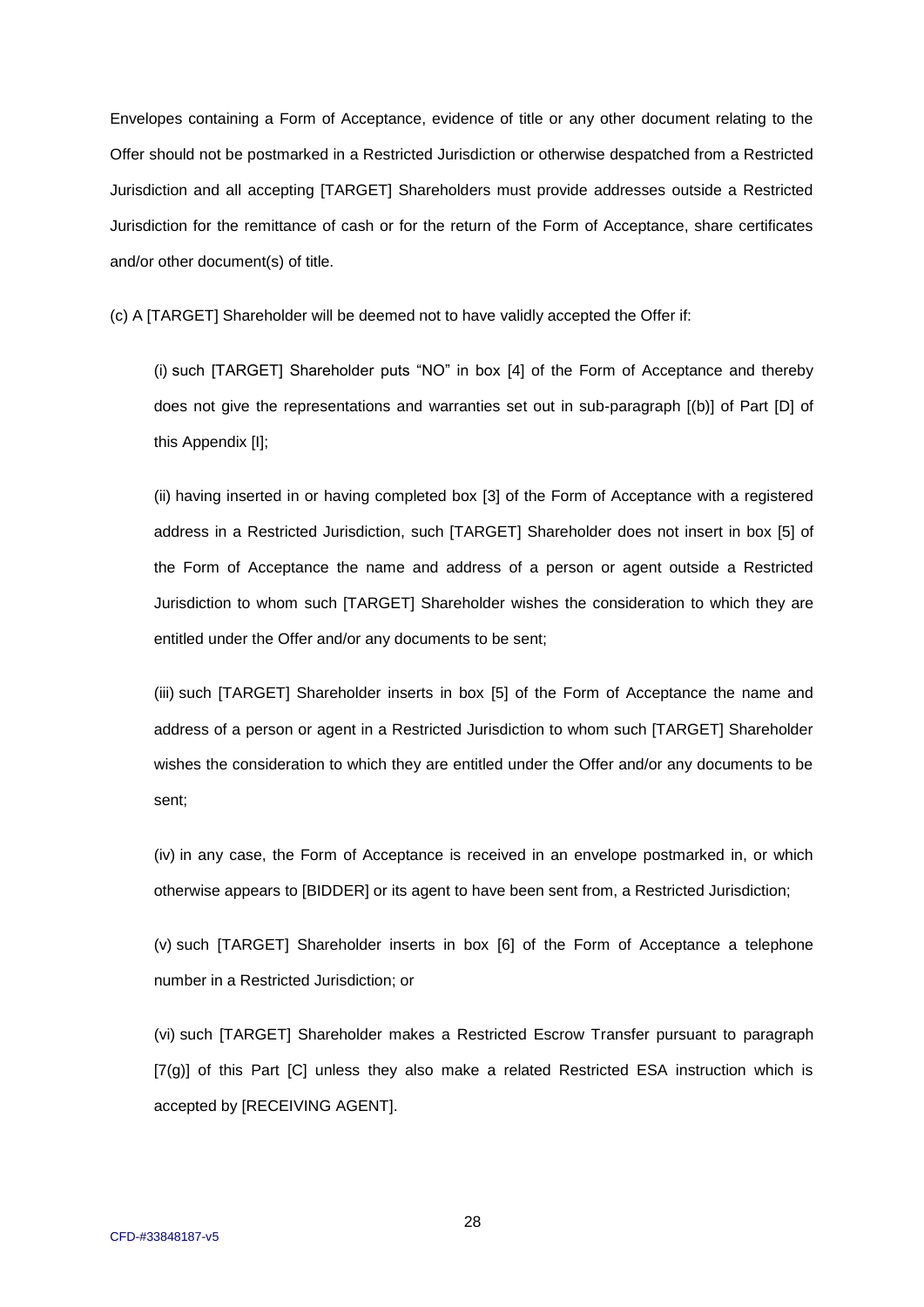[BIDDER] reserves the right, in its sole discretion, to investigate, in relation to any acceptance, whether the representations and warranties set out in paragraph  $[(b)]$  of Part  $[D]$  of this Appendix  $[i]$  or (as the case may be) paragraphs [(b) to (d)] of Part [E] of this Appendix [I] could have been truthfully given by the relevant [TARGET] Shareholder and, if such investigation is made and, as a result, [BIDDER] cannot satisfy itself that such representation and warranty was true and correct, the acceptance shall not be valid.

(d) If, in connection with the making of the Offer, notwithstanding the restrictions described above, any person (including, without limitation, custodians, nominees and trustees), whether pursuant to a contractual or legal obligation or otherwise, forwards this document, the Form of Acceptance or any related offering documents, in, into or from a Restricted Jurisdiction or uses the mails or any means or instrumentality (including without limitation, facsimile transmission, telephone or internet) of interstate or foreign commerce of, or any facility of a national securities exchange of, a Restricted Jurisdiction in connection with such forwarding, such person should:

(i) inform the recipient of such fact;

(ii) explain to the recipient that such action may invalidate any purported acceptance by the recipient; and

(iii) draw the attention of the recipient to paragraph [7] of this Part [C].

(e) [If any written notice from a [TARGET] Shareholder withdrawing such [TARGET] Shareholder's acceptance in accordance with paragraph [3] of this Part [C] is received in an envelope postmarked in, or which otherwise appears to [BIDDER] or its agents to have been sent from, a Restricted Jurisdiction, [BIDDER] reserves the right in its absolute discretion to treat that notice as invalid.]

**Any acceptance of the Offer by [TARGET] Shareholders who are unable to give the representations and warranties set out in paragraph [(b)] of Part [D] of this Appendix [I] or (as the case may be) paragraphs [(b) to (d)] of Part [E] of this Appendix [I] is liable to be disregarded.**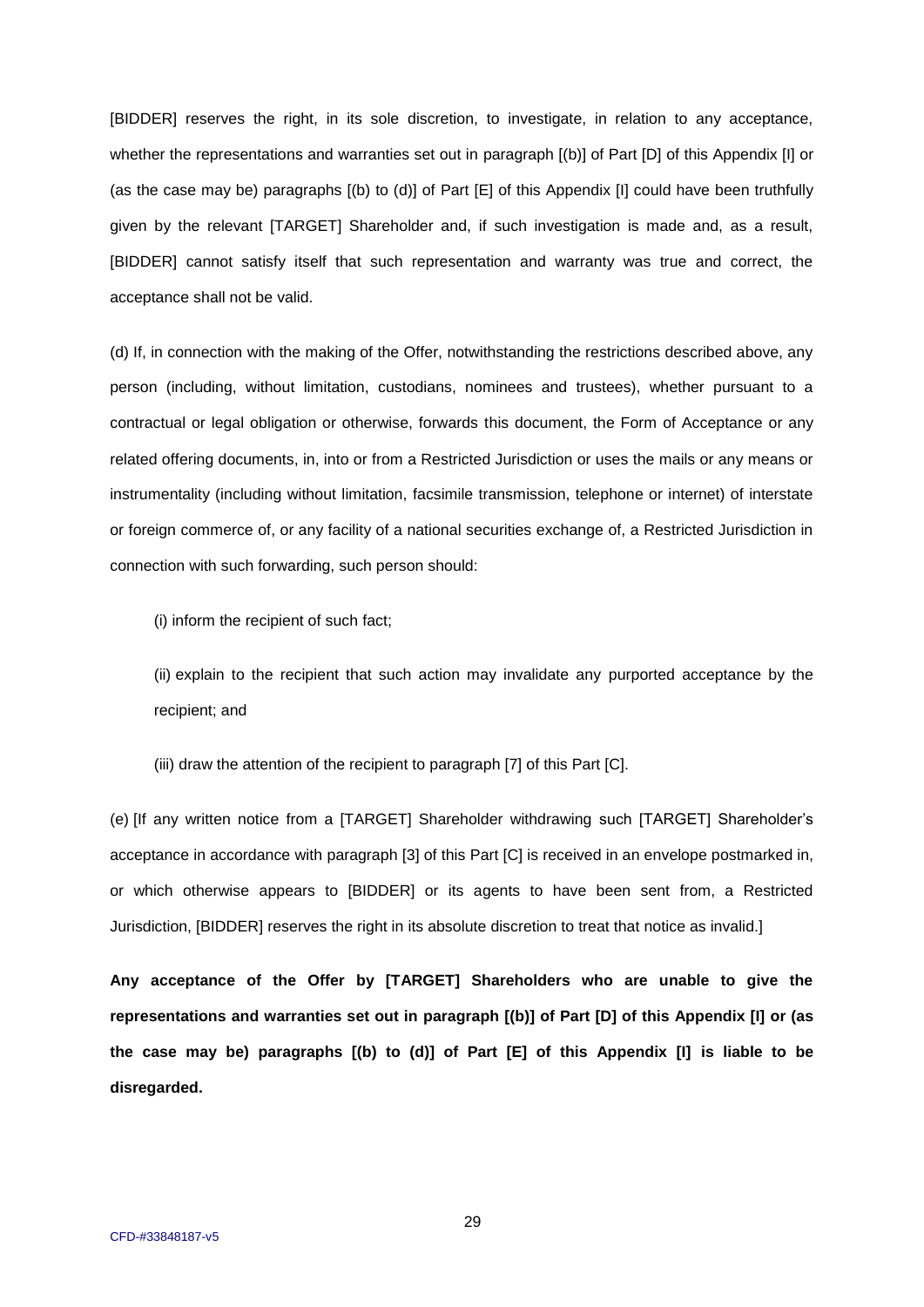(f) [BIDDER] reserves the right, in its absolute discretion, to treat any acceptance as invalid if it believes that such acceptance may violate applicable legal or regulatory requirements.

(g) If a [TARGET] Shareholder holding [TARGET] Shares in uncertificated form cannot give the representations and warranties set out in paragraphs [(b) to (d)] of Part [E] of this Appendix [I], but nevertheless can provide evidence satisfactory to [BIDDER] that they can accept the Offer in compliance with all relevant legal and regulatory requirements, such [TARGET] Shareholder may only purport to accept the Offer by sending (or if a CREST sponsored member, procuring that their CREST sponsor sends) both:

(i) a TTE instruction to a designated escrow balance detailed below (a **Restricted Escrow Transfer**); and

(ii) one or more valid ESA instructions (a **Restricted ESA instruction**) which specify the form of consideration which such [TARGET] Shareholder wishes to receive (consistent with the alternatives offered under the Offer).

Such purported acceptance will not be treated as a valid acceptance unless both the Restricted Escrow Transfer and the Restricted ESA instruction(s) settle in CREST and [BIDDER] decides, in its absolute discretion, to exercise its right described in paragraph [7(h)] of this Part [C] to waive, vary or modify the terms of the Offer relating to Overseas Shareholders, to the extent required to permit such acceptance to be made, in each case during the [acceptance period set out in paragraph [1(a)] of this Part [C]]/[period for which the Offer is open for acceptance]. If [BIDDER] accordingly decides to permit such acceptance to be made, [RECEIVING AGENT] will, on behalf of [BIDDER], accept the purported acceptance as an Electronic Acceptance on the terms of this document (as so waived, varied or modified) by transmitting in CREST a receiving agent accept (AEAN) message. Otherwise, [RECEIVING AGENT] will, on behalf of [BIDDER], reject the purported acceptance by transmitting in CREST a receiving agent reject (AEAD) message. Each Restricted Escrow Transfer must, in order for it to be valid and settle, include the following details:

• the ISIN number for the [TARGET] Shares. This is [NUMBER];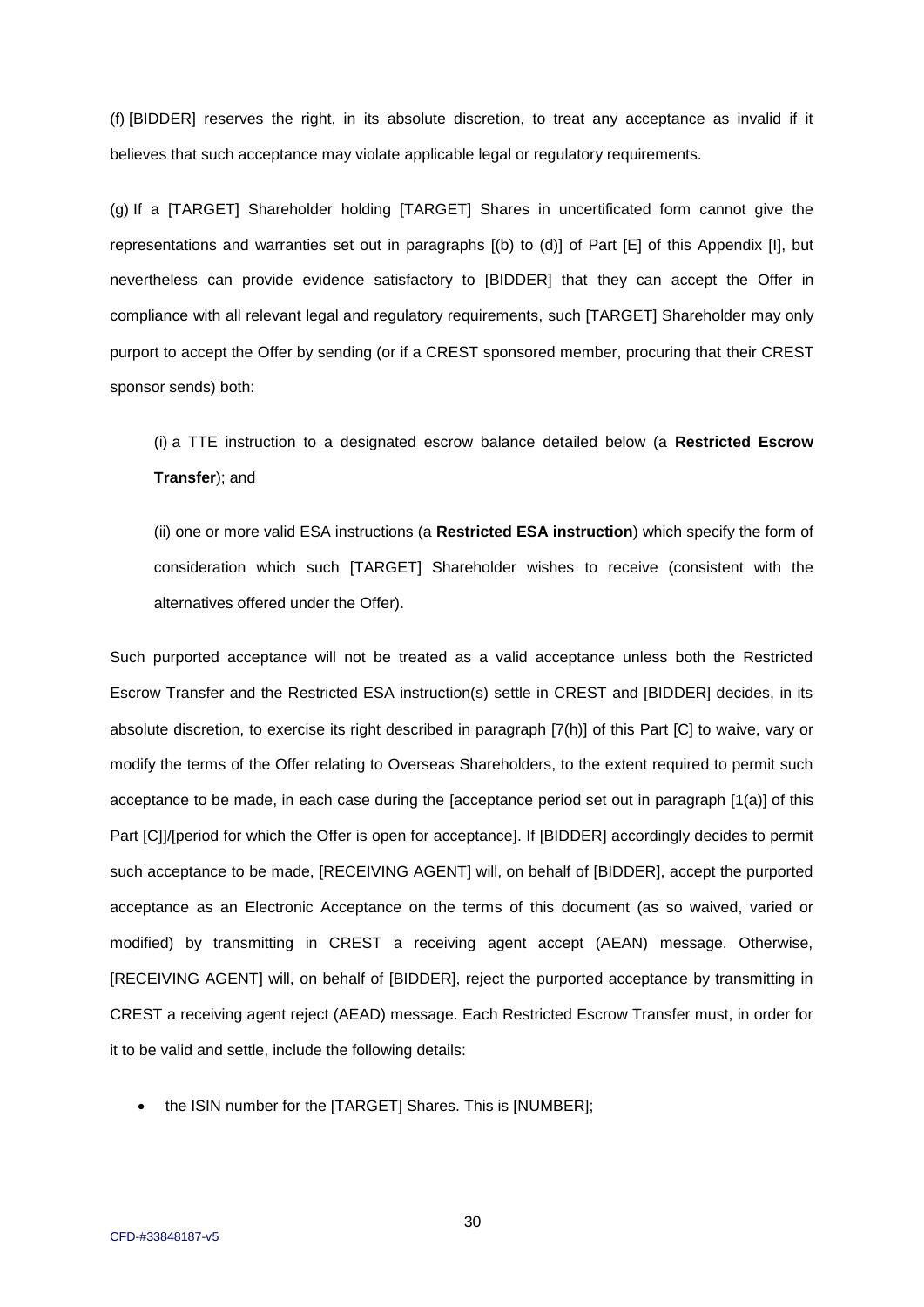- the number of [TARGET] Shares in uncertificated form in respect of which the Offer is to be accepted;
- the member account ID and participant ID of the [TARGET] Shareholder;
- the participant ID of [RECEIVING AGENT] (this is [NUMBER]) and its member account ID specific to a Restricted Escrow Transfer (this is RESTRICT);
- the intended settlement date. This should be as soon as possible and in any event not later than 1.00 p.m. on the Unconditional Date;
- the corporate action number for the Offer allocated by Euroclear;
- input with a standard delivery instruction priority of 80; and
- the contact name and telephone number inserted in the shared note file.

Each Restricted ESA instruction must, in order for it to be valid and settle, include the following details:

- the ISIN number for the [TARGET] Shares (this is [NUMBER]);
- the number of [TARGET] Shares relevant to that Restricted ESA instruction;
- the member account ID and participant ID of the accepting [TARGET] Shareholder;
- the member account ID and participant ID of [RECEIVING AGENT] set out in the Restricted Escrow Transfer;
- the participant ID and the member account ID of [RECEIVING AGENT] relevant to the form of consideration required (details of which are set out in this document);
- the CREST transaction ID of the Restricted Escrow Transfer to which the Restricted ESA instruction relates to be inserted at the beginning of the shared note field;
- the intended settlement date. This should be as soon as possible and in any event not later than 1.00 p.m. on the Unconditional Date;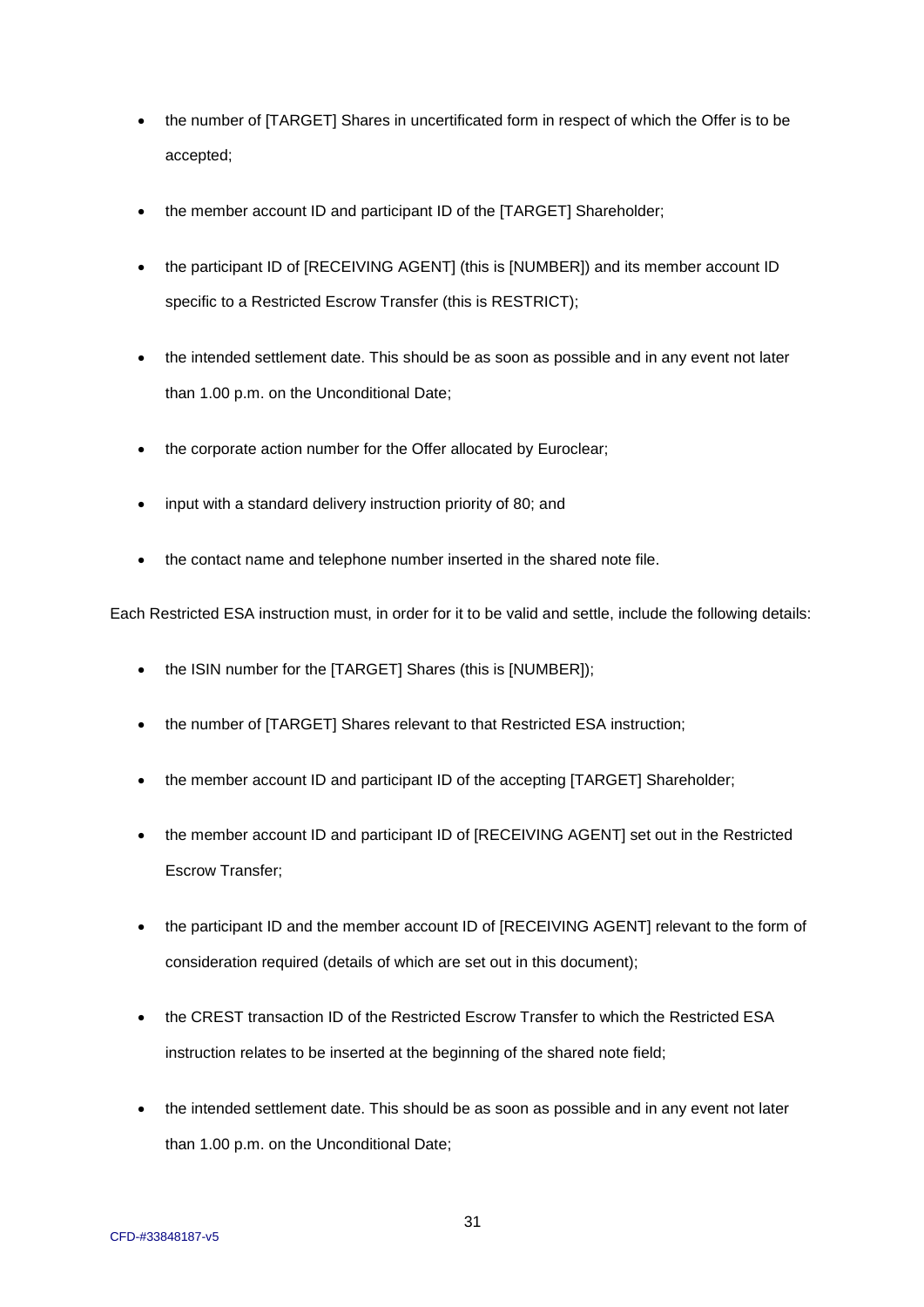- input with a standard delivery instruction priority of 80; and
- the corporate action number for the Offer.

(h) These provisions and any other terms of the Offer relating to Overseas Shareholders may be waived, varied or modified as regards specific [TARGET] Shareholders or on a general basis by [BIDDER] in its absolute discretion. Subject thereto, the provisions of paragraph [7] of this Part [C] supersede any terms of the Offer inconsistent with them. References in paragraph [7] of this Part [C] to a [TARGET] Shareholder include references to the person or persons executing a Form of Acceptance and, if more than one person executes the Form of Acceptance, the provisions of paragraph [7] of this Part [C] shall apply to them jointly and severally.

(i) [BIDDER] reserves the right to notify any matter, including the making of the Offer, to all or any [TARGET] Shareholders:

- (i) with a registered address outside the United Kingdom; or
- (ii) whom [BIDDER] knows to be a custodian, trustee or nominee holding [TARGET] Shares for persons who are citizens, residents or nationals of jurisdictions outside the United Kingdom,

by announcement in the United Kingdom through a Regulatory Information Service or in any other appropriate manner or by notice in the London Gazette or paid advertisement in one or more newspapers published and circulated in the United Kingdom. Such notice shall be deemed to have been sufficiently given, despite any failure by any such [TARGET] Shareholder to receive or see that notice.

A reference in this document to a notice or the provision of information in writing by or on behalf of [BIDDER] is to be construed accordingly. No such document shall be sent to an address in a Restricted Jurisdiction.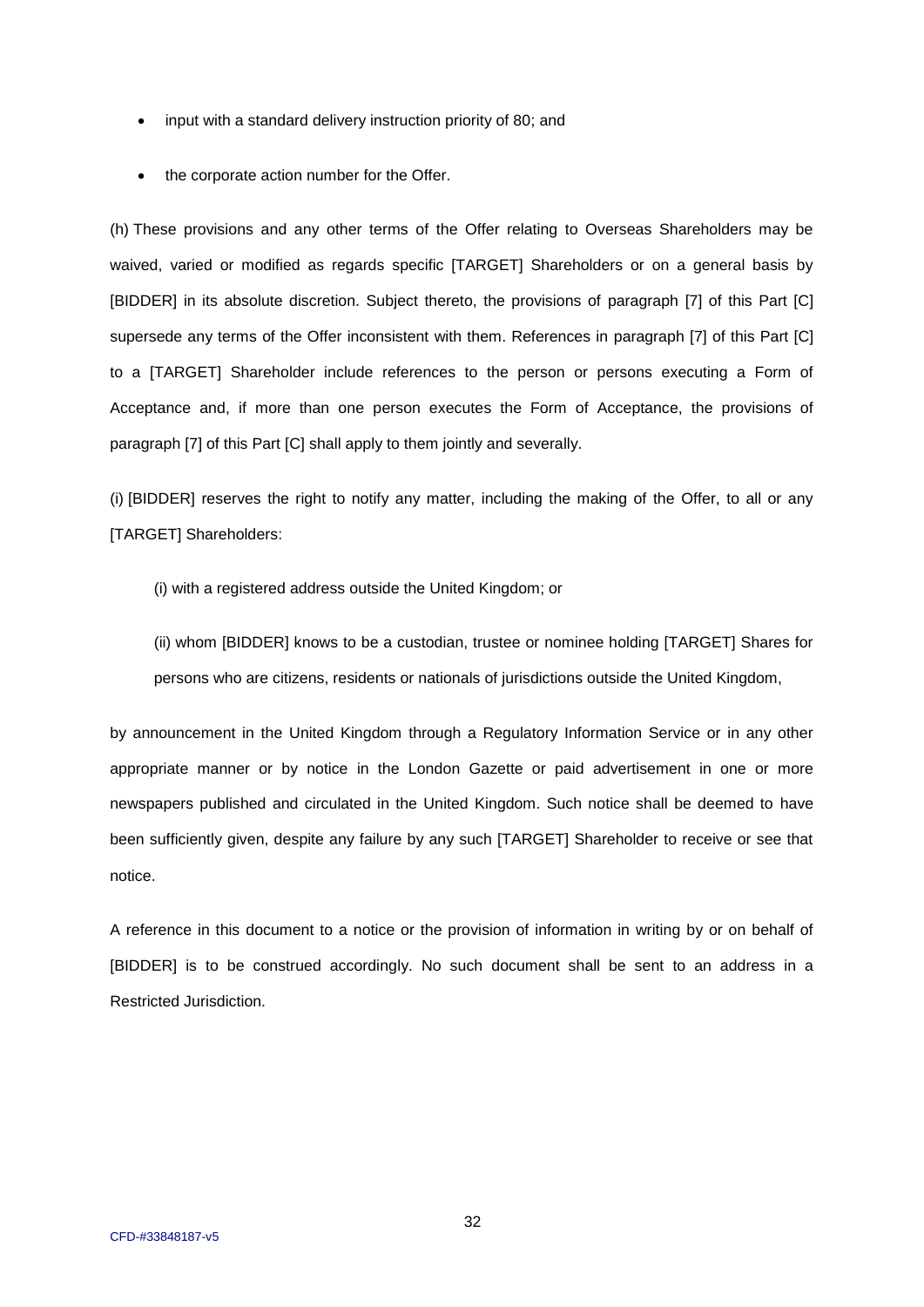## **PART [D]**

# **FORM OF ACCEPTANCE**

**This Part [D] applies only to [TARGET] Shares held in certificated form. If you hold all of your [TARGET] Shares in uncertificated form, you should ignore this Part [D] and instead read Part [E] of this Appendix [I].**

Each [TARGET] Shareholder by whom, or on whose behalf, a Form of Acceptance is executed and delivered to [RECEIVING AGENT] irrevocably undertakes, represents, warrants and agrees to and with [BIDDER], the Financial Adviser to [BIDDER] and [RECEIVING AGENT] (so as to bind such [TARGET] Shareholder and such [TARGET] Shareholder's personal or legal representatives, heirs, successors and assigns) to the following effect:

(a) that the execution of the Form of Acceptance shall constitute:

(i) an acceptance of the Offer in respect of the number of [TARGET] Shares in certificated form inserted or deemed to be inserted in box [2] of the Form of Acceptance; and

(ii) an undertaking to execute any further documents and give any further assurances which may be required to enable [BIDDER] to obtain the full benefit of this Part [D] and/or to perfect any of the authorities expressed to be given in this Part [D],

in each case on and subject to the terms and conditions set out or referred to in this document and in the Form of Acceptance and that, subject only to the rights of withdrawal set out or referred to in paragraph [3] of Part [C] of this Appendix [I], each such acceptance shall be irrevocable provided that if

(i) box [1] or any other box is not completed or

(ii) the total number of [TARGET] Shares inserted in box [1] is greater than the number of [TARGET] Shares comprised in the acceptance,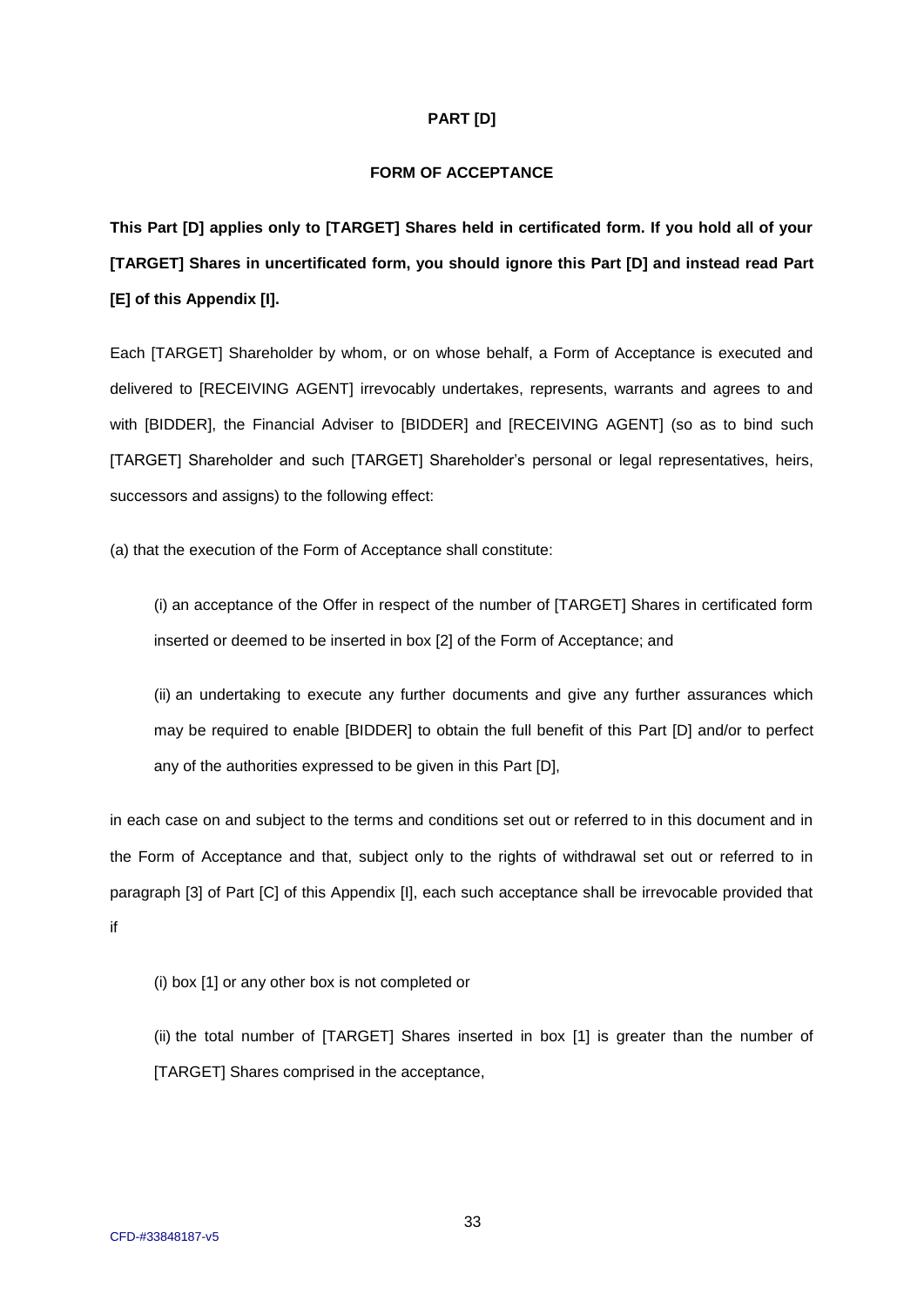but the Form of Acceptance is signed, it will be deemed to be an acceptance of the Offer in respect of all of the [TARGET] Shares comprised in the acceptance.

For the purposes of this Appendix [I] and the Form of Acceptance, the phrase **[TARGET] Shares comprised in the acceptance** shall mean the number of [TARGET] Shares inserted in box [1] of the Form of Acceptance or if no number (or a number greater than the relevant [TARGET] Shareholder's registered holding of [TARGET] Shares) is inserted, the greater of:

(i) the relevant [TARGET] Shareholder's entire holding of [TARGET] Shares as disclosed by the register of members made available to [RECEIVING AGENT] prior to the time the relevant Form of Acceptance is processed by [RECEIVING AGENT];

(ii) the relevant [TARGET] Shareholder's entire holding of [TARGET] Shares as disclosed by the register of members made available to [RECEIVING AGENT] prior to the latest time for receipt of the Form of Acceptance which can be taken into account for determining whether the Offer is unconditional; or

(iii) the number of [TARGET] Shares in respect of which certificates or an indemnity in lieu thereof is received by [RECEIVING AGENT];

(b) unless "NO" is put in box [4] of the Form of Acceptance, that such [TARGET] Shareholder:

(i) has not, directly or indirectly, received or sent copies or originals of this document, the Form of Acceptance or any related offering documents in, into or from a Restricted Jurisdiction, has not utilised in connection with the Offer or the execution or delivery of the Form of Acceptance, directly or indirectly, the mails or any means or instrumentality (including, without limitation, facsimile transmission, telephone or internet) of interstate or foreign commerce of, or any facilities of a national securities exchange of, a Restricted Jurisdiction;

(ii) if an Overseas Shareholder, has observed the laws of the relevant jurisdiction, obtained all requisite governmental, exchange control and other required consents, complied with all necessary formalities and paid any issue, transfer or other taxes or other requisite payments due in any such jurisdiction in connection with such acceptance and has not taken or omitted to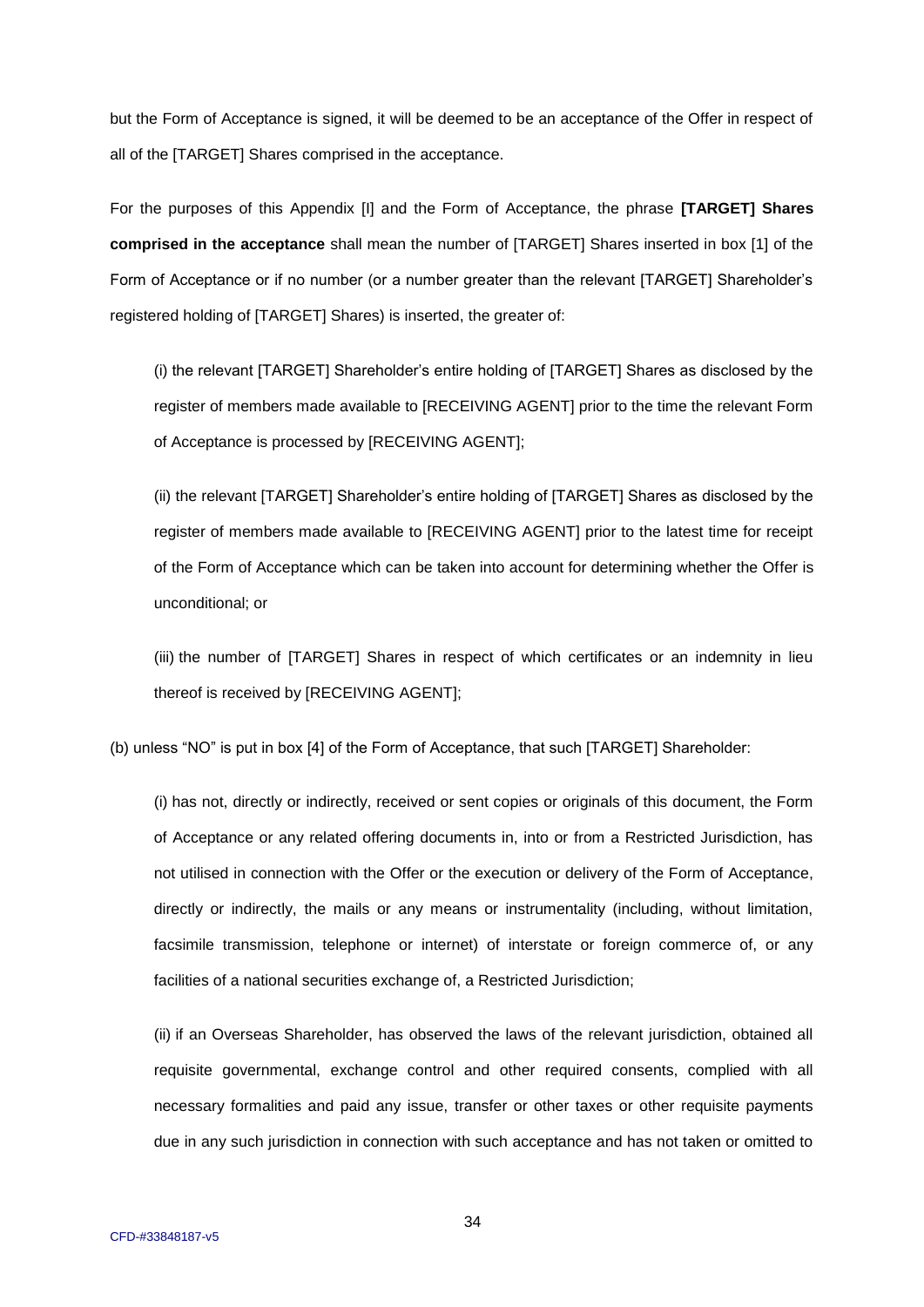take any action that will or may result in [BIDDER], the Financial Adviser to [BIDDER] or any other person acting in breach of the legal or regulatory requirements of any such jurisdiction in connection with the Offer or such [TARGET] Shareholder's acceptance thereof;

(iii) is accepting the Offer from outside a Restricted Jurisdiction and has not executed, mailed or sent the Form of Acceptance in or from a Restricted Jurisdiction; and

(iv) is not an agent or fiduciary acting on a non-discretionary basis for a principal, unless such agent or fiduciary is an authorised employee of such principal or such principal has given all instructions with respect to the Offer from outside a Restricted Jurisdiction;

(c) that the execution of the Form of Acceptance and its delivery to [RECEIVING AGENT] constitutes, subject to the Offer becoming unconditional in accordance with its terms and to an accepting [TARGET] Shareholder not having validly withdrawn their acceptance, the irrevocable and separate appointment of each of [BIDDER] and/or the Financial Adviser to [BIDDER] and any director of, or any person authorised, by them as such shareholder's attorney and/or agent (the **attorney**) and an irrevocable instruction and authorisation to the attorney:

(i) to complete and execute all or any form(s) of transfer and/or other document(s) at the discretion of the attorney in relation to the [TARGET] Shares referred to in paragraph [(a)] of this Part [D] in favour of [BIDDER] or such other person or persons as [BIDDER] or its agents may direct in connection with acceptance of the Offer;

(ii) to deliver such form(s) of transfer and/or other document(s) in the attorney's discretion and/or the certificate(s) and/or other document(s) of title relating to such [TARGET] Shares for registration within six months of the Offer becoming unconditional; and

(iii) to execute all such other documents and do all such other acts and things as may in the attorney's opinion be necessary or expedient for the purpose of, or in connection with, the acceptance of the Offer pursuant to the Form of Acceptance and to vest the [TARGET] Shares referred to in paragraph [(a)] of this Part [D] in [BIDDER] or its nominee;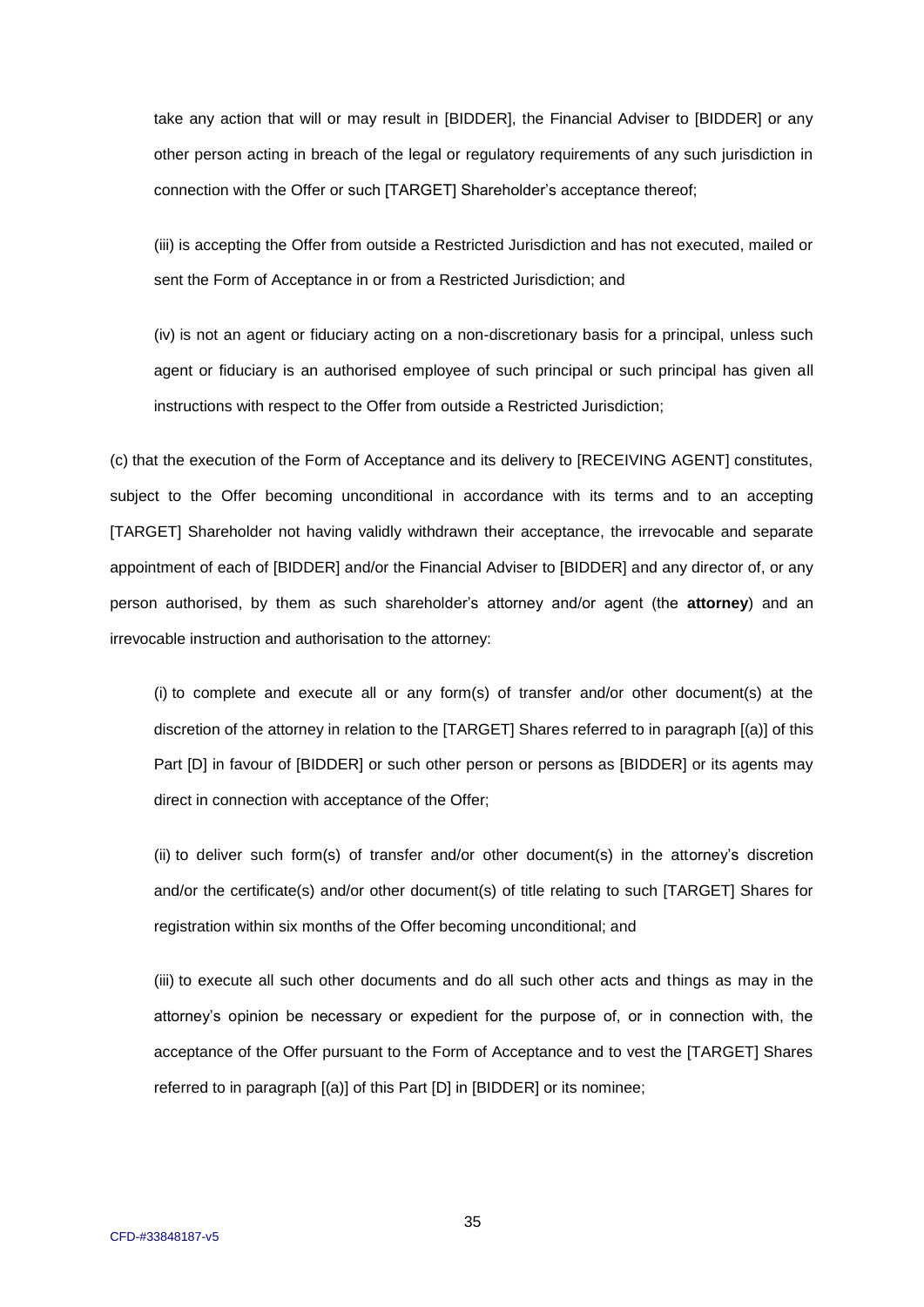(d) that, in relation to [TARGET] Shares in certificated form, the execution of the Form of Acceptance and its delivery to [RECEIVING AGENT] constitutes, subject to the Offer becoming unconditional and to an accepting [TARGET] Shareholder not having validly withdrawn their acceptance, an irrevocable authority and request, subject to the provisions of paragraph [7] of Part [C] of this Appendix [I]:

(i) to [TARGET] or its agents to procure the registration of the transfer of those [TARGET] Shares referred to in paragraph [(a)] of this Part [D] pursuant to the Offer and the delivery of the share certificate(s) and/or other document(s) of title in respect of the [TARGET] Shares to [BIDDER] or as it may direct; and

(ii) to [BIDDER] and the Financial Adviser to [BIDDER] or their respective agents to procure the despatch by post (or by such other method as the Panel may approve) of the cheque for the cash consideration to which an accepting [TARGET] Shareholder is entitled, at the risk of such shareholder, to the person or agent whose name and address outside a Restricted Jurisdiction is set out in box [5] of the Form of Acceptance, or if no name and address is set out in box [5], to the first named holder at such holder's registered address outside a Restricted Jurisdiction;

(e) that the execution of the Form of Acceptance and its delivery to [RECEIVING AGENT] constitutes a separate authority to [BIDDER] and/or the Financial Adviser to [BIDDER] and/or their respective directors within the terms of paragraph [4] of Part [C] of this Appendix [I] in respect of the [TARGET] Shares in certificated form comprised in the acceptance;

(f) that, subject to the Offer becoming or being declared unconditional (or if the Offer will become unconditional or lapse immediately upon the outcome of the resolution in question or if the Panel consents) $55$  and pending registration:

(i) [BIDDER] or its agents shall be entitled to direct the exercise of any votes and any or all other rights and privileges (including the right to requisition the convening of a general meeting of [TARGET] or of any class of its shareholders) attaching to any [TARGET] Shares in certificated

<sup>55</sup> **R18(a)**. Note that R18(a) permits a qualification to be included in relation to conditions covered by **R24.10** (admission to listing and admission to trading conditions) if relevant.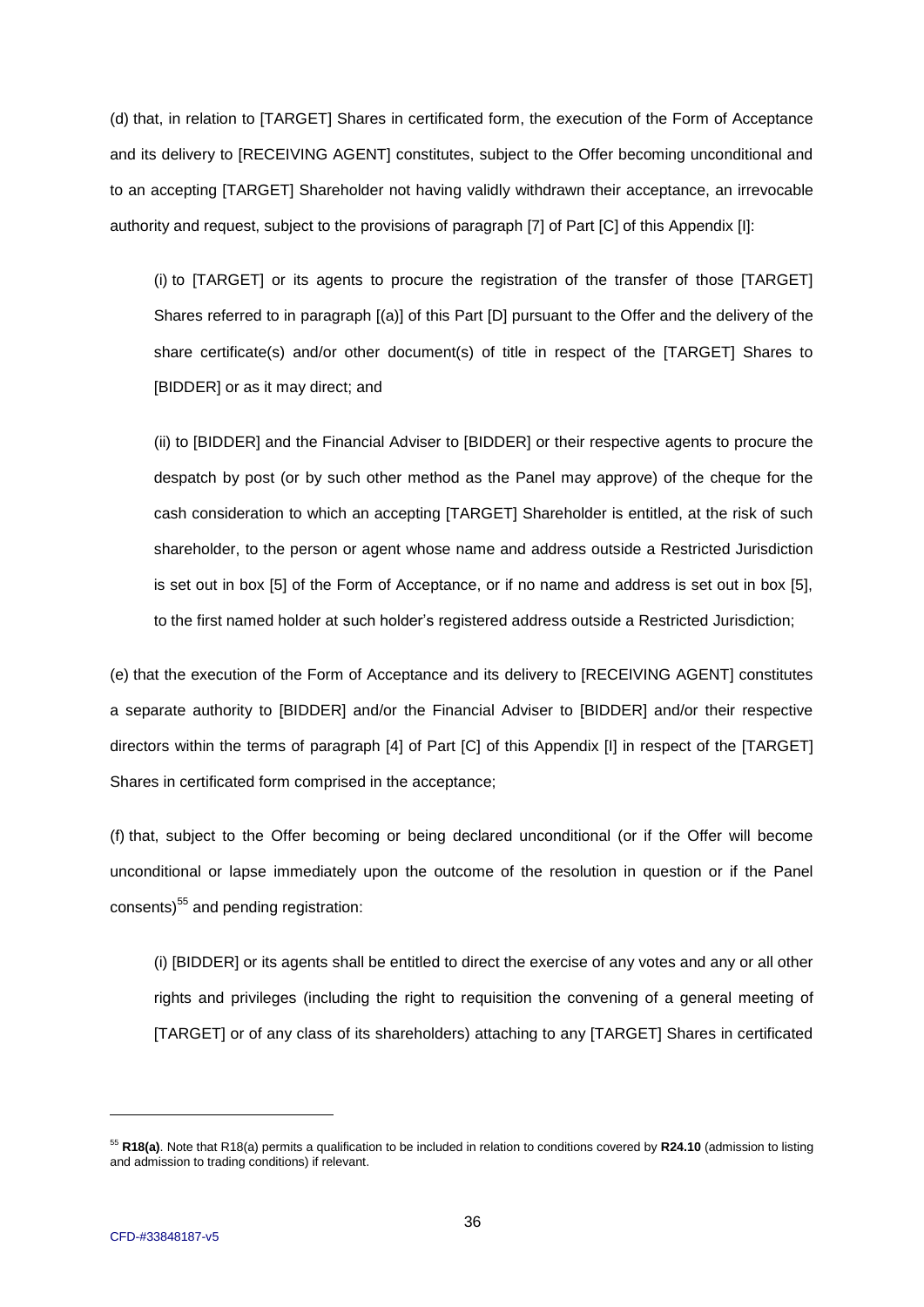form in respect of which the Offer has been accepted or is deemed to have been accepted and not validly withdrawn; and

(ii) the execution of a Form of Acceptance in respect of the [TARGET] Shares comprised in such acceptance and in respect of which such acceptance has not been validly withdrawn:

(A) constitutes an authority to [TARGET] and its agents from such [TARGET] Shareholder to send any notice, circular, warrant, document or other communication which may be required to be sent to such [TARGET] Shareholder as a member of [TARGET] (including any share certificate(s) or other document(s) of title) to [BIDDER] at its registered office;

(B) constitutes an authority to [BIDDER] or any director of, or any person authorised by, [BIDDER] to sign any document and to do such things as may, in the opinion of that agent and/or attorney, seem necessary or desirable in connection with the exercise of any votes or other rights or privileges attaching to the [TARGET] Shares held by such [TARGET] Shareholder in certificated form (including, without limitation, signing any consent to short notice of a general or separate class meeting as such [TARGET] Shareholder's attorney and/or agent and on such [TARGET] Shareholder's behalf and/or to attend and/or execute a form of proxy in respect of such [TARGET] Shares appointing any person nominated by [BIDDER] to attend general and separate class meetings of [TARGET] (and any adjournments thereof) and to exercise the votes attaching to such shares on such [TARGET] Shareholder's behalf, where relevant, such votes to be cast so far as possible to satisfy any outstanding condition of the Offer); and

(C) will also constitute the agreement of such [TARGET] Shareholder not to exercise any of such rights without the consent of [BIDDER] and the irrevocable undertaking of such [TARGET] Shareholder not to appoint a proxy to attend any such general meeting or separate class meeting,

save that this authority will cease to be valid if the acceptance is validly withdrawn;

(g) that such [TARGET] Shareholder will deliver or procure the delivery to [RECEIVING AGENT] at the address referred to in paragraph [3(b)] of Part [C] of this Appendix [I] of share certificate(s) or other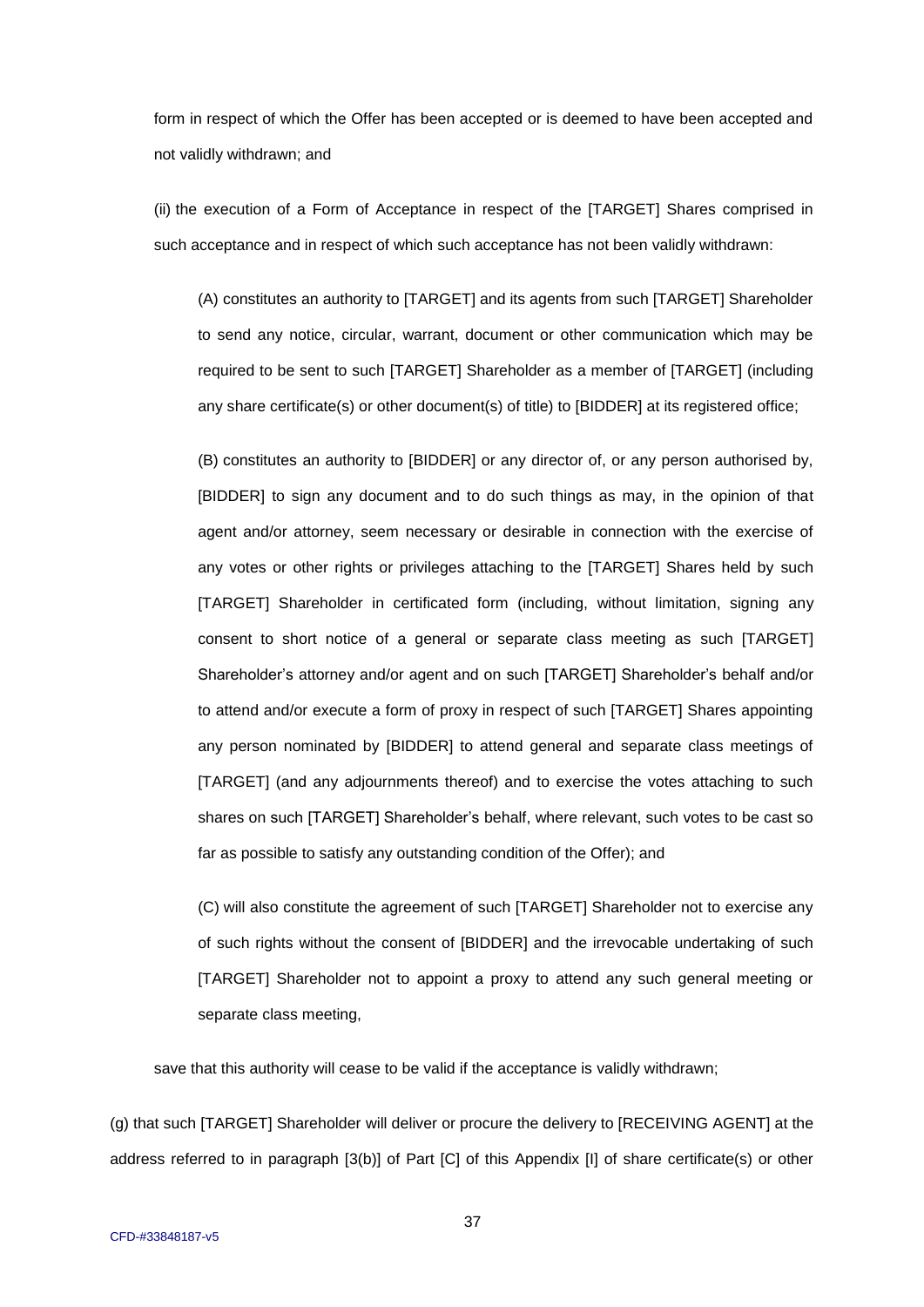document(s) of title in respect of all [TARGET] Shares in certificated form held by such [TARGET] Shareholder in respect of which the Offer has been accepted or is deemed to have been accepted and not validly withdrawn, or an indemnity acceptable to [BIDDER] in lieu thereof, as soon as possible and in any event within six months of the Offer becoming unconditional;

(h) that such [TARGET] Shareholder is the sole legal and beneficial owner of the [TARGET] Shares in certificated form in respect of which the Offer is accepted or deemed to be accepted or is the legal owner of such [TARGET] Shares and has the necessary capacity and authority to execute the Form(s) of Acceptance;

(i) that the [TARGET] Shares in certificated form in respect of which the Offer is accepted or deemed to be accepted are sold fully paid up and free from all liens, equitable interests, charges, encumbrances, rights of pre-emption and other third party rights of any nature whatsoever and together with all rights attaching to them, including the right to receive and retain all dividends and distributions (if any) declared, made or paid on or after [DATE OF FIRM OFFER ANNOUNCEMENT];

(j) that the terms and conditions of the Offer contained in this document shall be deemed to be incorporated in, and form part of, the Form of Acceptance which shall be read and construed accordingly;

(k) that, if such [TARGET] Shareholder accepts the Offer, they will do all such acts and things as shall be necessary or expedient to vest the [TARGET] Shares referred to in paragraph [(a)] of this Part [D] in [BIDDER] or its nominee(s) or such other persons as [BIDDER] may decide;

(l) that such [TARGET] Shareholder agrees to ratify each and every act or thing which may be done or effected by [BIDDER] or the Financial Adviser to [BIDDER] or [RECEIVING AGENT] or any director of [BIDDER], any director of the Financial Adviser to [BIDDER] or any director of [RECEIVING AGENT] or their respective agents or [TARGET] or its agents, as the case may be, in the exercise of any of any such person's powers and/or authorities under this document;

(m) that the execution of the Form of Acceptance constitutes such [TARGET] Shareholder's agreement to the terms of paragraph[s]  $[6(i)]$  [and  $[6(j)]$ ] of Part  $[C]$  of this Appendix [I];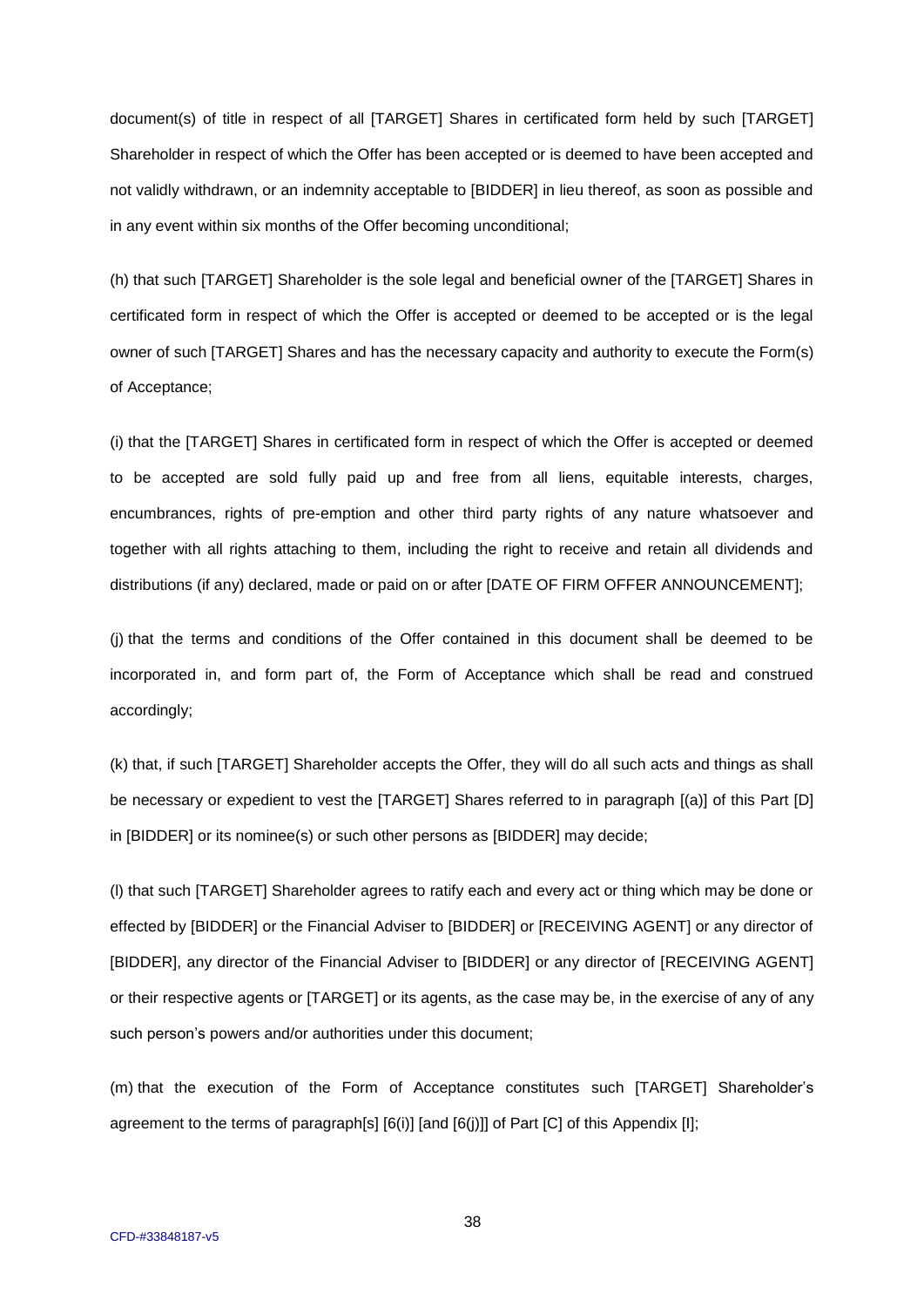(n) that on execution the Form of Acceptance shall take effect as a deed;

(o) that if any provision of Part [C] or Part [D] of this Appendix [I] shall be unenforceable or invalid or shall not operate so as to afford [BIDDER] or the Financial Adviser to [BIDDER] or [RECEIVING AGENT] or any director of any of them the benefit or authority expressed to be given therein, such [TARGET] Shareholder shall with all practicable speed do all such acts and things and execute all such documents as may be required to enable [BIDDER] and/or the Financial Adviser to [BIDDER] and/or [RECEIVING AGENT] and/or any director of any of them to secure the full benefits of Part [C] and Part [D] of this Appendix [I]; and

(p) that such [TARGET] Shareholder is not a customer (as defined by the rules of the FCA) of the Financial Adviser to [BIDDER] in connection with the offer.

References in this Part [D] to a [TARGET] Shareholder shall include references to the person or persons executing a Form of Acceptance, and if more than one person executes a Form of Acceptance, the provisions of this Part [D] shall apply to them jointly and severally.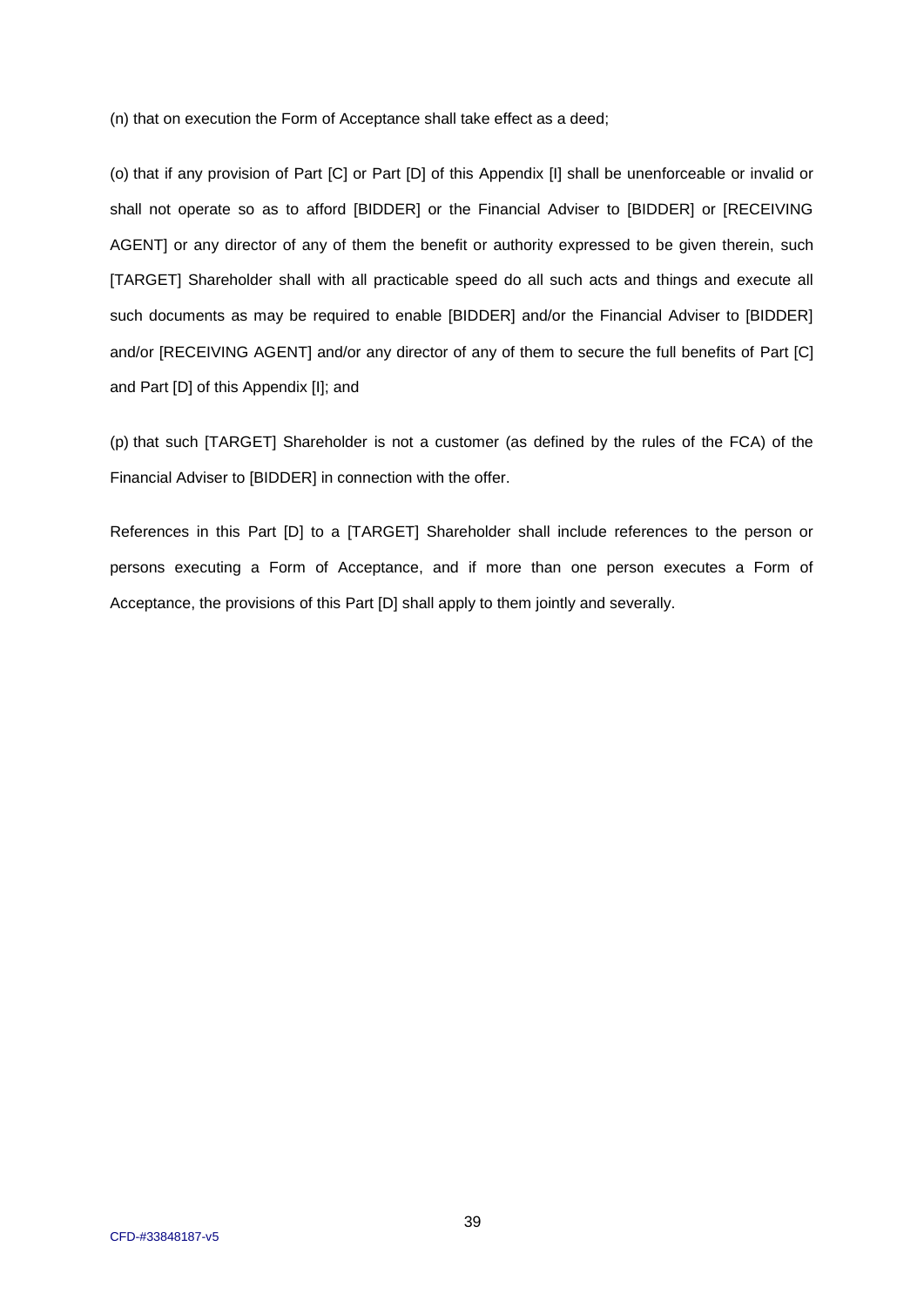#### **PART [E]**

# **ELECTRONIC ACCEPTANCE**

**This Part [E] applies only to [TARGET] Shares held in uncertificated form. If you hold all of your [TARGET] Shares in certificated form, you should ignore this Part [E] and instead read Part [D] of this Appendix [I].**

Each [TARGET] Shareholder by whom, or on whose behalf, an Electronic Acceptance is made irrevocably undertakes, represents, warrants and agrees to and with [BIDDER], the Financial Adviser to [BIDDER] and [RECEIVING AGENT] (so as to bind such [TARGET] Shareholder and such [TARGET] Shareholder's personal representatives, heirs, successors and assigns) to the following effect:

(a) that the Electronic Acceptance shall constitute an acceptance of the Offer in respect of the number of [TARGET] Shares in uncertificated form to which a TTE instruction relates on and subject to the terms and conditions set out or referred to in this document and that, subject only to the rights of withdrawal set out or referred to in paragraph [3] of Part [C] of this Appendix [I], each such acceptance and election shall be irrevocable;

(b) that such [TARGET] Shareholder has not, directly or indirectly, received or sent copies or originals of this document, the Form of Acceptance or any related offering documents, in, into or from a Restricted Jurisdiction, has not utilised in connection with the Offer, directly or indirectly, the mails or any means or instrumentality (including, without limitation, by means of facsimile transmission, telephone or internet) of interstate or foreign commerce of, or any facilities of a national securities exchange of, a Restricted Jurisdiction, was outside a Restricted Jurisdiction at the time of the input and settlement of the relevant TTE instruction(s), and in respect of the [TARGET] Shares to which an Electronic Acceptance relates, is not an agent or fiduciary acting on a non-discretionary basis for a principal, unless such agent or fiduciary is an authorised employee of such principal or such principal has given all instructions with respect to the Offer from outside a Restricted Jurisdiction;

(c) that, if such [TARGET] Shareholder is an Overseas Shareholder, they have observed the laws of the relevant jurisdiction, obtained all requisite governmental, exchange control and other required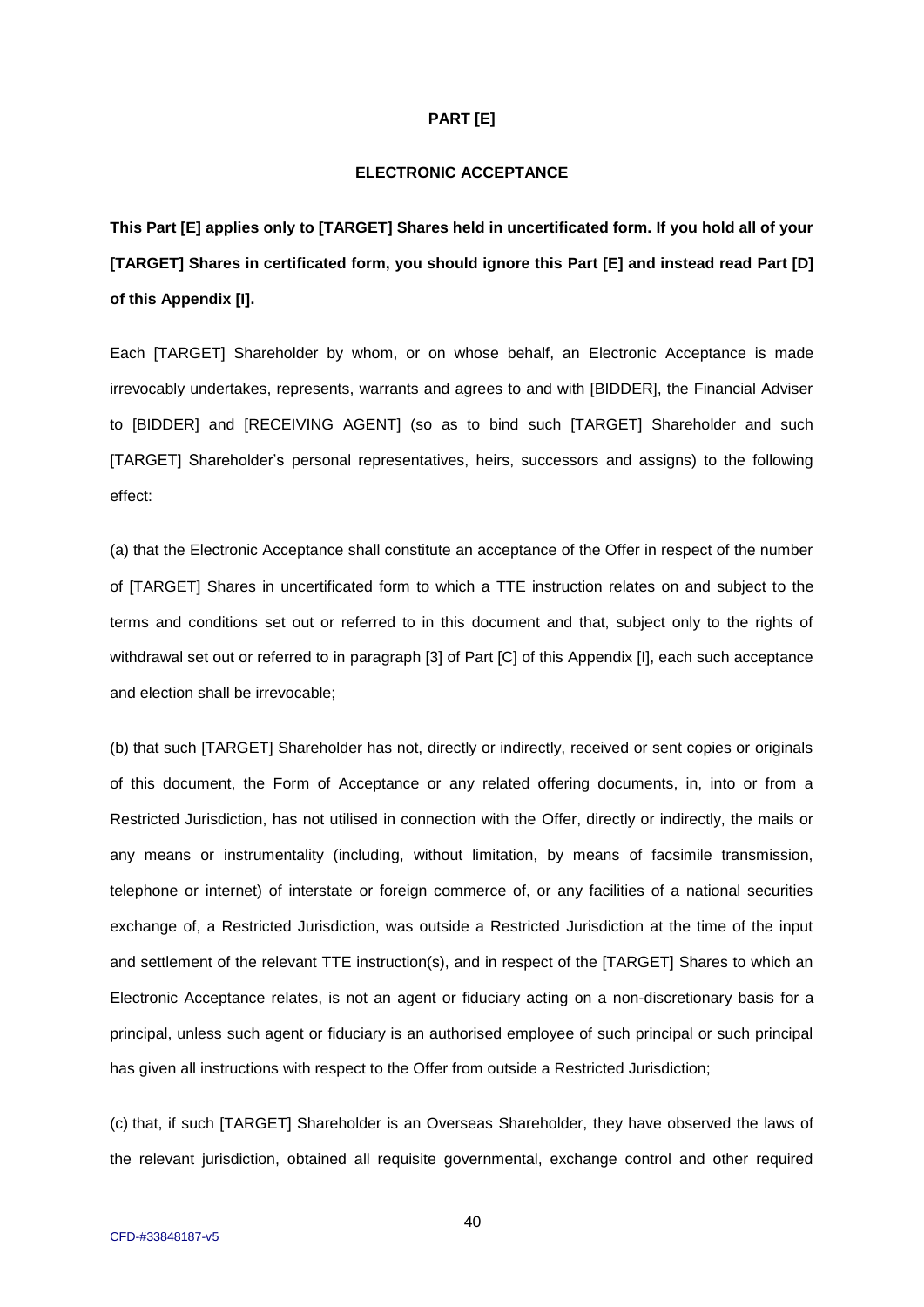consents, complied with all necessary formalities and paid any issue, transfer or other taxes or other requisite payments due in any such jurisdiction in connection with such acceptance and have not taken or omitted to take any action that will or may result in [BIDDER], the Financial Adviser to [BIDDER] or any other person acting in breach of the legal or regulatory requirements of any such jurisdiction in connection with the Offer or such [TARGET] Shareholder's acceptance thereof;

(d) that no TTE instruction has been sent from a Restricted Jurisdiction and such [TARGET] Shareholder is accepting the Offer from outside a Restricted Jurisdiction;

(e) that the Electronic Acceptance constitutes, subject to the Offer becoming unconditional in accordance with its terms and to an accepting [TARGET] Shareholder not having validly withdrawn their acceptance, the irrevocable appointment of each of [BIDDER] and/or the Financial Adviser to [BIDDER] and any director of, or any person authorised by, them as such shareholder's attorney and/or agent and an irrevocable instruction and authorisation to the attorney to execute all such documents and do all such acts and things as may in the attorney's opinion be necessary or expedient for the purpose of, or in connection with, the acceptance of the Offer and to vest the [TARGET] Shares referred to in paragraph [(a)] of this Part [E] in [BIDDER] or its nominee;

(f) that the Electronic Acceptance constitutes the irrevocable appointment of [RECEIVING AGENT] as such shareholder's attorney and an irrevocable instruction and authority to the attorney (i) subject to the Offer becoming unconditional in accordance with its terms and to an accepting [TARGET] Shareholder not having validly withdrawn their acceptance, to transfer to itself (or to such other person or persons as [BIDDER] or its agents may direct) by means of CREST all or any of the [TARGET] Shares in uncertificated form (but not exceeding the number of [TARGET] Shares in uncertificated form in respect of which the Offer is accepted or deemed to be accepted); and (ii) if the Offer does not become unconditional, to give instructions to Euroclear, immediately after the lapsing of the Offer (or within such longer period as the Panel may permit), to transfer all such [TARGET] Shares to the original available balance of the accepting [TARGET] Shareholder;

(g) that the Electronic Acceptance constitutes, subject to the Offer becoming unconditional and to an accepting [TARGET] Shareholder not having validly withdrawn their acceptance, an irrevocable authority and request to [BIDDER] or its agents to procure the making of a CREST payment obligation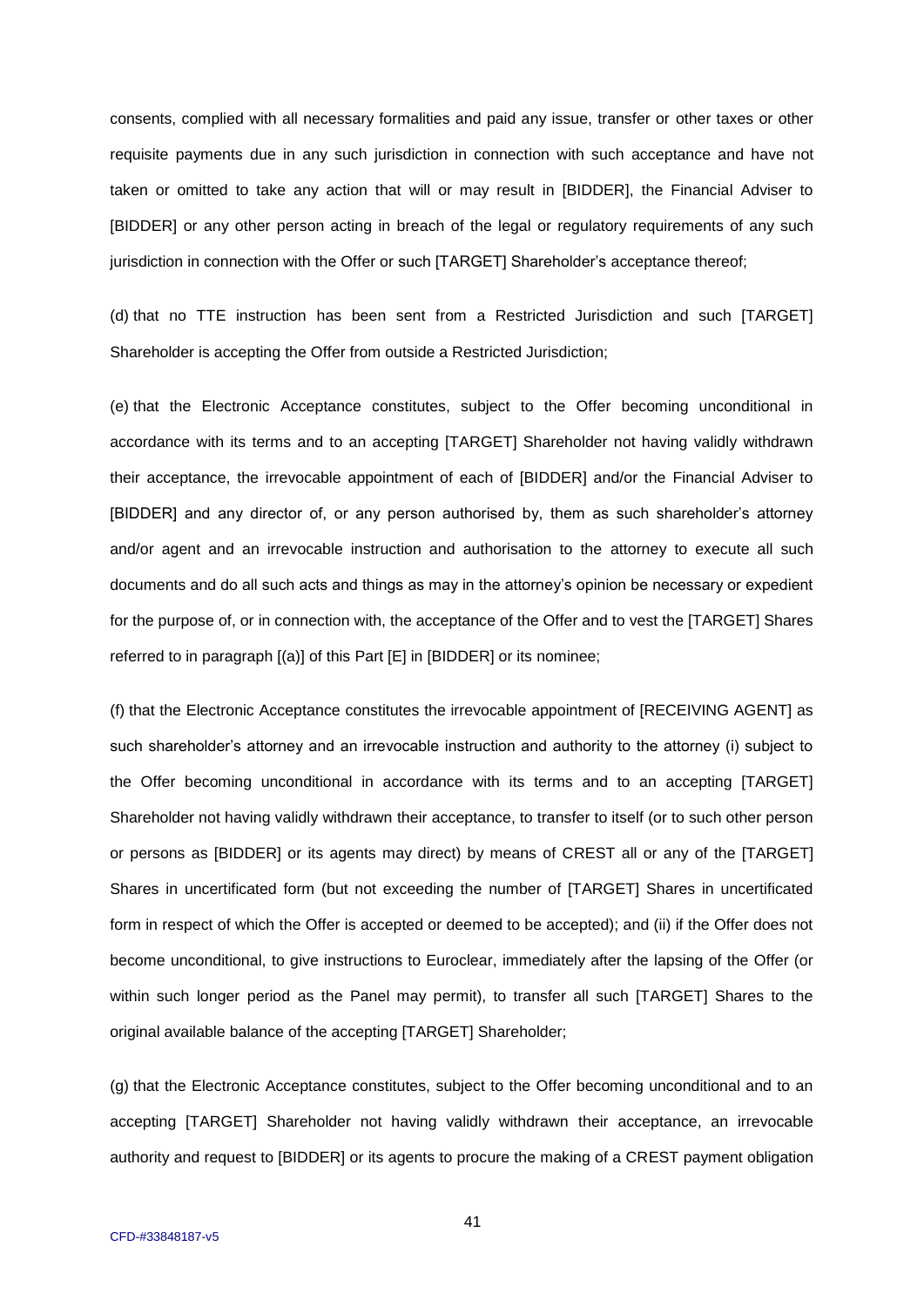in favour of the [TARGET] Shareholder's payment bank in accordance with the CREST payment arrangements in respect of any cash consideration to which such shareholder is entitled, provided that:

(i) [BIDDER] may (if, for reasons, outside its reasonable control, it is not able to effect settlement through CREST in accordance with paragraph  $[(g)]$  of this Part  $[E]$ ) determine that all or any part of any such cash consideration shall be paid by cheque despatched by post; and

(ii) if the [TARGET] Shareholder concerned is a CREST member whose registered address is in a Restricted Jurisdiction, any cash consideration to which such shareholder is entitled may be paid by cheque despatched by post, in any case at the risk of such shareholder, and such cheque shall be despatched to the first named holder at such holder's registered address outside a Restricted Jurisdiction or as otherwise determined by [BIDDER];

(h) that the Electronic Acceptance constitutes a separate authority to [BIDDER] and/or the Financial Adviser to [BIDDER] and/or their respective directors within the terms of paragraph [4] of Part [C] of this Appendix [I] in respect of the [TARGET] Shares in uncertificated form referred to in paragraph [(a)] of this Part [E];

(i) that, subject to the Offer becoming or being declared unconditional (or if the Offer will become unconditional or lapse immediately upon the outcome of the resolution in question or if the Panel consents)<sup>56</sup> and pending registration:

(i) [BIDDER] and/or its agents shall be entitled to direct the exercise of any votes and any or all other rights and privileges (including the right to requisition the convening of a general meeting of [TARGET] or of any class of its shareholders) attaching to such [TARGET] Shares in uncertificated form in respect of which the Offer has been accepted or is deemed to have been accepted and not validly withdrawn; and

(ii) an Electronic Acceptance in respect of the [TARGET] Shares comprised in such acceptance and in respect of which such acceptance has not been validly withdrawn:

<sup>56</sup> **R18(a)**. Note that R18(a) permits a qualification to be included in relation to conditions covered by **R24.10** (admission to listing and admission to trading conditions) if relevant.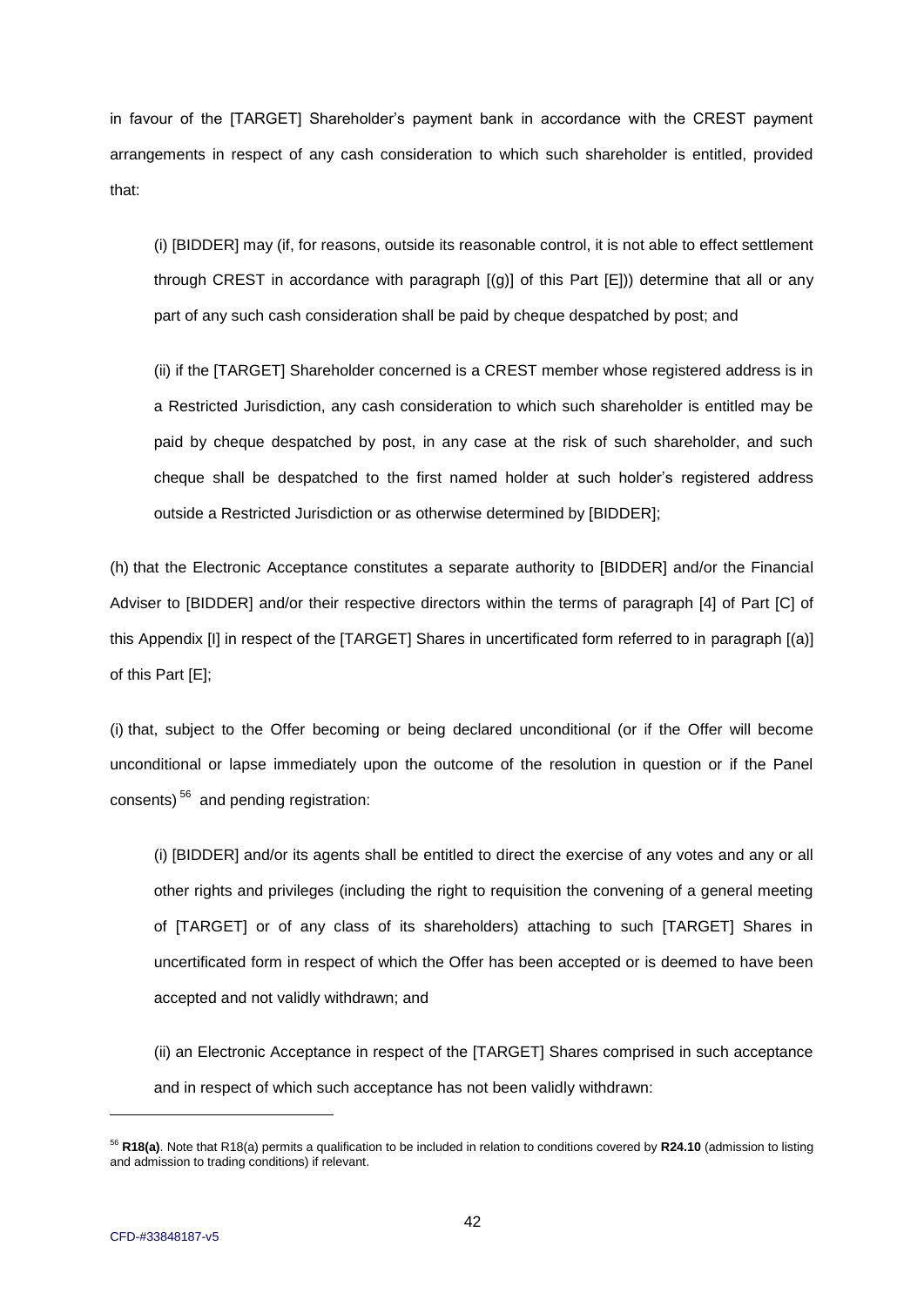(A) constitutes an authority to [TARGET] from such [TARGET] Shareholder to send any notice, circular, warrant, document or other communication which may be required to be sent to such [TARGET] Shareholder as a member of [TARGET] (including any share certificate(s) or other document(s) of title issued as a result of a conversion of such [TARGET] Shares into certificated form) to [BIDDER] at its registered office;

(B) constitutes an authority to [BIDDER] or any director of, or any other person authorised by, [BIDDER] to sign any document and to do such things as may, in the opinion of that agent and/or attorney, seem necessary or desirable in connection with the exercise of any votes or other rights or privileges attaching to the [TARGET] Shares held by such [TARGET] Shareholder in uncertificated form (including, without limitation, signing any consent to short notice of a general or separate class meeting as such [TARGET] Shareholder's attorney and/or agent and on such [TARGET] Shareholder's behalf and/or to attend and/or execute a form of proxy in respect of such [TARGET] Shares appointing any person nominated by [BIDDER] to attend general and separate class meetings of [TARGET] (and any adjournments thereof) and to exercise the votes attaching to such shares on such [TARGET] Shareholder's behalf, where relevant, such votes to be cast so far as possible to satisfy any outstanding condition of the Offer); and

(C) will also constitute the agreement of such [TARGET] Shareholder not to exercise any of such rights without the consent of [BIDDER] and the irrevocable undertaking of such [TARGET] Shareholder not to appoint a proxy to attend any such general meeting or separate class meeting,

save that this authority will cease to be valid if the acceptance is validly withdrawn;

(j) that such [TARGET] Shareholder's is the sole legal and beneficial owner of the [TARGET] Shares in uncertificated form in respect of which the Offer is accepted or deemed to be accepted or is the legal owner of such [TARGET] Shares has the necessary capacity and authority to effect an Electronic Acceptance;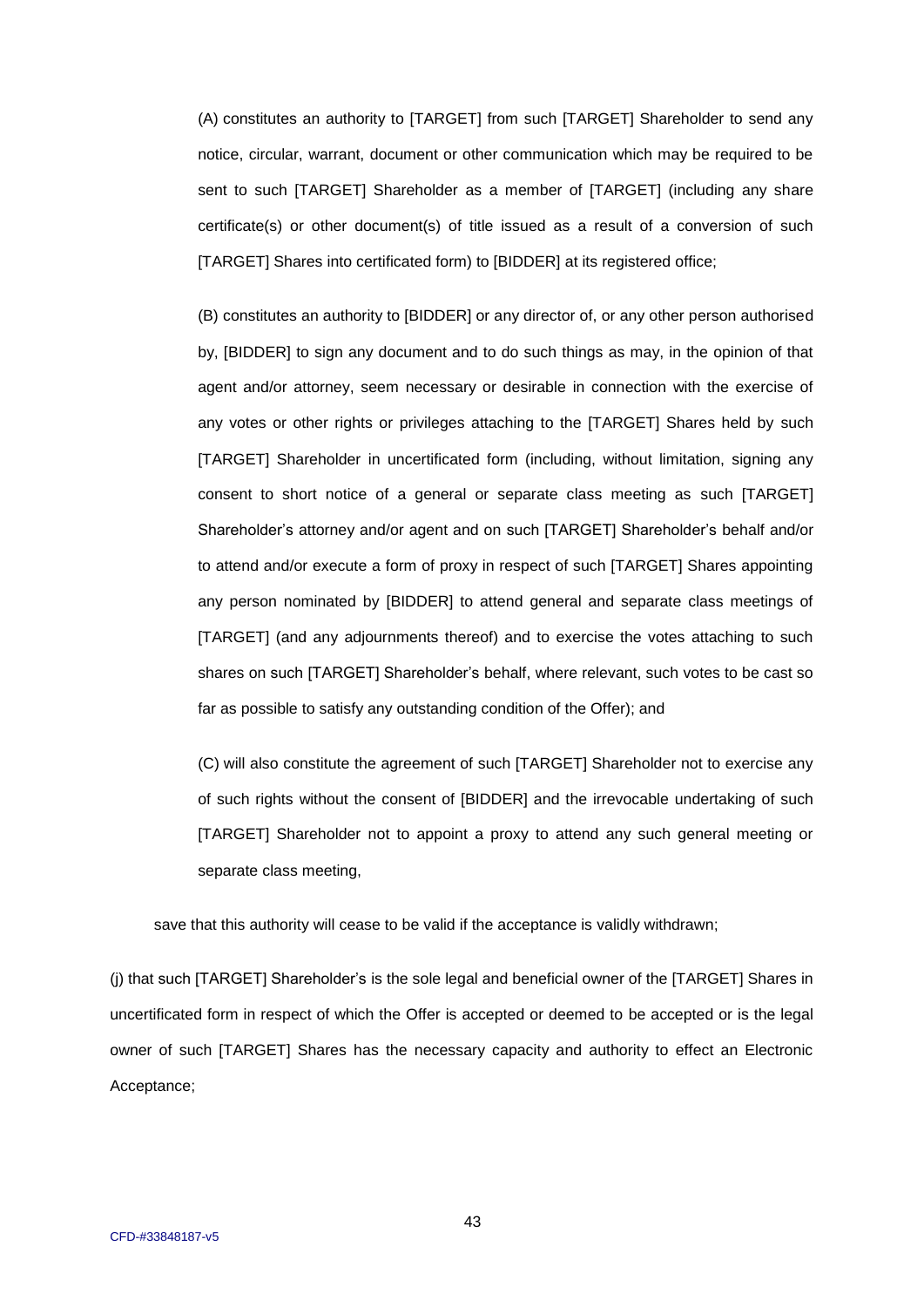(k) that the [TARGET] Shares in uncertificated form in respect of which the Offer is accepted or deemed to be accepted are sold fully paid up and free from all liens, equitable interests, charges, encumbrances and other third party rights of any nature whatsoever and together with all rights attaching to them, including the right to receive and retain all dividends and other distributions (if any) declared, made or paid on or after [DATE OF FIRM OFFER ANNOUNCEMENT];

(l) that such [TARGET] Shareholder will do all such acts and things as shall be necessary or expedient to vest the [TARGET] Shares referred to in paragraph [(a)] of this Part [E] in [BIDDER] or its nominee(s) or such other persons as [BIDDER] may decide and all such acts and things as may be necessary or expedient to enable [RECEIVING AGENT] to perform its functions as escrow agent for the purposes of the Offer;

(m) that such [TARGET] Shareholder agrees to ratify each and every act or thing which may be done or effected by [BIDDER] or the Financial Adviser to [BIDDER] or [RECEIVING AGENT] or any director of [BIDDER] or any director of the Financial Adviser to [BIDDER] or any director of [RECEIVING AGENT] or their respective agents or [TARGET] or its agents, as the case may be, in the exercise of any of such person's powers and/or authorities under this document;

(n) that if, for any reason, any [TARGET] Shares in respect of which a TTE instruction has been effected in accordance with paragraph  $[**•**]$  of the letter from  $[**BIDDER**]$  contained in this document are converted to certificated form, such [TARGET] Shareholder will (without prejudice to paragraph [(i)(ii)(A)] of this Part [E]) immediately deliver or procure the immediate delivery of the share certificate(s) or other document(s) of title in respect of all such [TARGET] Shares as so converted to [RECEIVING AGENT] at the address referred to in paragraph [3(b)] of Part [C] of this Appendix [I] or to [BIDDER] at its registered office or as [BIDDER] or its agents may direct; and such [TARGET] Shareholder shall be deemed upon conversion to undertake, represent, warrant and agree in the terms set out in Part [D] of this Appendix [I] in relation to such [TARGET] Shares without prejudice to the application of this Part [E] as far as [BIDDER] deems appropriate;

(o) that the creation of a CREST payment obligation in favour of such [TARGET] Shareholder's payment bank in accordance with the CREST payment arrangements referred to in paragraph [(g)] of this Part [E] shall, to the extent of the obligation so created, discharge in full any obligation of